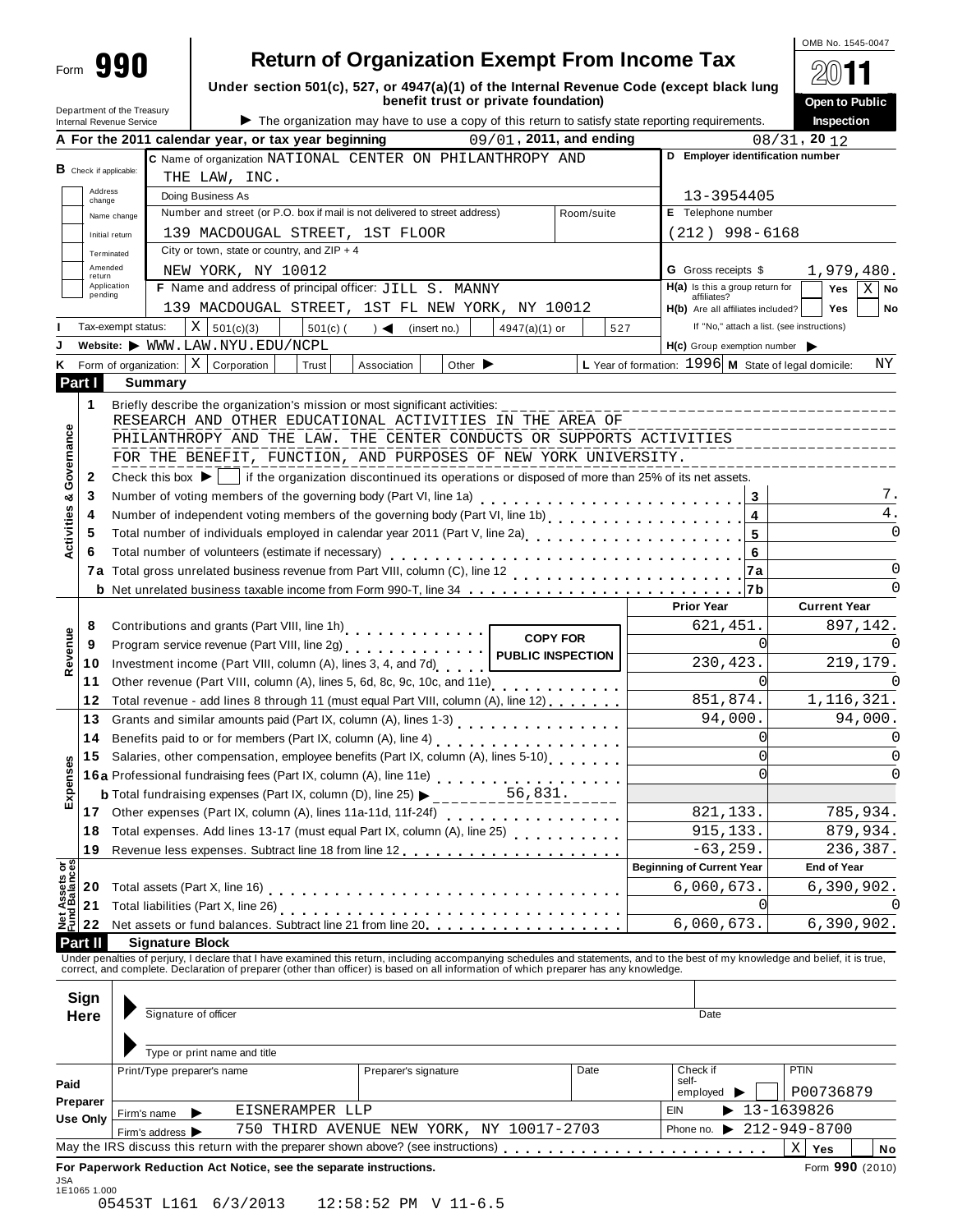| NATIONAL CENTER ON PHILANTHROPY AND |  | 13-3954405 |
|-------------------------------------|--|------------|

| Form 990 (2011)<br>Part III | <b>Statement of Program Service Accomplishments</b>           |                                                                                                                                                                                                                                                                                                                                                                                   |               | Page 2                      |
|-----------------------------|---------------------------------------------------------------|-----------------------------------------------------------------------------------------------------------------------------------------------------------------------------------------------------------------------------------------------------------------------------------------------------------------------------------------------------------------------------------|---------------|-----------------------------|
|                             |                                                               |                                                                                                                                                                                                                                                                                                                                                                                   |               |                             |
|                             | 1 Briefly describe the organization's mission:                |                                                                                                                                                                                                                                                                                                                                                                                   |               |                             |
|                             |                                                               | SUPPORT THE PROMOTION, ENCOURAGEMENT, AND SPONSORSHIP OF STUDY,                                                                                                                                                                                                                                                                                                                   |               |                             |
| AND THE LAW.                |                                                               | RESEARCH AND OTHER EDUCATIONAL ACTIVITIES IN THE AREA OF PHILANTHROPY                                                                                                                                                                                                                                                                                                             |               |                             |
|                             |                                                               |                                                                                                                                                                                                                                                                                                                                                                                   |               |                             |
|                             |                                                               | 2 Did the organization undertake any significant program services during the year which were not listed on the                                                                                                                                                                                                                                                                    |               |                             |
| prior Form 990 or 990-EZ?   | If "Yes," describe these new services on Schedule O.          |                                                                                                                                                                                                                                                                                                                                                                                   |               | $\vert$ X $\vert$ No<br>Yes |
| services?                   |                                                               | 3 Did the organization cease conducting, or make significant changes in how it conducts, any program                                                                                                                                                                                                                                                                              |               | $\vert$ X $\vert$ No<br>Yes |
|                             | If "Yes," describe these changes on Schedule O.               |                                                                                                                                                                                                                                                                                                                                                                                   |               |                             |
|                             |                                                               | 4 Describe the organization's program service accomplishments for each of its three largest program services, as measured by<br>expenses. Section $501(c)(3)$ and $501(c)(4)$ organizations and section $4947(a)(1)$ trusts are required to report the amount of<br>grants and allocations to others, the total expenses, and revenue, if any, for each program service reported. |               |                             |
| 4a (Code:                   |                                                               | $(1)$ (Expenses \$ $\frac{3}{169,014}$ including grants of \$ $\frac{94,000}{94,000}$ (Revenue \$                                                                                                                                                                                                                                                                                 |               |                             |
|                             |                                                               | THE CENTER IS OPERATED FOR CHARITABLE AND EDUCATIONAL PURPOSES,                                                                                                                                                                                                                                                                                                                   |               |                             |
|                             |                                                               | INCLUDING THE PROMOTION, ENCOURAGEMENT, AND SPONSORSHIP OF STUDY,<br>RESEARCH AND OTHER EDUCATIONAL ACTIVITIES IN THE AREA OF                                                                                                                                                                                                                                                     |               |                             |
|                             |                                                               | PHILANTHROPY AND THE LAW. THE CENTER CONDUCTS OR SUPPORTS                                                                                                                                                                                                                                                                                                                         |               |                             |
|                             |                                                               | ACTIVITIES FOR THE BENEFIT OF, PERFORMS THE FUNCTION OF, OR                                                                                                                                                                                                                                                                                                                       |               |                             |
|                             |                                                               | CARRIES OUT THE PURPOSES OF NEW YORK UNIVERSITY.                                                                                                                                                                                                                                                                                                                                  |               |                             |
|                             |                                                               |                                                                                                                                                                                                                                                                                                                                                                                   |               |                             |
|                             |                                                               |                                                                                                                                                                                                                                                                                                                                                                                   |               |                             |
|                             |                                                               |                                                                                                                                                                                                                                                                                                                                                                                   |               |                             |
|                             |                                                               |                                                                                                                                                                                                                                                                                                                                                                                   |               |                             |
|                             |                                                               |                                                                                                                                                                                                                                                                                                                                                                                   |               |                             |
|                             |                                                               |                                                                                                                                                                                                                                                                                                                                                                                   |               |                             |
|                             | 4b (Code: ) (Expenses \$                                      | including grants of \$ (Revenue \$                                                                                                                                                                                                                                                                                                                                                |               |                             |
|                             |                                                               |                                                                                                                                                                                                                                                                                                                                                                                   |               |                             |
|                             |                                                               |                                                                                                                                                                                                                                                                                                                                                                                   |               |                             |
|                             |                                                               |                                                                                                                                                                                                                                                                                                                                                                                   |               |                             |
|                             |                                                               |                                                                                                                                                                                                                                                                                                                                                                                   |               |                             |
|                             |                                                               |                                                                                                                                                                                                                                                                                                                                                                                   |               |                             |
|                             |                                                               |                                                                                                                                                                                                                                                                                                                                                                                   |               |                             |
|                             |                                                               |                                                                                                                                                                                                                                                                                                                                                                                   |               |                             |
|                             |                                                               |                                                                                                                                                                                                                                                                                                                                                                                   |               |                             |
|                             |                                                               |                                                                                                                                                                                                                                                                                                                                                                                   |               |                             |
|                             |                                                               |                                                                                                                                                                                                                                                                                                                                                                                   |               |                             |
|                             |                                                               |                                                                                                                                                                                                                                                                                                                                                                                   |               |                             |
|                             |                                                               |                                                                                                                                                                                                                                                                                                                                                                                   |               |                             |
|                             |                                                               |                                                                                                                                                                                                                                                                                                                                                                                   |               |                             |
| 4c (Code:                   | ) (Expenses \$                                                | including grants of \$                                                                                                                                                                                                                                                                                                                                                            | ) (Revenue \$ |                             |
|                             |                                                               |                                                                                                                                                                                                                                                                                                                                                                                   |               |                             |
|                             |                                                               |                                                                                                                                                                                                                                                                                                                                                                                   |               |                             |
|                             |                                                               |                                                                                                                                                                                                                                                                                                                                                                                   |               |                             |
|                             |                                                               |                                                                                                                                                                                                                                                                                                                                                                                   |               |                             |
|                             |                                                               |                                                                                                                                                                                                                                                                                                                                                                                   |               |                             |
|                             |                                                               |                                                                                                                                                                                                                                                                                                                                                                                   |               |                             |
|                             |                                                               |                                                                                                                                                                                                                                                                                                                                                                                   |               |                             |
|                             |                                                               |                                                                                                                                                                                                                                                                                                                                                                                   |               |                             |
|                             |                                                               |                                                                                                                                                                                                                                                                                                                                                                                   |               |                             |
|                             |                                                               |                                                                                                                                                                                                                                                                                                                                                                                   |               |                             |
|                             |                                                               |                                                                                                                                                                                                                                                                                                                                                                                   |               |                             |
|                             | 4d Other program services (Describe in Schedule O.)           |                                                                                                                                                                                                                                                                                                                                                                                   |               |                             |
| (Expenses \$                | including grants of \$<br>4e Total program service expenses > | ) (Revenue \$<br>769,014.                                                                                                                                                                                                                                                                                                                                                         |               |                             |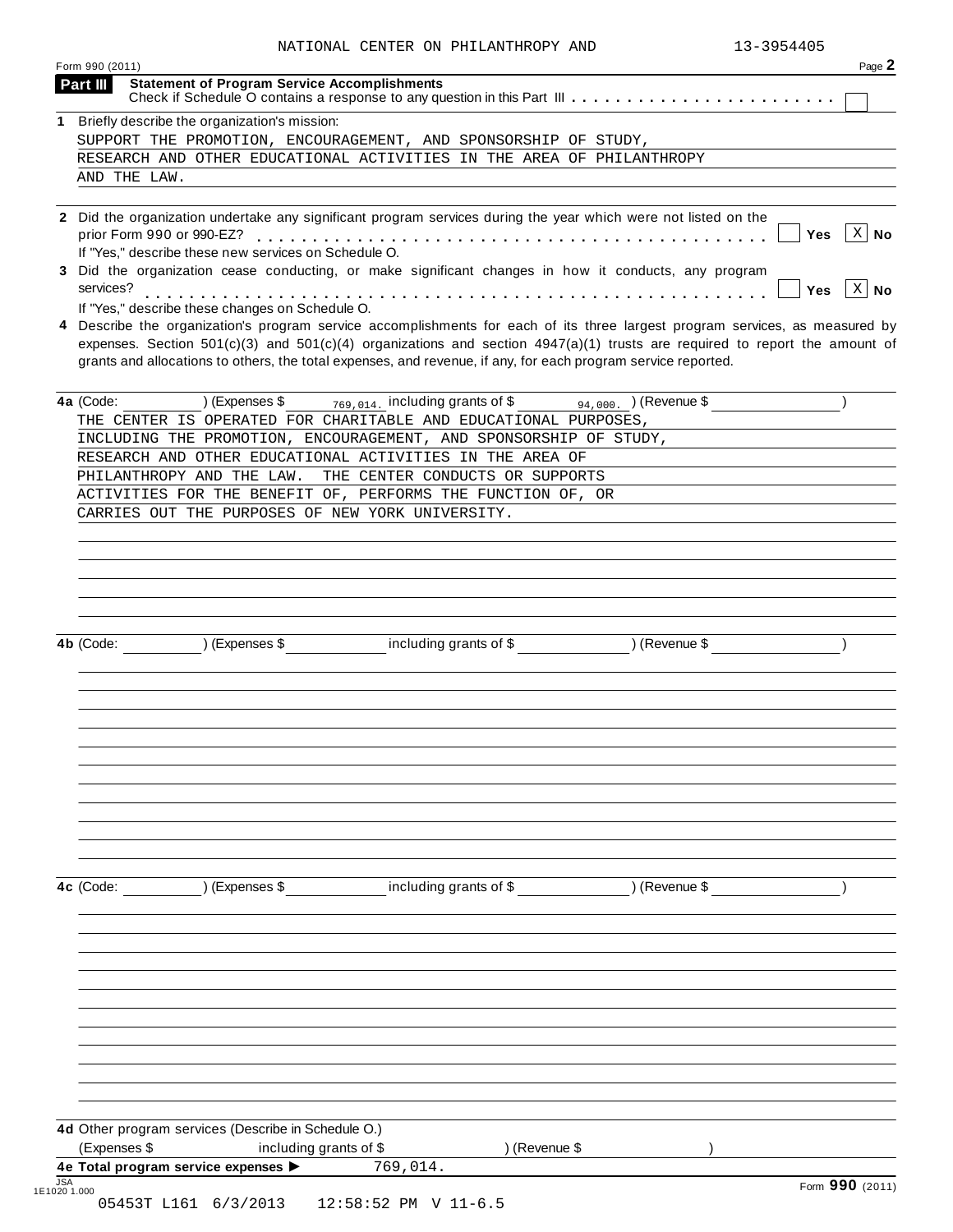|         | NATIONAL CENTER ON PHILANTHROPY AND<br>13-3954405                                                                                                                                                                                                    |                         |             |                  |
|---------|------------------------------------------------------------------------------------------------------------------------------------------------------------------------------------------------------------------------------------------------------|-------------------------|-------------|------------------|
| Part IV | Form 990 (2011)<br><b>Checklist of Required Schedules</b>                                                                                                                                                                                            |                         |             | Page 3           |
|         |                                                                                                                                                                                                                                                      |                         | Yes         | No               |
| 1       | Is the organization described in section $501(c)(3)$ or $4947(a)(1)$ (other than a private foundation)? If "Yes,"                                                                                                                                    |                         |             |                  |
|         |                                                                                                                                                                                                                                                      | 1                       | Χ           |                  |
| 2       | Is the organization required to complete Schedule B, Schedule of Contributors (see instructions)?                                                                                                                                                    | $\mathbf{2}$            | $\mathbf X$ |                  |
| 3       | Did the organization engage in direct or indirect political campaign activities on behalf of or in opposition to                                                                                                                                     |                         |             |                  |
|         | candidates for public office? If "Yes," complete Schedule C, Part I.                                                                                                                                                                                 | 3                       |             | Χ                |
| 4       | Section 501(c)(3) organizations. Did the organization engage in lobbying activities, or have a section 501(h)                                                                                                                                        | 4                       |             | Χ                |
| 5.      | Is the organization a section $501(c)(4)$ , $501(c)(5)$ , or $501(c)(6)$ organization that receives membership dues,                                                                                                                                 |                         |             |                  |
|         | assessments, or similar amounts as defined in Revenue Procedure 98-19? If "Yes," complete Schedule C,                                                                                                                                                |                         |             |                  |
|         |                                                                                                                                                                                                                                                      | 5                       |             | X                |
| 6       | Did the organization maintain any donor advised funds or any similar funds or accounts for which donors                                                                                                                                              |                         |             |                  |
|         | have the right to provide advice on the distribution or investment of amounts in such funds or accounts? If                                                                                                                                          |                         |             |                  |
|         |                                                                                                                                                                                                                                                      | 6                       |             | Χ                |
| 7       | Did the organization receive or hold a conservation easement, including easements to preserve open space,                                                                                                                                            |                         |             |                  |
|         | the environment, historic land areas, or historic structures? If "Yes," complete Schedule D, Part II.                                                                                                                                                | $\overline{\mathbf{r}}$ |             | X                |
| 8       | Did the organization maintain collections of works of art, historical treasures, or other similar assets? If "Yes,"                                                                                                                                  |                         |             |                  |
|         |                                                                                                                                                                                                                                                      | 8                       |             | Χ                |
| 9       | Did the organization report an amount in Part X, line 21; serve as a custodian for amounts not listed in Part                                                                                                                                        |                         |             |                  |
|         | X; or provide credit counseling, debt management, credit repair, or debt negotiation services? If "Yes,"                                                                                                                                             | 9                       |             | Χ                |
| 10      | Did the organization, directly or through a related organization, hold assets in temporarily restricted                                                                                                                                              |                         |             |                  |
|         | endowments, permanent endowments, or quasi-endowments? If "Yes," complete Schedule D, Part V                                                                                                                                                         | 10                      | Χ           |                  |
| 11      | If the organization's answer to any of the following questions is "Yes," then complete Schedule D, Parts VI,                                                                                                                                         |                         |             |                  |
|         | VII, VIII, IX, or X as applicable.                                                                                                                                                                                                                   |                         |             |                  |
|         | a Did the organization report an amount for land, buildings, and equipment in Part X, line 10? If "Yes," complete                                                                                                                                    |                         |             |                  |
|         |                                                                                                                                                                                                                                                      | 11a                     |             | X                |
|         | <b>b</b> Did the organization report an amount for investments—other securities in Part X, line 12 that is 5% or more                                                                                                                                |                         |             |                  |
|         |                                                                                                                                                                                                                                                      | 11 <sub>b</sub>         |             | X                |
|         | c Did the organization report an amount for investments-program related in Part X, line 13 that is 5% or more                                                                                                                                        |                         |             |                  |
|         |                                                                                                                                                                                                                                                      | 11c                     |             | X                |
|         | d Did the organization report an amount for other assets in Part X, line 15 that is 5% or more of its total assets                                                                                                                                   |                         |             |                  |
|         | reported in Part X, line 16? If "Yes," complete Schedule D, Part IX                                                                                                                                                                                  | 11d<br>11e              |             | X<br>$\mathbf X$ |
|         | e Did the organization report an amount for other liabilities in Part X, line 25? If "Yes," complete Schedule D, Part X<br>f Did the organization's separate or consolidated financial statements for the tax year include a footnote that addresses |                         |             |                  |
|         | the organization's liability for uncertain tax positions under FIN 48 (ASC 740)? If "Yes," complete Schedule D, Part X                                                                                                                               | 11f                     | Χ           |                  |
|         | 12a Did the organization obtain separate, independent audited financial statements for the tax year? If "Yes,"                                                                                                                                       |                         |             |                  |
|         |                                                                                                                                                                                                                                                      | 12a                     | Χ           |                  |
|         | <b>b</b> Was the organization included in consolidated, independent audited financial statements for the tax year? If "Yes," and if                                                                                                                  |                         |             |                  |
|         | the organization answered "No" to line 12a, then completing Schedule D, Parts XI, XII, and XIII is optional                                                                                                                                          | 12 <sub>b</sub>         | Χ           |                  |
| 13      | Is the organization a school described in section $170(b)(1)(A)(ii)?$ If "Yes," complete Schedule E                                                                                                                                                  | 13                      |             | X                |
|         | 14a Did the organization maintain an office, employees, or agents outside of the United States?                                                                                                                                                      | 14a                     |             | X                |
|         | <b>b</b> Did the organization have aggregate revenues or expenses of more than \$10,000 from grantmaking,                                                                                                                                            |                         |             |                  |
|         | fundraising, business, investment, and program service activities outside the United States, or aggregate                                                                                                                                            |                         |             |                  |
|         | foreign investments valued at \$100,000 or more? If "Yes," complete Schedule F, Parts I and IV                                                                                                                                                       | 14b                     |             | X                |
| 15      | Did the organization report on Part IX, column (A), line 3, more than \$5,000 of grants or assistance to any<br>organization or entity located outside the United States? If "Yes," complete Schedule F, Parts II and IV                             | 15                      |             | Χ                |
| 16      | Did the organization report on Part IX, column (A), line 3, more than \$5,000 of aggregate grants or assistance                                                                                                                                      |                         |             |                  |
|         | to individuals located outside the United States? If "Yes," complete Schedule F, Parts III and IV                                                                                                                                                    | 16                      |             | X                |
| 17      | Did the organization report a total of more than \$15,000 of expenses for professional fundraising services                                                                                                                                          |                         |             |                  |
|         | on Part IX, column (A), lines 6 and 11e? If "Yes," complete Schedule G, Part I (see instructions)                                                                                                                                                    | 17                      |             | X                |
| 18      | Did the organization report more than \$15,000 total of fundraising event gross income and contributions on                                                                                                                                          |                         |             |                  |
|         |                                                                                                                                                                                                                                                      | 18                      |             | X                |
| 19      | Did the organization report more than \$15,000 of gross income from gaming activities on Part VIII, line 9a?                                                                                                                                         |                         |             |                  |
|         |                                                                                                                                                                                                                                                      | 19                      |             | X                |
|         | 20a Did the organization operate one or more hospital facilities? If "Yes," complete Schedule H                                                                                                                                                      | 20a                     |             | Χ                |
|         | <b>b</b> If "Yes" to line 20a, did the organization attach a copy of its audited financial statements to this return? $\ldots$                                                                                                                       | 20 <sub>b</sub>         |             |                  |

Form **990** (2011) JSA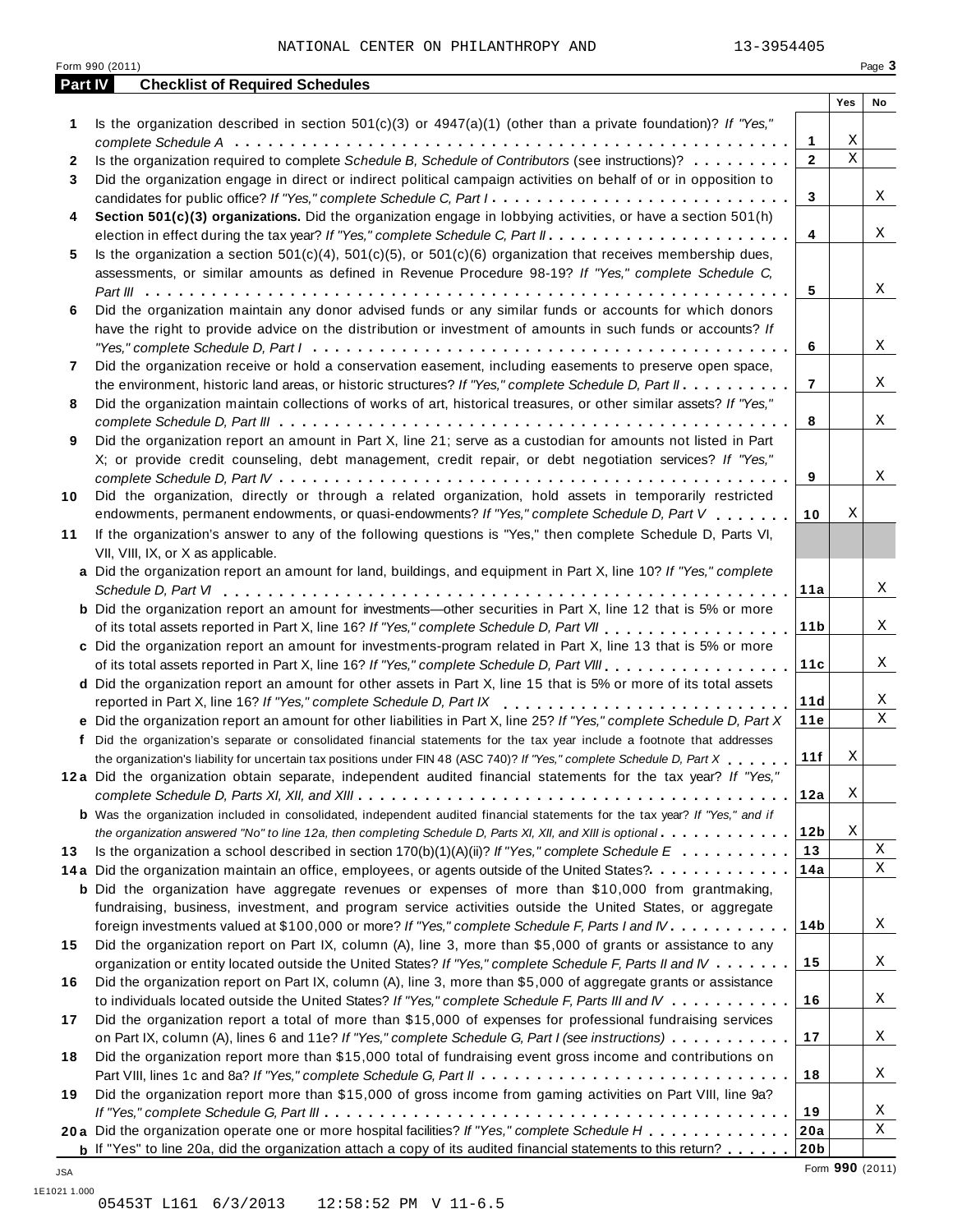|                | Form 990 (2011)                                                                                                      |                 |     | Page 4 |
|----------------|----------------------------------------------------------------------------------------------------------------------|-----------------|-----|--------|
| <b>Part IV</b> | <b>Checklist of Required Schedules (continued)</b>                                                                   |                 |     |        |
|                |                                                                                                                      |                 | Yes | No     |
| 21             | Did the organization report more than \$5,000 of grants and other assistance to any government or organization       |                 |     |        |
|                | in the United States on Part IX, column (A), line 1? If "Yes," complete Schedule I, Parts I and II.                  | 21              | Χ   |        |
| 22             | Did the organization report more than \$5,000 of grants and other assistance to individuals in the United States     |                 |     |        |
|                |                                                                                                                      | 22              |     | X      |
| 23             | Did the organization answer "Yes" to Part VII, Section A, line 3, 4, or 5 about compensation of the                  |                 |     |        |
|                | organization's current and former officers, directors, trustees, key employees, and highest compensated              |                 |     |        |
|                |                                                                                                                      | 23              | Χ   |        |
|                | 24a Did the organization have a tax-exempt bond issue with an outstanding principal amount of more than              |                 |     |        |
|                | \$100,000 as of the last day of the year, that was issued after December 31, 2002? If "Yes," answer lines 24b        |                 |     |        |
|                |                                                                                                                      | 24a             |     | Χ      |
|                |                                                                                                                      | 24 <sub>b</sub> |     |        |
| b              | Did the organization invest any proceeds of tax-exempt bonds beyond a temporary period exception?                    |                 |     |        |
| c              | Did the organization maintain an escrow account other than a refunding escrow at any time during the year            |                 |     |        |
|                |                                                                                                                      | 24c             |     |        |
| d              | Did the organization act as an "on behalf of" issuer for bonds outstanding at any time during the year?              | 24d             |     |        |
|                | 25a Section 501(c)(3) and 501(c)(4) organizations. Did the organization engage in an excess benefit transaction      |                 |     |        |
|                |                                                                                                                      | 25a             |     | Χ      |
| b              | Is the organization aware that it engaged in an excess benefit transaction with a disqualified person in a prior     |                 |     |        |
|                | year, and that the transaction has not been reported on any of the organization's prior Forms 990 or 990-EZ?         |                 |     |        |
|                |                                                                                                                      | 25 <sub>b</sub> |     | Χ      |
| 26             | Was a loan to or by a current or former officer, director, trustee, key employee, highly compensated employee, or    |                 |     |        |
|                | disqualified person outstanding as of the end of the organization's tax year? If "Yes," complete Schedule L, Part II | 26              |     | Χ      |
| 27             | Did the organization provide a grant or other assistance to an officer, director, trustee, key employee,             |                 |     |        |
|                | substantial contributor or employee thereof, a grant selection committee member, or to a 35% controlled              |                 |     |        |
|                |                                                                                                                      | 27              |     | Χ      |
|                | entity or family member of any of these persons? If "Yes," complete Schedule L, Part III                             |                 |     |        |
| 28             | Was the organization a party to a business transaction with one of the following parties (see Schedule L,            |                 |     |        |
|                | Part IV instructions for applicable filing thresholds, conditions, and exceptions):                                  |                 |     |        |
| a              | A current or former officer, director, trustee, or key employee? If "Yes," complete Schedule L, Part IV.             | 28a             |     | Χ      |
| b              | A family member of a current or former officer, director, trustee, or key employee? If "Yes," complete               |                 |     |        |
|                |                                                                                                                      | 28b             |     | Χ      |
| c              | An entity of which a current or former officer, director, trustee, or key employee (or a family member thereof)      |                 |     |        |
|                | was an officer, director, trustee, or direct or indirect owner? If "Yes," complete Schedule L, Part IV               | 28c             |     | Χ      |
| 29             | Did the organization receive more than \$25,000 in non-cash contributions? If "Yes," complete Schedule M             | 29              |     | X      |
| 30             | Did the organization receive contributions of art, historical treasures, or other similar assets, or qualified       |                 |     |        |
|                |                                                                                                                      | 30              |     | Χ      |
| 31             | Did the organization liquidate, terminate, or dissolve and cease operations? If "Yes," complete Schedule N,          |                 |     |        |
|                |                                                                                                                      | 31              |     | Χ      |
| 32             | Did the organization sell, exchange, dispose of, or transfer more than 25% of its net assets? If "Yes,"              |                 |     |        |
|                |                                                                                                                      | 32              |     | X      |
|                | Did the organization own 100% of an entity disregarded as separate from the organization under Regulations           |                 |     |        |
| 33             |                                                                                                                      |                 |     |        |
|                | sections 301.7701-2 and 301.7701-3? If "Yes," complete Schedule R, Part I.                                           | 33              |     | X      |
| 34             | Was the organization related to any tax-exempt or taxable entity? If "Yes," complete Schedule R, Parts II, III,      |                 |     |        |
|                |                                                                                                                      | 34              | Χ   |        |
| 35 a           | Did the organization have a controlled entity within the meaning of section 512(b)(13)?                              | 35a             |     | X      |
| b              | Did the organization receive any payment from or engage in any transaction with a controlled entity within the       |                 |     |        |
|                |                                                                                                                      | 35 <sub>b</sub> |     | X      |
| 36             | Section 501(c)(3) organizations. Did the organization make any transfers to an exempt non-charitable                 |                 |     |        |
|                | related organization? If "Yes," complete Schedule R, Part V, line 2                                                  | 36              |     | Χ      |
| 37             | Did the organization conduct more than 5% of its activities through an entity that is not a related organization     |                 |     |        |
|                | and that is treated as a partnership for federal income tax purposes? If "Yes," complete Schedule $R$ ,              |                 |     |        |
|                |                                                                                                                      | 37              |     | Χ      |
|                | Did the organization complete Schedule O and provide explanations in Schedule O for Part VI, lines 11 and            |                 |     |        |
| 38             |                                                                                                                      | 38              | X   |        |
|                |                                                                                                                      |                 |     |        |

Form **990** (2011)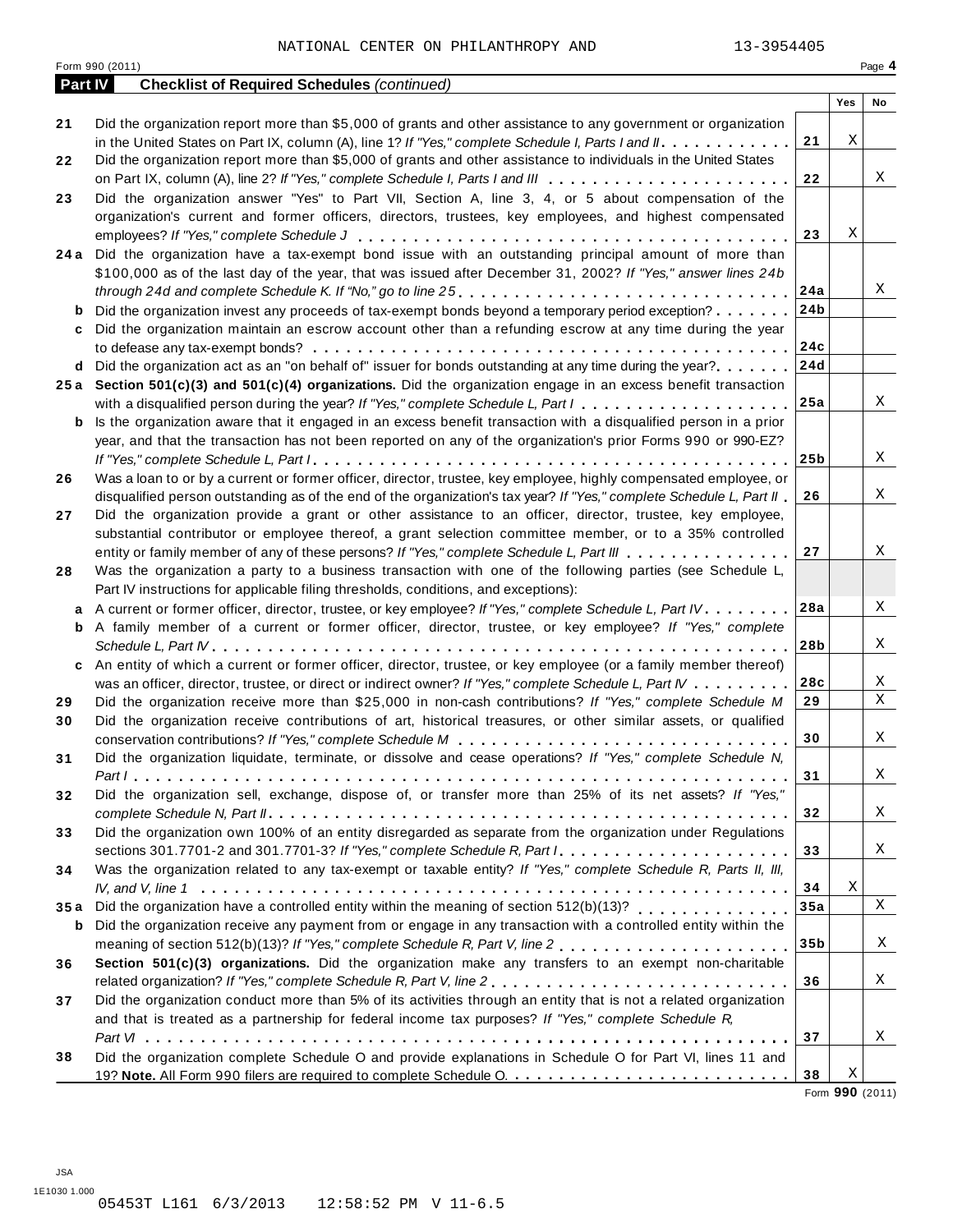|  | NATIONAL CENTER ON PHILANTHROPY AND | 13-3954405 |
|--|-------------------------------------|------------|
|  |                                     |            |

|            | Form 990 (2011)                                                                                                                                                                                                                                      |                 |     | Page 5 |
|------------|------------------------------------------------------------------------------------------------------------------------------------------------------------------------------------------------------------------------------------------------------|-----------------|-----|--------|
|            | <b>Statements Regarding Other IRS Filings and Tax Compliance</b><br><b>Part V</b>                                                                                                                                                                    |                 |     |        |
|            | Check if Schedule O contains a response to any question in this Part V.                                                                                                                                                                              |                 |     |        |
|            |                                                                                                                                                                                                                                                      |                 | Yes | No     |
|            | 0<br>1a<br>1a Enter the number reported in Box 3 of Form 1096. Enter -0- if not applicable                                                                                                                                                           |                 |     |        |
|            | $\Omega$<br>1b<br><b>b</b> Enter the number of Forms W-2G included in line 1a. Enter -0- if not applicable                                                                                                                                           |                 |     |        |
|            | c Did the organization comply with backup withholding rules for reportable payments to vendors and                                                                                                                                                   |                 |     |        |
|            |                                                                                                                                                                                                                                                      | 1 C             |     |        |
|            | 2a Enter the number of employees reported on Form W-3, Transmittal of Wage and Tax<br>$\Omega$<br>Statements, filed for the calendar year ending with or within the year covered by this return.<br>2a                                               |                 |     |        |
|            | <b>b</b> If at least one is reported on line 2a, did the organization file all required federal employment tax returns?                                                                                                                              | 2b              |     |        |
|            | Note. If the sum of lines 1a and 2a is greater than 250, you may be required to e-file (see instructions)                                                                                                                                            |                 |     |        |
|            | 3a Did the organization have unrelated business gross income of \$1,000 or more during the year?                                                                                                                                                     | 3a              |     | Χ      |
|            | <b>b</b> If "Yes," has it filed a Form 990-T for this year? If "No," provide an explanation in Schedule O                                                                                                                                            | 3 <sub>b</sub>  |     |        |
|            | 4a At any time during the calendar year, did the organization have an interest in, or a signature or other authority                                                                                                                                 |                 |     |        |
|            | over, a financial account in a foreign country (such as a bank account, securities account, or other financial                                                                                                                                       |                 |     |        |
|            |                                                                                                                                                                                                                                                      | 4a              |     | Χ      |
|            | <b>b</b> If "Yes," enter the name of the foreign country: $\blacktriangleright$<br>________________________________                                                                                                                                  |                 |     |        |
|            | See instructions for filing requirements for Form TD F 90-22.1, Report of Foreign Bank and Financial Accounts.                                                                                                                                       |                 |     |        |
|            | 5a Was the organization a party to a prohibited tax shelter transaction at any time during the tax year?                                                                                                                                             | 5a              |     | Χ      |
|            | <b>b</b> Did any taxable party notify the organization that it was or is a party to a prohibited tax shelter transaction?                                                                                                                            | 5 b             |     | X      |
|            | c If "Yes" to line 5a or 5b, did the organization file Form 8886-T?<br>6a Does the organization have annual gross receipts that are normally greater than \$100,000, and did the                                                                     | 5c              |     |        |
|            | organization solicit any contributions that were not tax deductible?                                                                                                                                                                                 | 6a              |     | Χ      |
|            | <b>b</b> If "Yes," did the organization include with every solicitation an express statement that such contributions or                                                                                                                              |                 |     |        |
|            |                                                                                                                                                                                                                                                      | 6b              |     |        |
| 7          | Organizations that may receive deductible contributions under section 170(c).                                                                                                                                                                        |                 |     |        |
|            | a Did the organization receive a payment in excess of \$75 made partly as a contribution and partly for goods                                                                                                                                        |                 |     |        |
|            |                                                                                                                                                                                                                                                      | 7а              |     | Χ      |
|            | <b>b</b> If "Yes," did the organization notify the donor of the value of the goods or services provided?                                                                                                                                             | 7b              |     |        |
|            | c Did the organization sell, exchange, or otherwise dispose of tangible personal property for which it was                                                                                                                                           |                 |     |        |
|            |                                                                                                                                                                                                                                                      | 7с              |     | Χ      |
|            | 7d<br>d If "Yes," indicate the number of Forms 8282 filed during the year                                                                                                                                                                            |                 |     |        |
|            | e Did the organization receive any funds, directly or indirectly, to pay premiums on a personal benefit contract?                                                                                                                                    | 7е              |     | Χ<br>Χ |
|            | f Did the organization, during the year, pay premiums, directly or indirectly, on a personal benefit contract?<br>g If the organization received a contribution of qualified intellectual property, did the organization file Form 8899 as required? | 7f<br>7g        |     |        |
|            | h If the organization received a contribution of cars, boats, airplanes, or other vehicles, did the organization file a Form 1098-C?                                                                                                                 | 7h              |     |        |
|            | Sponsoring organizations maintaining donor advised funds and section 509(a)(3) supporting                                                                                                                                                            |                 |     |        |
|            | organizations. Did the supporting organization, or a donor advised fund maintained by a sponsoring                                                                                                                                                   |                 |     |        |
|            |                                                                                                                                                                                                                                                      | 8               |     | Χ      |
| 9          | Sponsoring organizations maintaining donor advised funds.                                                                                                                                                                                            |                 |     |        |
|            |                                                                                                                                                                                                                                                      | 9a              |     | Χ      |
|            | <b>b</b> Did the organization make a distribution to a donor, donor advisor, or related person?                                                                                                                                                      | 9 <sub>b</sub>  |     | Χ      |
| 10         | Section 501(c)(7) organizations. Enter:                                                                                                                                                                                                              |                 |     |        |
|            | 10a<br>a Initiation fees and capital contributions included on Part VIII, line 12                                                                                                                                                                    |                 |     |        |
|            | 10b<br><b>b</b> Gross receipts, included on Form 990, Part VIII, line 12, for public use of club facilities                                                                                                                                          |                 |     |        |
| 11         | Section 501(c)(12) organizations. Enter:                                                                                                                                                                                                             |                 |     |        |
|            | 11a<br>a Gross income from members or shareholders<br><b>b</b> Gross income from other sources (Do not net amounts due or paid to other sources                                                                                                      |                 |     |        |
|            | 11 <sub>b</sub>                                                                                                                                                                                                                                      |                 |     |        |
|            | 12a Section 4947(a)(1) non-exempt charitable trusts. Is the organization filing Form 990 in lieu of Form 1041?                                                                                                                                       | 12a             |     |        |
|            | <b>b</b> If "Yes," enter the amount of tax-exempt interest received or accrued during the year<br>12b                                                                                                                                                |                 |     |        |
| 13.        | Section 501(c)(29) qualified nonprofit health insurance issuers.                                                                                                                                                                                     |                 |     |        |
|            | a Is the organization licensed to issue qualified health plans in more than one state?                                                                                                                                                               | 13a             |     |        |
|            | Note. See the instructions for additional information the organization must report on Schedule O.                                                                                                                                                    |                 |     |        |
|            | <b>b</b> Enter the amount of reserves the organization is required to maintain by the states in which                                                                                                                                                |                 |     |        |
|            | 13 <sub>b</sub>                                                                                                                                                                                                                                      |                 |     |        |
|            | 13c                                                                                                                                                                                                                                                  |                 |     |        |
|            | 14a Did the organization receive any payments for indoor tanning services during the tax year?                                                                                                                                                       | 14a             |     | Χ      |
| <b>JSA</b> | <b>b</b> If "Yes," has it filed a Form 720 to report these payments? If "No," provide an explanation in Schedule O $\dots$                                                                                                                           | 14 <sub>b</sub> |     |        |

12:58:52 PM V 11-6.5

Form **990** (2011) 1E1040 1.000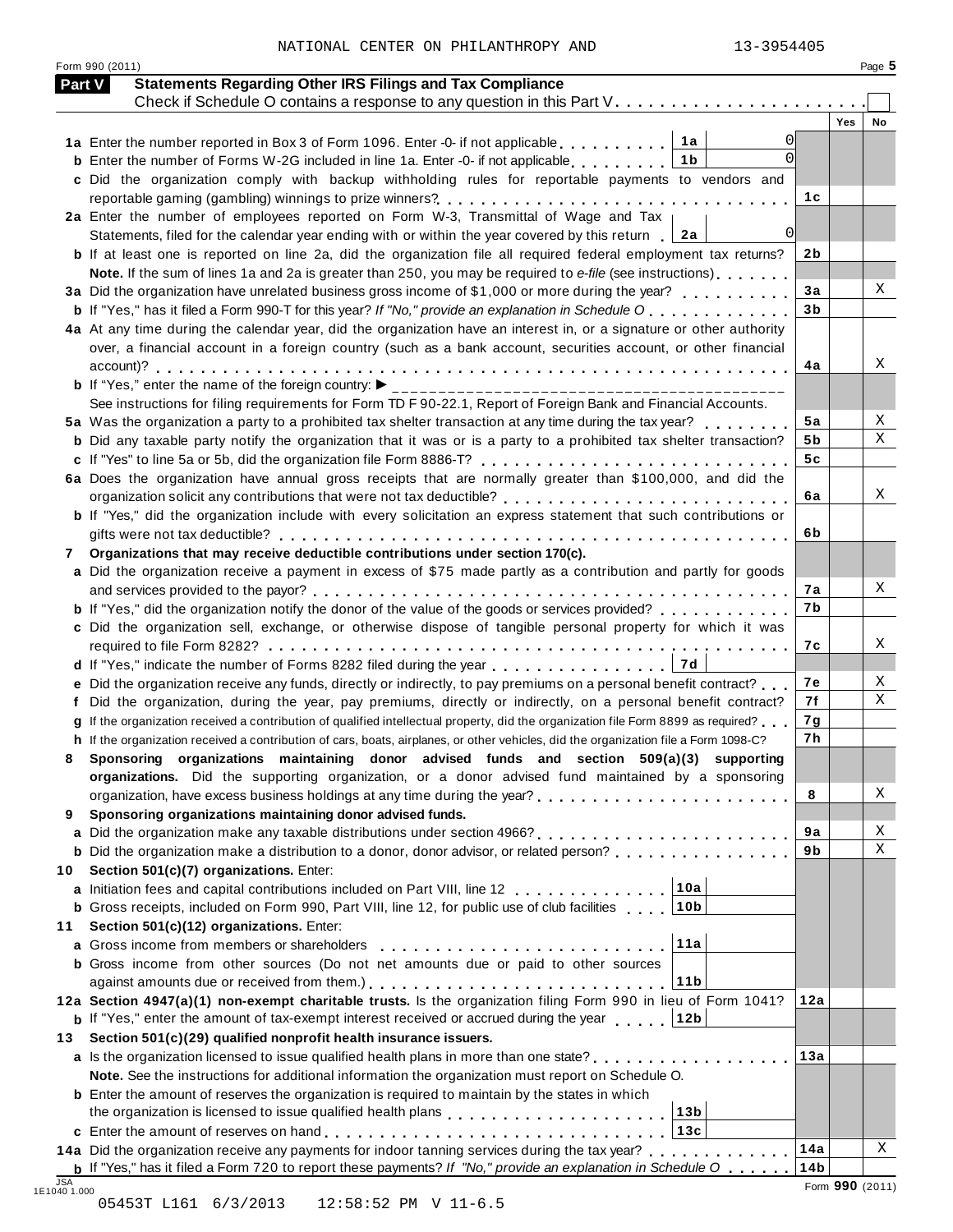|                                                                                                                     |        | Page 6                                                                                                                                                                                                             |
|---------------------------------------------------------------------------------------------------------------------|--------|--------------------------------------------------------------------------------------------------------------------------------------------------------------------------------------------------------------------|
|                                                                                                                     |        | Governance, Management, and Disclosure For each "Yes" response to lines 2 through 7b below, and for a<br>"No" response to line 8a, 8b, or 10b below, describe the circumstances, processes, or changes in Schedule |
|                                                                                                                     |        | Χ                                                                                                                                                                                                                  |
|                                                                                                                     |        |                                                                                                                                                                                                                    |
|                                                                                                                     | Yes    | No                                                                                                                                                                                                                 |
|                                                                                                                     |        |                                                                                                                                                                                                                    |
|                                                                                                                     |        |                                                                                                                                                                                                                    |
|                                                                                                                     |        |                                                                                                                                                                                                                    |
|                                                                                                                     |        |                                                                                                                                                                                                                    |
|                                                                                                                     |        |                                                                                                                                                                                                                    |
| 2                                                                                                                   |        | Χ                                                                                                                                                                                                                  |
|                                                                                                                     |        |                                                                                                                                                                                                                    |
| 3                                                                                                                   |        | Χ                                                                                                                                                                                                                  |
| 4                                                                                                                   |        | Χ                                                                                                                                                                                                                  |
| 5                                                                                                                   |        | Χ                                                                                                                                                                                                                  |
| 6                                                                                                                   |        | Χ                                                                                                                                                                                                                  |
|                                                                                                                     |        |                                                                                                                                                                                                                    |
| 7а                                                                                                                  | X      |                                                                                                                                                                                                                    |
|                                                                                                                     |        |                                                                                                                                                                                                                    |
| 7b                                                                                                                  |        | Χ                                                                                                                                                                                                                  |
|                                                                                                                     |        |                                                                                                                                                                                                                    |
|                                                                                                                     |        |                                                                                                                                                                                                                    |
| 8a                                                                                                                  | X      |                                                                                                                                                                                                                    |
| 8b                                                                                                                  | Χ      |                                                                                                                                                                                                                    |
|                                                                                                                     |        |                                                                                                                                                                                                                    |
| 9                                                                                                                   |        | Χ                                                                                                                                                                                                                  |
| Section B. Policies (This Section B requests information about policies not required by the Internal Revenue Code.) |        |                                                                                                                                                                                                                    |
|                                                                                                                     | Yes    | No                                                                                                                                                                                                                 |
| 10a                                                                                                                 |        | Χ                                                                                                                                                                                                                  |
|                                                                                                                     |        |                                                                                                                                                                                                                    |
| <u>10b</u>                                                                                                          |        |                                                                                                                                                                                                                    |
| 11a                                                                                                                 | X      |                                                                                                                                                                                                                    |
|                                                                                                                     | X      |                                                                                                                                                                                                                    |
| 12a                                                                                                                 |        |                                                                                                                                                                                                                    |
| $12b$ $X$                                                                                                           |        |                                                                                                                                                                                                                    |
|                                                                                                                     |        |                                                                                                                                                                                                                    |
|                                                                                                                     |        |                                                                                                                                                                                                                    |
| 12c                                                                                                                 | X<br>X |                                                                                                                                                                                                                    |
| 13                                                                                                                  | X      |                                                                                                                                                                                                                    |
| 14                                                                                                                  |        |                                                                                                                                                                                                                    |
|                                                                                                                     |        |                                                                                                                                                                                                                    |
|                                                                                                                     |        | Χ                                                                                                                                                                                                                  |
| <u> 15a</u><br>15 <sub>b</sub>                                                                                      |        | X                                                                                                                                                                                                                  |
|                                                                                                                     |        |                                                                                                                                                                                                                    |
|                                                                                                                     |        |                                                                                                                                                                                                                    |
| 16a                                                                                                                 |        | Χ                                                                                                                                                                                                                  |
|                                                                                                                     |        |                                                                                                                                                                                                                    |
|                                                                                                                     |        |                                                                                                                                                                                                                    |
|                                                                                                                     |        |                                                                                                                                                                                                                    |
|                                                                                                                     |        |                                                                                                                                                                                                                    |
|                                                                                                                     |        |                                                                                                                                                                                                                    |
|                                                                                                                     |        |                                                                                                                                                                                                                    |
|                                                                                                                     |        |                                                                                                                                                                                                                    |
|                                                                                                                     |        |                                                                                                                                                                                                                    |
|                                                                                                                     |        | Section 6104 requires an organization to make its Forms 1023 (or 1024 if applicable), 990, and 990-T (Section 501(c)(3)s only)                                                                                     |

- **19** Describe in Schedule O whether (and if so, how), the organization made its governing documents, conflict of interest policy, and financial statements available to the public during the tax year.
- **20** State the name, physical address, and telephone number of the person who possesses the books and records of the **20** State the name, physical address, and telephone number of the person who possesses the books and reco organization: ▶ RERRI TRICARICO C/O NYU 726 BROADWAY ROOM 902 NEW YORK, NY 10003 (212)998-2913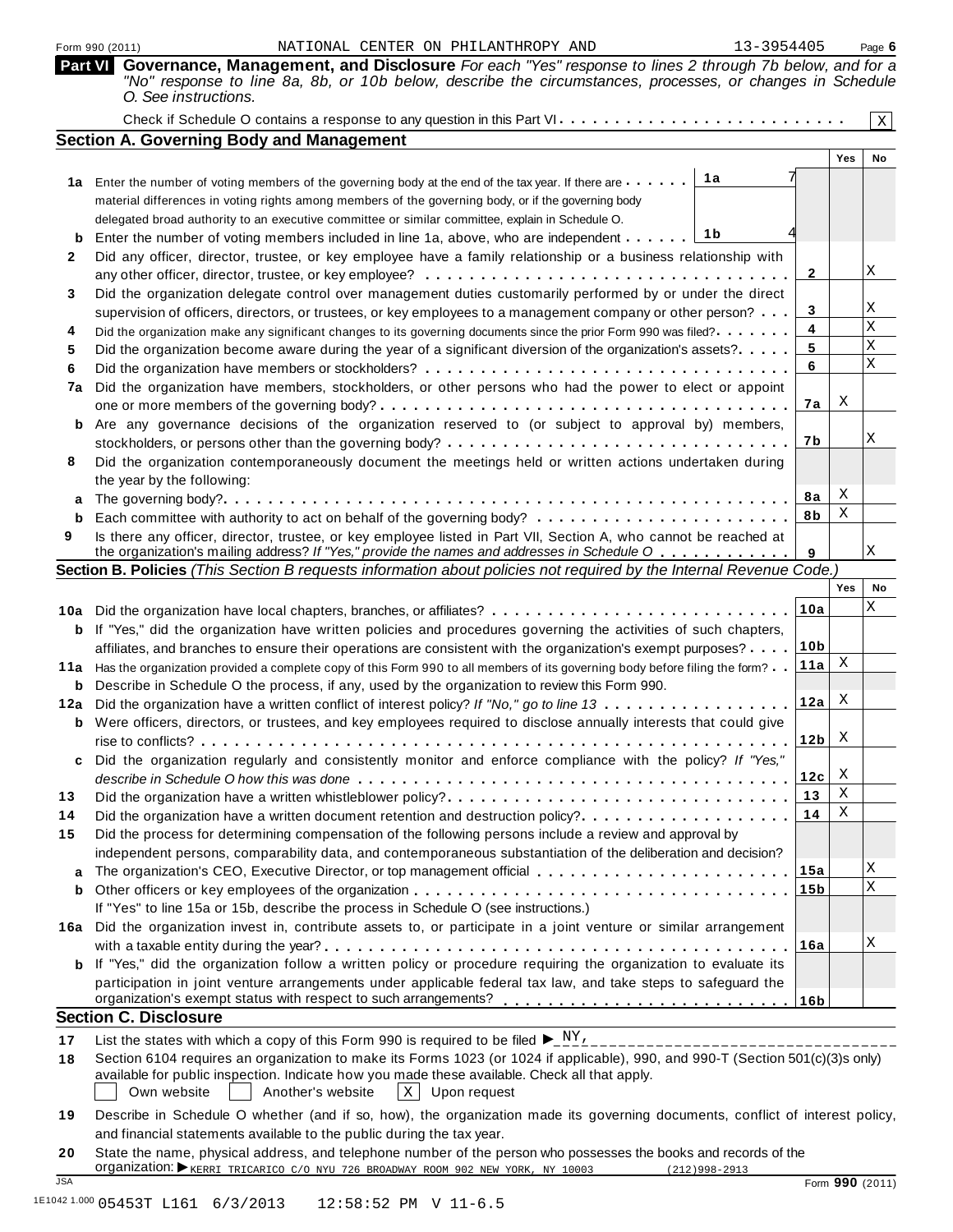**Compensation of Officers, Directors, Trustees, Key Employees, Highest Compensated Employees, and Independent Contractors Part VII** Independent Contractors<br>Check if Schedule O contains a response to any question in this Part VII ,,,,,,,,,,,,,,,,,,<u>x</u>

**Section A. Officers, Directors, Trustees, Key Employees, and Highest Compensated Employees**

**1a** Complete this table for all persons required to be listed. Report compensation for the calendar year ending with or within the

organization's tax year.<br>● List all of the organization's current officers, directors, trustees (whether individuals or organizations), regardless of amount<br>of compensation Enter -0- in columns (D) (E) and (E) if no compe of compensation. Enter -0- in columns (D), (E), and (F) if no compensation was paid.

List all of the organization's **current** key employees, if any. See instructions for definition of "key employee."

Ompensation. Enter -o- in columns (D), (L), and (F) if no compensation was paid.<br>● List all of the organization's **current** highest compensated employees (other than an officer, director, trustee, or key employee)<br>● List who received reportable compensation (Box 5 of Form W-2 and/or Box 7 of Form 1099-MISC) of more than \$100,000 from the organization and any related organizations.

anization and any related organizations.<br>● List all of the organization's **former** officers, key employees, and highest compensated employees who received more than \$100,000 of reportable compensation from the organization and any related organizations.

% List all of the organization's **former directors or trustees** that received, in the capacity as a former director or trustee of the organization, more than \$10,000 of reportable compensation from the organization and any related organizations.

List persons in the following order: individual trustees or directors; institutional trustees; officers; key employees; highest compensated employees; and former such persons.

Check this box if neither the organization nor any related organization compensated any current officer, director, or trustee.

| (A)                                                        | (B)                                                    |                                   |                       |         | (C)          |                                                                                                 |        | (D)                                                       | (E)                                                                            | (F)                                                         |
|------------------------------------------------------------|--------------------------------------------------------|-----------------------------------|-----------------------|---------|--------------|-------------------------------------------------------------------------------------------------|--------|-----------------------------------------------------------|--------------------------------------------------------------------------------|-------------------------------------------------------------|
| Name and Title                                             | Average<br>hours per<br>week<br>(describe<br>hours for |                                   |                       |         | Position     | (do not check more than one<br>box, unless person is both an<br>officer and a director/trustee) |        | Reportable<br>compensation<br>from<br>the<br>organization | Reportable<br>compensation from<br>related<br>organizations<br>(W-2/1099-MISC) | Estimated<br>amount of<br>other<br>compensation<br>from the |
| ATTACHMENT 1                                               | related<br>organizations<br>in Schedule<br>O()         | Individual trustee<br>or director | Institutional trustee | Officer | Key employee | Highest compensated<br>employee                                                                 | Former | (W-2/1099-MISC)                                           |                                                                                | organization<br>and related<br>organizations                |
| $(1)$ JOHN E CRAIG, JR.<br><b>DIRECTOR</b>                 | 1.00                                                   | Χ                                 |                       |         |              |                                                                                                 |        | $\Omega$                                                  | 0                                                                              | $\Omega$                                                    |
| (2) PROFESSOR HARVEY P DALE<br>PRESIDENT/DIRECTOR          | 30.00                                                  | X                                 |                       | X       |              |                                                                                                 |        | 0                                                         | 196,305.                                                                       | 26,081.                                                     |
| (3) PROFESSOR HARVEY J GOLDSCHMID<br><b>DIRECTOR</b>       | 1.00                                                   | Χ                                 |                       |         |              |                                                                                                 |        | 0                                                         | 0                                                                              | 0                                                           |
| (4) LESTER POLLACK ESQ<br>CHAIRMAN                         | 1.00                                                   | Χ                                 |                       | X       |              |                                                                                                 |        | $\Omega$                                                  | $\overline{0}$                                                                 | $\mathbf 0$                                                 |
| (5) DEAN RICHARD REVESZ<br><b>DIRECTOR</b>                 | 1.00                                                   | Χ                                 |                       |         |              |                                                                                                 |        | 0                                                         | 817,167.                                                                       | 30,342.                                                     |
| (6) S ANDREW SCHAFFER ESQ<br><b>DIRECTOR</b>               | 1.00                                                   | Χ                                 |                       |         |              |                                                                                                 |        | $\sqrt{ }$                                                | 0                                                                              | $\Omega$                                                    |
| (7) PROFESSOR JOHN G SIMON<br><b>DIRECTOR</b>              | 1.00                                                   | Χ                                 |                       |         |              |                                                                                                 |        | 0                                                         | 0                                                                              | $\Omega$                                                    |
| (8) BONNIE S. BRIER ESQ<br><b>DIRECTOR</b>                 | 1.00                                                   | Χ                                 |                       |         |              |                                                                                                 |        | 0                                                         | 570,972.                                                                       | 36,405.                                                     |
| (9) PROFESSOR JILL S MANNY<br>SECRETARY/TREASURER/EXEC DIR | 20.00                                                  |                                   |                       | X       |              |                                                                                                 |        | 0                                                         | 117,781.                                                                       | 30,434.                                                     |
|                                                            |                                                        |                                   |                       |         |              |                                                                                                 |        |                                                           |                                                                                |                                                             |
|                                                            |                                                        |                                   |                       |         |              |                                                                                                 |        |                                                           |                                                                                |                                                             |
| _ (12)___________________________________                  |                                                        |                                   |                       |         |              |                                                                                                 |        |                                                           |                                                                                |                                                             |
|                                                            |                                                        |                                   |                       |         |              |                                                                                                 |        |                                                           |                                                                                |                                                             |
|                                                            |                                                        |                                   |                       |         |              |                                                                                                 |        |                                                           |                                                                                |                                                             |

Form **990** (2011) JSA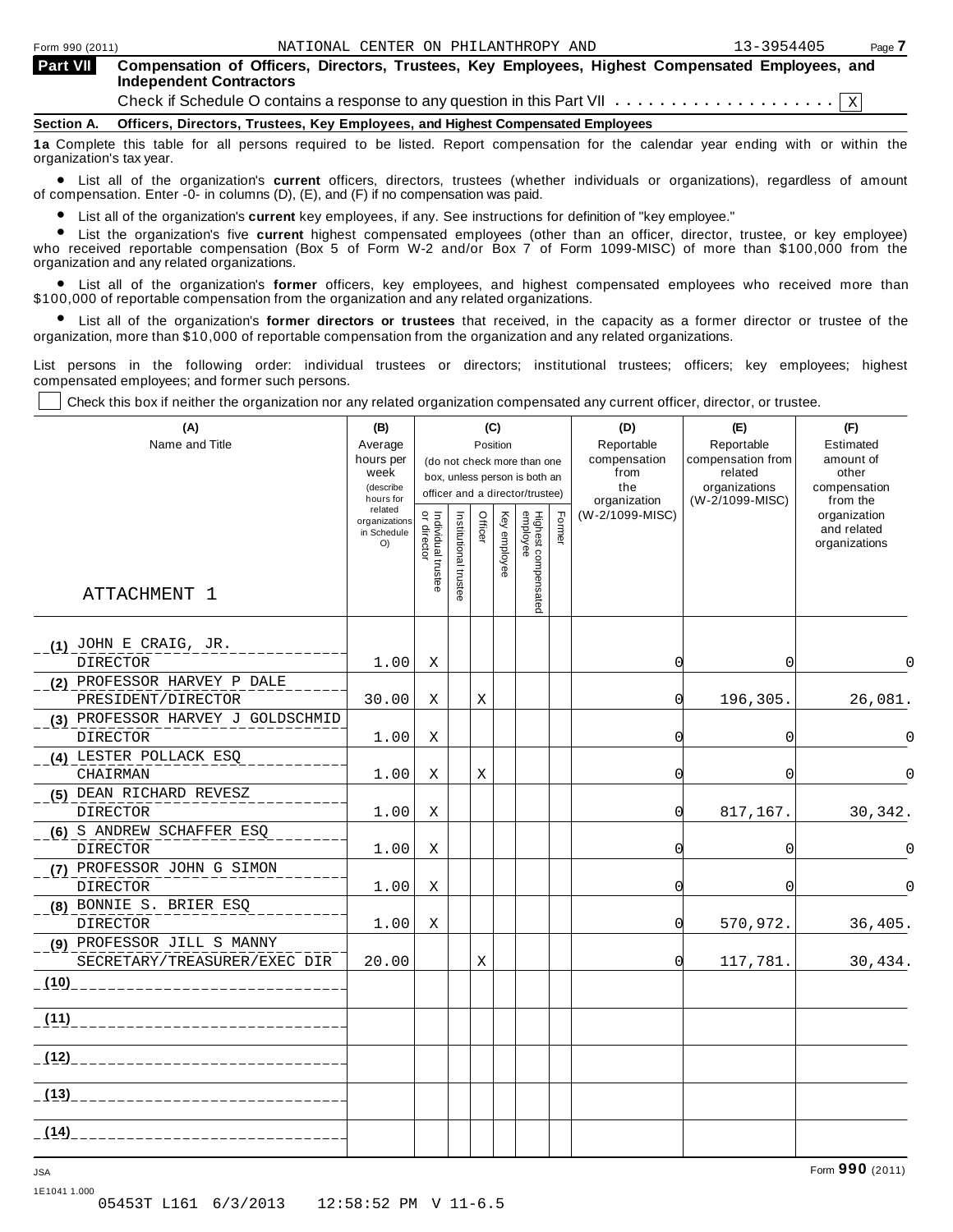#### NATIONAL CENTER ON PHILANTHROPY AND 13-3954405

| Form 990 (2011) |                                                                                                                                                                                                                                                  |                                                                         |                                     |                       |                 |              |                                                                    |        |                                           |                                                   |          |                                                                          | Page 8 |              |
|-----------------|--------------------------------------------------------------------------------------------------------------------------------------------------------------------------------------------------------------------------------------------------|-------------------------------------------------------------------------|-------------------------------------|-----------------------|-----------------|--------------|--------------------------------------------------------------------|--------|-------------------------------------------|---------------------------------------------------|----------|--------------------------------------------------------------------------|--------|--------------|
| <b>Part VII</b> | Section A. Officers, Directors, Trustees, Key Employees, and Highest Compensated Employees (continued)                                                                                                                                           |                                                                         |                                     |                       |                 |              |                                                                    |        |                                           |                                                   |          |                                                                          |        |              |
|                 | (A)<br>Name and title                                                                                                                                                                                                                            | (B)<br>Average<br>hours per<br>week                                     |                                     |                       | (C)<br>Position |              | (do not check more than one<br>box, unless person is both an       |        | (D)<br>Reportable<br>compensation<br>from | (E)<br>Reportable<br>compensation from<br>related |          | (F)<br>Estimated<br>amount of<br>other                                   |        |              |
|                 |                                                                                                                                                                                                                                                  | (describe<br>hours for<br>related<br>organizations<br>in Schedule<br>O) | Individual trustee<br>  or director | Institutional trustee | Officer         | Key employee | officer and a director/trustee)<br>Highest compensated<br>employee | Former | the<br>organization<br>(W-2/1099-MISC)    | organizations<br>(W-2/1099-MISC)                  |          | compensation<br>from the<br>organization<br>and related<br>organizations |        |              |
|                 |                                                                                                                                                                                                                                                  |                                                                         |                                     |                       |                 |              |                                                                    |        |                                           |                                                   |          |                                                                          |        |              |
|                 |                                                                                                                                                                                                                                                  |                                                                         |                                     |                       |                 |              |                                                                    |        |                                           |                                                   |          |                                                                          |        |              |
|                 |                                                                                                                                                                                                                                                  |                                                                         |                                     |                       |                 |              |                                                                    |        |                                           |                                                   |          |                                                                          |        |              |
|                 |                                                                                                                                                                                                                                                  |                                                                         |                                     |                       |                 |              |                                                                    |        |                                           |                                                   |          |                                                                          |        |              |
|                 |                                                                                                                                                                                                                                                  |                                                                         |                                     |                       |                 |              |                                                                    |        |                                           |                                                   |          |                                                                          |        |              |
|                 |                                                                                                                                                                                                                                                  |                                                                         |                                     |                       |                 |              |                                                                    |        |                                           |                                                   |          |                                                                          |        |              |
|                 |                                                                                                                                                                                                                                                  |                                                                         |                                     |                       |                 |              |                                                                    |        |                                           |                                                   |          |                                                                          |        |              |
|                 |                                                                                                                                                                                                                                                  |                                                                         |                                     |                       |                 |              |                                                                    |        |                                           |                                                   |          |                                                                          |        |              |
|                 |                                                                                                                                                                                                                                                  |                                                                         |                                     |                       |                 |              |                                                                    |        |                                           |                                                   |          |                                                                          |        |              |
|                 |                                                                                                                                                                                                                                                  |                                                                         |                                     |                       |                 |              |                                                                    |        |                                           |                                                   |          |                                                                          |        |              |
|                 |                                                                                                                                                                                                                                                  |                                                                         |                                     |                       |                 |              |                                                                    |        |                                           |                                                   |          |                                                                          |        |              |
|                 | 1b Sub-total                                                                                                                                                                                                                                     |                                                                         |                                     |                       |                 |              |                                                                    |        |                                           | 1,702,225.                                        |          | 123, 262.                                                                |        |              |
|                 | c Total from continuation sheets to Part VII, Section A                                                                                                                                                                                          |                                                                         |                                     |                       |                 |              |                                                                    |        | O<br>01                                   | 1,702,225.                                        | $\Omega$ | 123, 262.                                                                |        | <sup>0</sup> |
|                 | 2 Total number of individuals (including but not limited to those listed above) who received more than \$100,000 of<br>reportable compensation from the organization $\blacktriangleright$                                                       |                                                                         | 0                                   |                       |                 |              |                                                                    |        |                                           |                                                   |          |                                                                          |        |              |
|                 |                                                                                                                                                                                                                                                  |                                                                         |                                     |                       |                 |              |                                                                    |        |                                           |                                                   |          | Yes <sub>1</sub>                                                         | No     |              |
|                 | 3 Did the organization list any former officer, director, or trustee, key employee, or highest compensated<br>employee on line 1a? If "Yes," complete Schedule J for such individual                                                             |                                                                         |                                     |                       |                 |              |                                                                    |        |                                           |                                                   |          | 3                                                                        | Χ      |              |
|                 | 4 For any individual listed on line 1a, is the sum of reportable compensation and other compensation from the<br>organization and related organizations greater than \$150,000? If "Yes," complete Schedule J for such                           |                                                                         |                                     |                       |                 |              |                                                                    |        |                                           |                                                   |          | Χ<br>4                                                                   |        |              |
| 5.              | Did any person listed on line 1a receive or accrue compensation from any unrelated organization or individual<br>for services rendered to the organization? If "Yes," complete Schedule J for such person                                        |                                                                         |                                     |                       |                 |              |                                                                    |        |                                           |                                                   |          | 5                                                                        | Χ      |              |
|                 | <b>Section B. Independent Contractors</b>                                                                                                                                                                                                        |                                                                         |                                     |                       |                 |              |                                                                    |        |                                           |                                                   |          |                                                                          |        |              |
| 1<br>year.      | Complete this table for your five highest compensated independent contractors that received more than \$100,000 of<br>compensation from the organization. Report compensation for the calendar year ending with or within the organization's tax |                                                                         |                                     |                       |                 |              |                                                                    |        |                                           |                                                   |          |                                                                          |        |              |
|                 | (A)<br>Name and business address                                                                                                                                                                                                                 |                                                                         |                                     |                       |                 |              |                                                                    |        | (B)<br>Description of services            |                                                   |          | (C)<br>Compensation                                                      |        |              |
|                 |                                                                                                                                                                                                                                                  |                                                                         |                                     |                       |                 |              |                                                                    |        |                                           |                                                   |          |                                                                          |        |              |
|                 |                                                                                                                                                                                                                                                  |                                                                         |                                     |                       |                 |              |                                                                    |        |                                           |                                                   |          |                                                                          |        |              |
|                 |                                                                                                                                                                                                                                                  |                                                                         |                                     |                       |                 |              |                                                                    |        |                                           |                                                   |          |                                                                          |        |              |

**2** Total number of independent contractors (including but not limited to those listed above) who received more than \$100,000 in compensation from the organization  $\rightarrow$  0 3SA<br>
1E1055 2.000<br>
05453T L161 6/3/2013 12:58:52 PM V 11-6.5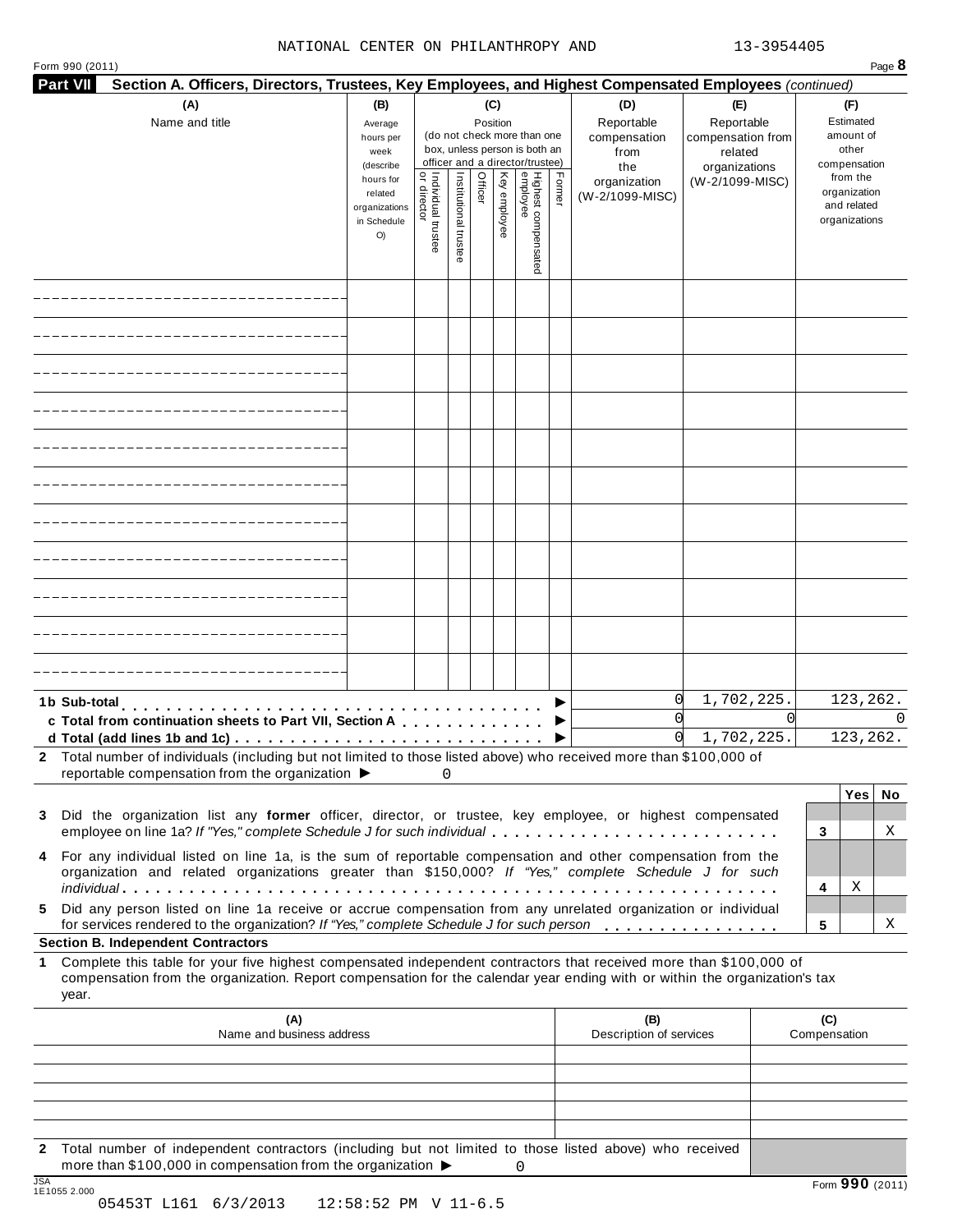#### Form <sup>990</sup> (2011) Page **9** NATIONAL CENTER ON PHILANTHROPY AND 13-3954405

Form **990** (2011)

|                                                           | <b>Part VIII</b> | <b>Statement of Revenue</b>                                                                                                                                                                                                              |                      |                      |                                                    |                                         |                                                                           |
|-----------------------------------------------------------|------------------|------------------------------------------------------------------------------------------------------------------------------------------------------------------------------------------------------------------------------------------|----------------------|----------------------|----------------------------------------------------|-----------------------------------------|---------------------------------------------------------------------------|
|                                                           |                  |                                                                                                                                                                                                                                          |                      | (A)<br>Total revenue | (B)<br>Related or<br>exempt<br>function<br>revenue | (C)<br>Unrelated<br>business<br>revenue | (D)<br>Revenue<br>excluded from tax<br>under sections<br>512, 513, or 514 |
|                                                           | 1a               | 1 a<br>Federated campaigns <b>contains</b>                                                                                                                                                                                               |                      |                      |                                                    |                                         |                                                                           |
| Contributions, Gifts, Grants<br>and Other Similar Amounts |                  | 1 b<br>Membership dues <b>All Accords</b> Membership dues                                                                                                                                                                                |                      |                      |                                                    |                                         |                                                                           |
|                                                           | b                | 1c                                                                                                                                                                                                                                       |                      |                      |                                                    |                                         |                                                                           |
|                                                           | c                | Fundraising events <b>Exercises</b><br>1 <sub>d</sub>                                                                                                                                                                                    |                      |                      |                                                    |                                         |                                                                           |
|                                                           | d                | Related organizations <b>contains</b> and the Related organizations and all the Relations of the Relations of the Relations of the Relations of the Relations of the Relations of the Relations of the Relations of the Relations o      | 270,000.             |                      |                                                    |                                         |                                                                           |
|                                                           | е                | 1 e<br>Government grants (contributions)                                                                                                                                                                                                 |                      |                      |                                                    |                                         |                                                                           |
|                                                           | f                | All other contributions, gifts, grants,                                                                                                                                                                                                  |                      |                      |                                                    |                                         |                                                                           |
|                                                           |                  | 1f<br>and similar amounts not included above                                                                                                                                                                                             | 627,142.             |                      |                                                    |                                         |                                                                           |
|                                                           | g                | Noncash contributions included in lines 1a-1f: \$                                                                                                                                                                                        |                      |                      |                                                    |                                         |                                                                           |
|                                                           | h                |                                                                                                                                                                                                                                          |                      | 897,142.             |                                                    |                                         |                                                                           |
|                                                           |                  |                                                                                                                                                                                                                                          | <b>Business Code</b> |                      |                                                    |                                         |                                                                           |
|                                                           | 2a               | <u> 1989 - Johann Barbara, martxa alemaniar arg</u>                                                                                                                                                                                      |                      |                      |                                                    |                                         |                                                                           |
|                                                           | b                | the control of the control of the control of the control of the control of the control of                                                                                                                                                |                      |                      |                                                    |                                         |                                                                           |
|                                                           | c                | the control of the control of the control of the control of the control of the control of                                                                                                                                                |                      |                      |                                                    |                                         |                                                                           |
|                                                           | d                | the contract of the contract of the contract of the contract of the contract of                                                                                                                                                          |                      |                      |                                                    |                                         |                                                                           |
|                                                           | е                |                                                                                                                                                                                                                                          |                      |                      |                                                    |                                         |                                                                           |
| Program Service Revenue                                   | f                | All other program service revenue                                                                                                                                                                                                        |                      |                      |                                                    |                                         |                                                                           |
|                                                           | g                |                                                                                                                                                                                                                                          |                      | $\mathbf{0}$         |                                                    |                                         |                                                                           |
|                                                           | 3                | Investment income (including dividends, interest, and                                                                                                                                                                                    |                      |                      |                                                    |                                         |                                                                           |
|                                                           |                  |                                                                                                                                                                                                                                          |                      | 92,136.              |                                                    |                                         | 92,136.                                                                   |
|                                                           | 4                | Income from investment of tax-exempt bond proceeds                                                                                                                                                                                       |                      | $\mathsf 0$          |                                                    |                                         |                                                                           |
|                                                           | 5                | Royalties $\cdots$ $\cdots$ $\cdots$ $\cdots$ $\cdots$ $\cdots$ $\cdots$ $\cdots$                                                                                                                                                        |                      | $\mathbf{0}$         |                                                    |                                         |                                                                           |
|                                                           |                  | (i) Real                                                                                                                                                                                                                                 | (ii) Personal        |                      |                                                    |                                         |                                                                           |
|                                                           | 6а               | Gross rents <b>Container and Container</b>                                                                                                                                                                                               |                      |                      |                                                    |                                         |                                                                           |
|                                                           |                  | Less: rental expenses                                                                                                                                                                                                                    |                      |                      |                                                    |                                         |                                                                           |
|                                                           | b                | Rental income or (loss)                                                                                                                                                                                                                  |                      |                      |                                                    |                                         |                                                                           |
|                                                           | c<br>d           |                                                                                                                                                                                                                                          |                      | $\mathbf{0}$         |                                                    |                                         |                                                                           |
|                                                           |                  | (i) Securities                                                                                                                                                                                                                           | (ii) Other           |                      |                                                    |                                         |                                                                           |
|                                                           | 7а               | Gross amount from sales of<br>990,202.                                                                                                                                                                                                   |                      |                      |                                                    |                                         |                                                                           |
|                                                           |                  | assets other than inventory                                                                                                                                                                                                              |                      |                      |                                                    |                                         |                                                                           |
|                                                           | b                | Less: cost or other basis<br>863,159.                                                                                                                                                                                                    |                      |                      |                                                    |                                         |                                                                           |
|                                                           |                  | and sales expenses<br>127,043.                                                                                                                                                                                                           |                      |                      |                                                    |                                         |                                                                           |
|                                                           | c                | Gain or (loss) [<br>Net gain or (loss) $\cdots$ $\cdots$ $\cdots$ $\cdots$ $\cdots$ $\cdots$ $\cdots$                                                                                                                                    |                      |                      |                                                    |                                         |                                                                           |
|                                                           | d                |                                                                                                                                                                                                                                          |                      | 127,043.             |                                                    |                                         | 127,043.                                                                  |
| Other Revenue                                             | 8а               | Gross income from fundraising                                                                                                                                                                                                            |                      |                      |                                                    |                                         |                                                                           |
|                                                           |                  | events (not including \$                                                                                                                                                                                                                 |                      |                      |                                                    |                                         |                                                                           |
|                                                           |                  | of contributions reported on line 1c).                                                                                                                                                                                                   |                      |                      |                                                    |                                         |                                                                           |
|                                                           |                  | See Part IV, line 18 a                                                                                                                                                                                                                   |                      |                      |                                                    |                                         |                                                                           |
|                                                           | b                | Less: direct expenses b                                                                                                                                                                                                                  |                      |                      |                                                    |                                         |                                                                           |
|                                                           | c                | Net income or (loss) from fundraising events <u></u> ▶                                                                                                                                                                                   |                      | $\Omega$             |                                                    |                                         |                                                                           |
|                                                           | 9а               | Gross income from gaming activities.                                                                                                                                                                                                     |                      |                      |                                                    |                                         |                                                                           |
|                                                           |                  | See Part IV, line 19 extending the set of the set of the set of the set of the set of the set of the set of the                                                                                                                          |                      |                      |                                                    |                                         |                                                                           |
|                                                           | b                | Less: direct expenses b                                                                                                                                                                                                                  |                      |                      |                                                    |                                         |                                                                           |
|                                                           | c                | Net income or (loss) from gaming activities <u></u> ▶                                                                                                                                                                                    |                      | $\mathbf{0}$         |                                                    |                                         |                                                                           |
|                                                           | 10a              | Gross sales of inventory,<br>less<br>returns and allowances allowances                                                                                                                                                                   |                      |                      |                                                    |                                         |                                                                           |
|                                                           | b                |                                                                                                                                                                                                                                          |                      |                      |                                                    |                                         |                                                                           |
|                                                           | c                | Net income or (loss) from sales of inventory <b>and the set of</b> inventory <b>and the set of the set of the set of the set of the set of the set of the set of the set of the set of the set of the set of the set of the set of t</b> |                      | $\mathbf{0}$         |                                                    |                                         |                                                                           |
|                                                           |                  | Miscellaneous Revenue                                                                                                                                                                                                                    | <b>Business Code</b> |                      |                                                    |                                         |                                                                           |
|                                                           | 11a              | <u> 1989 - Johann Stein, mars an de Britannich (b. 1989)</u>                                                                                                                                                                             |                      |                      |                                                    |                                         |                                                                           |
|                                                           | b                | <u> 1989 - Johann Barbara, martxa alemaniar arg</u>                                                                                                                                                                                      |                      |                      |                                                    |                                         |                                                                           |
|                                                           | c                | <u> 1989 - Johann Stein, mars an deutscher Stein und der Stein und der Stein und der Stein und der Stein und der</u>                                                                                                                     |                      |                      |                                                    |                                         |                                                                           |
|                                                           | d                | All other revenue entitled and a series of the series of the series of the series of the series of the series                                                                                                                            |                      |                      |                                                    |                                         |                                                                           |
|                                                           | е                |                                                                                                                                                                                                                                          |                      | $\mathbf{0}$         |                                                    |                                         |                                                                           |
|                                                           | 12               |                                                                                                                                                                                                                                          |                      | 1, 116, 321.         |                                                    |                                         | 219, 179.                                                                 |
|                                                           |                  |                                                                                                                                                                                                                                          |                      |                      |                                                    |                                         |                                                                           |

JSA 1E1051 1.000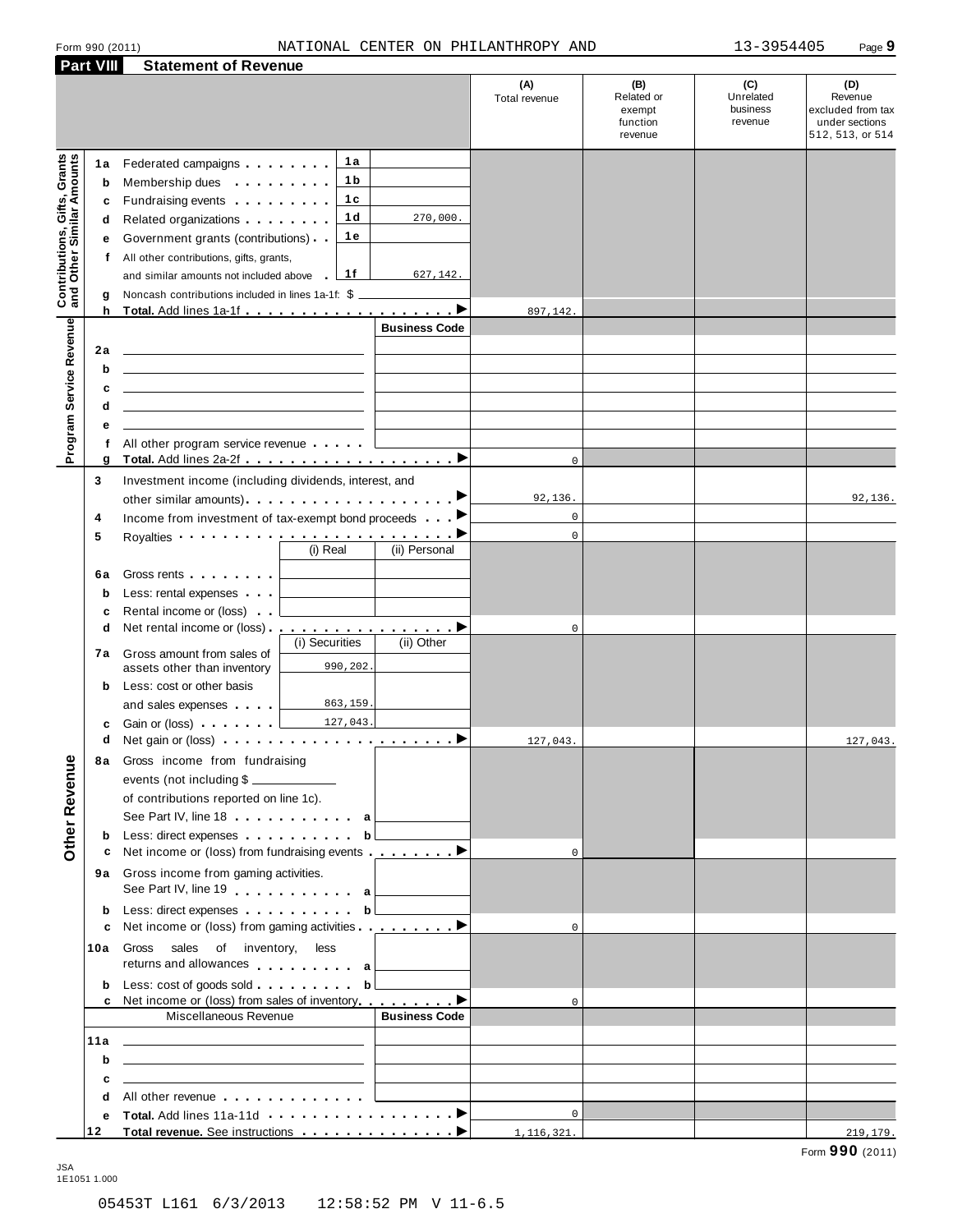## **Part IX Statement of Functional Expenses**

Section 501(c)(3) and 501(c)(4) organizations must complete all columns. All other organizations must complete column (A) but are not

| required to complete columns $(B)$ , $(C)$ , and $(D)$ .                                                                                                                                                                                          |                       |                                    |                                           |                                |
|---------------------------------------------------------------------------------------------------------------------------------------------------------------------------------------------------------------------------------------------------|-----------------------|------------------------------------|-------------------------------------------|--------------------------------|
| Do not include amounts reported on lines 6b,<br>7b, 8b, 9b, and 10b of Part VIII.                                                                                                                                                                 | (A)<br>Total expenses | (B)<br>Program service<br>expenses | (C)<br>Management and<br>general expenses | (D)<br>Fundraising<br>expenses |
| 1 Grants and other assistance to governments and                                                                                                                                                                                                  |                       |                                    |                                           |                                |
| organizations in the United States. See Part IV, line 21                                                                                                                                                                                          | 94,000.               | 94,000.                            |                                           |                                |
| Grants and other assistance to individuals in<br>$\mathbf{2}$                                                                                                                                                                                     |                       |                                    |                                           |                                |
| the United States. See Part IV, line 22.                                                                                                                                                                                                          | 0                     |                                    |                                           |                                |
| Grants and other assistance to governments,<br>3                                                                                                                                                                                                  |                       |                                    |                                           |                                |
| organizations, and individuals outside the                                                                                                                                                                                                        |                       |                                    |                                           |                                |
| United States. See Part IV, lines 15 and 16                                                                                                                                                                                                       | 0l                    |                                    |                                           |                                |
| Benefits paid to or for members<br>4                                                                                                                                                                                                              |                       |                                    |                                           |                                |
| Compensation of current officers, directors,<br>5<br>trustees, and key employees                                                                                                                                                                  | 0l                    |                                    |                                           |                                |
| Compensation not included above, to disqualified<br>6.                                                                                                                                                                                            |                       |                                    |                                           |                                |
| persons (as defined under section 4958(f)(1)) and                                                                                                                                                                                                 |                       |                                    |                                           |                                |
| persons described in section 4958(c)(3)(B)                                                                                                                                                                                                        | 0l                    |                                    |                                           |                                |
| Other salaries and wages<br><br>7                                                                                                                                                                                                                 | $\Omega$              |                                    |                                           |                                |
| Pension plan accruals and contributions (include section<br>8                                                                                                                                                                                     |                       |                                    |                                           |                                |
| 401(k) and 403(b) employer contributions)                                                                                                                                                                                                         | 0l                    |                                    |                                           |                                |
| Other employee benefits<br>9                                                                                                                                                                                                                      | Ωl                    |                                    |                                           |                                |
| 10                                                                                                                                                                                                                                                | $\Omega$              |                                    |                                           |                                |
| Fees for services (non-employees):<br>11                                                                                                                                                                                                          |                       |                                    |                                           |                                |
| a Management                                                                                                                                                                                                                                      | 0l                    |                                    |                                           |                                |
| b Legal experience in the set of the set of the set of the set of the set of the set of the set of the set of the set of the set of the set of the set of the set of the set of the set of the set of the set of the set of th                    | $\Omega$              |                                    |                                           |                                |
| c Accounting $\ldots$ ,                                                                                                                                                                                                                           | 13,000.               | 13,000.                            |                                           |                                |
|                                                                                                                                                                                                                                                   | $\Omega$              |                                    |                                           |                                |
| e Professional fundraising services. See Part IV, line 17                                                                                                                                                                                         | $\Omega$              |                                    |                                           |                                |
| f Investment management fees                                                                                                                                                                                                                      | 3,573.                |                                    | 3,573.                                    |                                |
|                                                                                                                                                                                                                                                   | 4,145.                | 4,145                              |                                           |                                |
| Advertising and promotion <b>contains a state of the state of the state of the state of the state of the state of the state of the state of the state of the state of the state of the state of the state of the state of the st</b><br>12        | $\Omega$              |                                    |                                           |                                |
| 13<br>Office expenses example.                                                                                                                                                                                                                    | $\Omega$              |                                    |                                           |                                |
| Information technology experience and the set of the set of the set of the set of the set of the set of the set of the set of the set of the set of the set of the set of the set of the set of the set of the set of the set<br>14               | $\Omega$              |                                    |                                           |                                |
| 15                                                                                                                                                                                                                                                | $\Omega$              |                                    |                                           |                                |
| Occupancy<br>16.                                                                                                                                                                                                                                  | 63,000.               | 52,290.                            | 5,040.                                    | 5,670.                         |
| Travel <b>Travel</b><br>17                                                                                                                                                                                                                        | 54,885.               | 54,885.                            |                                           |                                |
| Payments of travel or entertainment expenses<br>18                                                                                                                                                                                                |                       |                                    |                                           |                                |
| for any federal, state, or local public officials                                                                                                                                                                                                 | $\Omega$              |                                    |                                           |                                |
| Conferences, conventions, and meetings<br>19                                                                                                                                                                                                      | 32,565.               | 32,565.                            |                                           |                                |
| 20                                                                                                                                                                                                                                                | $\Omega$              |                                    |                                           |                                |
| Payments to affiliates <b>Exercise 20</b><br>21                                                                                                                                                                                                   | $\Omega$              |                                    |                                           |                                |
| Depreciation, depletion, and amortization<br>22                                                                                                                                                                                                   | $\Omega$              |                                    |                                           |                                |
| 23<br>Insurance                                                                                                                                                                                                                                   | $\Omega$              |                                    |                                           |                                |
| Other expenses. Itemize expenses not covered<br>24                                                                                                                                                                                                |                       |                                    |                                           |                                |
| above (List miscellaneous expenses in line 24e. If                                                                                                                                                                                                |                       |                                    |                                           |                                |
| line 24e amount exceeds 10% of line 25, column                                                                                                                                                                                                    |                       |                                    |                                           |                                |
| (A) amount, list line 24e expenses on Schedule O.)                                                                                                                                                                                                |                       |                                    |                                           |                                |
| a SALARIES-ALLOCATED FROM NYU                                                                                                                                                                                                                     | 436,781.              | 362,528.                           | 34,942.                                   | 39, 311.                       |
| <b>b</b> BENEFITS-ALLOCATED FROM NYU                                                                                                                                                                                                              | 121,226.              | 100,618.                           | 9,698.                                    | 10,910.                        |
| <b>c</b> BOOKS AND PERIODICALS                                                                                                                                                                                                                    | 21,885.               | 21,885.                            |                                           |                                |
| d LIBRARY_SERVICES______________                                                                                                                                                                                                                  | 13,360.               | 13,360.                            |                                           |                                |
| e All other expenses $\frac{1}{1}$                                                                                                                                                                                                                | 21,514.               | 19,738.                            | 836.                                      | 940.                           |
| 25 Total functional expenses. Add lines 1 through 24e<br>Joint costs. Complete this line only if the<br>26<br>organization reported in column (B) joint costs<br>from a combined educational campaign and<br>fundraising solicitation. Check here | 879,934.<br>if        | 769,014.                           | 54,089.                                   | 56,831.                        |
| following SOP 98-2 (ASC 958-720) $\overline{\phantom{1}}$                                                                                                                                                                                         | 0l                    |                                    |                                           |                                |
|                                                                                                                                                                                                                                                   |                       |                                    |                                           |                                |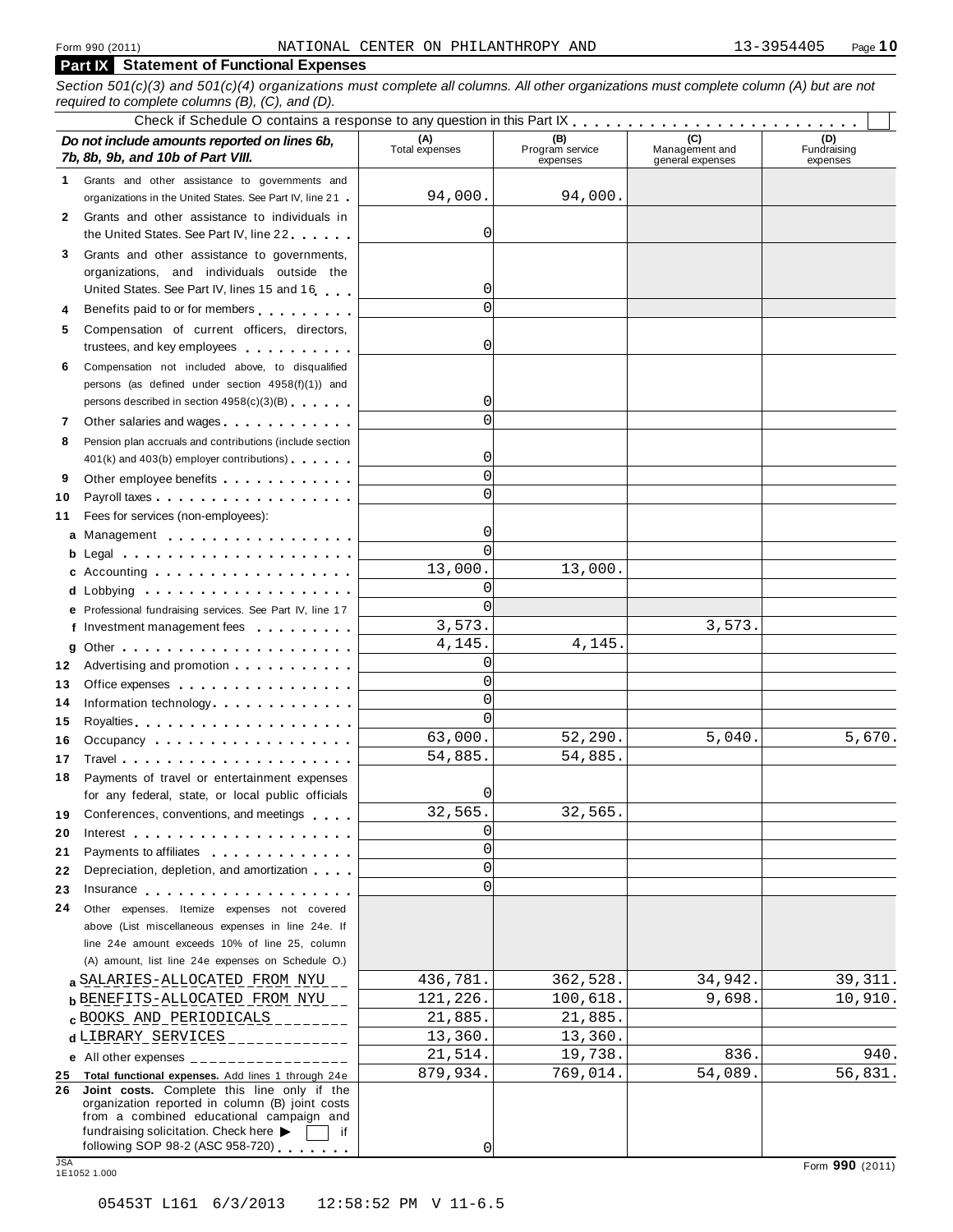#### NATIONAL CENTER ON PHILANTHROPY AND 13-3954405

| Form 990 (2011) | Page<br>. . |
|-----------------|-------------|
|                 |             |

|                      |              |                                                                                                                                                                                                                                                                                                                   | (A)<br>Beginning of year |                                  | (B)<br>End of year |
|----------------------|--------------|-------------------------------------------------------------------------------------------------------------------------------------------------------------------------------------------------------------------------------------------------------------------------------------------------------------------|--------------------------|----------------------------------|--------------------|
|                      | 1            |                                                                                                                                                                                                                                                                                                                   | 248,356.                 | $\mathbf{1}$                     | 346,238.           |
|                      | $\mathbf{2}$ | Savings and temporary cash investments                                                                                                                                                                                                                                                                            | 4,198.                   | $\overline{2}$                   | 4,209.             |
|                      | 3            |                                                                                                                                                                                                                                                                                                                   | 95,674.                  | $\mathbf{3}$                     | 300,000.           |
|                      | 4            |                                                                                                                                                                                                                                                                                                                   | <sup>o</sup>             | $\overline{\mathbf{4}}$          | $\Omega$           |
|                      | 5            | Receivables from current and former officers, directors, trustees, key                                                                                                                                                                                                                                            |                          |                                  |                    |
|                      |              | employees, and highest compensated employees. Complete Part II of                                                                                                                                                                                                                                                 |                          |                                  |                    |
|                      |              |                                                                                                                                                                                                                                                                                                                   | 0l                       | -5                               | 0                  |
|                      | 6            | Schedule L<br>Receivables from other disqualified persons (as defined under section<br>$4958(f)(1)$ , persons described in section $4958(c)(3)(B)$ , and contributing<br>employers and sponsoring organizations of section $501(c)(9)$ voluntary<br>employees' beneficiary organizations (see instructions) [100] | O                        | 6                                | 0                  |
|                      | 7            |                                                                                                                                                                                                                                                                                                                   | <sub>0</sub>             | $\overline{7}$                   | $\mathbf 0$        |
| Assets               | 8            | Inventories for sale or use enterpreteral processes and contact the sale or use of the set of the set of the s                                                                                                                                                                                                    | <sub>0</sub>             | 8                                | $\mathbf 0$        |
|                      | 9            | Prepaid expenses and deferred charges entitled as a set of the set of the set of the set of the set of the set of the set of the set of the set of the set of the set of the set of the set of the set of the set of the set o                                                                                    | <sub>0</sub>             | 9                                | $\mathbf 0$        |
|                      |              | 10a Land, buildings, and equipment: cost or                                                                                                                                                                                                                                                                       |                          |                                  |                    |
|                      |              | other basis. Complete Part VI of Schedule D   10a                                                                                                                                                                                                                                                                 |                          |                                  |                    |
|                      |              | <b>b</b> Less: accumulated depreciation   10b                                                                                                                                                                                                                                                                     |                          | 010c                             | $\Omega$           |
|                      | 11           |                                                                                                                                                                                                                                                                                                                   | $5,712,445.$ 11          |                                  | 5,740,455.         |
|                      | 12           | Investments - other securities. See Part IV, line 11                                                                                                                                                                                                                                                              |                          | $0 \vert 12$                     | $\Omega$           |
|                      | 13           | Investments - program-related. See Part IV, line 11                                                                                                                                                                                                                                                               |                          | $0 \vert 13$                     | $\Omega$           |
|                      | 14           | Intangible assets experience in the contract of the contract of the contract of the contract of the contract of                                                                                                                                                                                                   |                          | $0 \mid 14$                      | $\mathbf 0$        |
|                      | 15           |                                                                                                                                                                                                                                                                                                                   |                          | $0 \vert 15$                     | $\Omega$           |
|                      | 16           | Total assets. Add lines 1 through 15 (must equal line 34)                                                                                                                                                                                                                                                         | $6,060,673.$ 16          |                                  | 6,390,902.         |
|                      | 17           | Accounts payable and accrued expenses                                                                                                                                                                                                                                                                             |                          | $0 \mid 17$                      | $\Omega$           |
|                      | 18           |                                                                                                                                                                                                                                                                                                                   |                          | $0 \vert 18$                     | $\mathbf 0$        |
|                      | 19           |                                                                                                                                                                                                                                                                                                                   |                          | $0 \vert 19$                     | $\mathbf 0$        |
|                      | 20           |                                                                                                                                                                                                                                                                                                                   |                          | $0 \vert 20$                     | $\mathbf 0$        |
|                      | 21           | Escrow or custodial account liability. Complete Part IV of Schedule D                                                                                                                                                                                                                                             |                          | $0 \overline{\smash{\big)}\ 21}$ | $\mathbf 0$        |
| Liabilities          | 22           | Payables to current and former officers, directors, trustees, key                                                                                                                                                                                                                                                 |                          |                                  |                    |
|                      |              | employees, highest compensated employees, and disqualified persons.                                                                                                                                                                                                                                               |                          |                                  |                    |
|                      |              |                                                                                                                                                                                                                                                                                                                   |                          | $0\overline{22}$                 | 0                  |
|                      | 23           | Secured mortgages and notes payable to unrelated third parties                                                                                                                                                                                                                                                    |                          | $0\vert 23$                      | $\mathbf 0$        |
|                      | 24           | Unsecured notes and loans payable to unrelated third parties when we have under                                                                                                                                                                                                                                   |                          | $0 \overline{\smash{\big)}\ 24}$ | $\mathsf{O}$       |
|                      | 25           | Other liabilities (including federal income tax, payables to related third                                                                                                                                                                                                                                        |                          |                                  |                    |
|                      |              | parties, and other liabilities not included on lines 17-24). Complete Part X                                                                                                                                                                                                                                      |                          |                                  |                    |
|                      |              |                                                                                                                                                                                                                                                                                                                   |                          | $0\overline{25}$                 | 0                  |
|                      | 26           |                                                                                                                                                                                                                                                                                                                   |                          | $0 \overline{\smash{\big)}\ 26}$ | 0                  |
| <b>Fund Balances</b> |              | Organizations that follow SFAS 117, check here $\blacktriangleright \boxed{\mathbb{X}}$ and complete<br>lines 27 through 29, and lines 33 and 34.                                                                                                                                                                 |                          |                                  |                    |
|                      | 27           | Unrestricted net assets                                                                                                                                                                                                                                                                                           | 3,431,460.               | 27                               | 3, 457, 913.       |
|                      | 28           |                                                                                                                                                                                                                                                                                                                   | 343,813.                 | 28                               | 647,589.           |
|                      | 29           |                                                                                                                                                                                                                                                                                                                   | 2,285,400.               | 29                               | 2,285,400.         |
|                      |              | Organizations that do not follow SFAS 117, check here $\blacktriangleright$ $\parallel$<br>and<br>complete lines 30 through 34.                                                                                                                                                                                   |                          |                                  |                    |
|                      | 30           |                                                                                                                                                                                                                                                                                                                   |                          | 30                               |                    |
| Assets or            | 31           | Paid-in or capital surplus, or land, building, or equipment fund<br>.                                                                                                                                                                                                                                             |                          | 31                               |                    |
|                      | 32           | Retained earnings, endowment, accumulated income, or other funds                                                                                                                                                                                                                                                  |                          | 32                               |                    |
| Net                  | 33           |                                                                                                                                                                                                                                                                                                                   | 6,060,673.               | 33                               | 6,390,902.         |
|                      | 34           | Total liabilities and net assets/fund balances                                                                                                                                                                                                                                                                    | 6,060,673.               | 34                               | 6,390,902.         |

Form **990** (2011)

JSA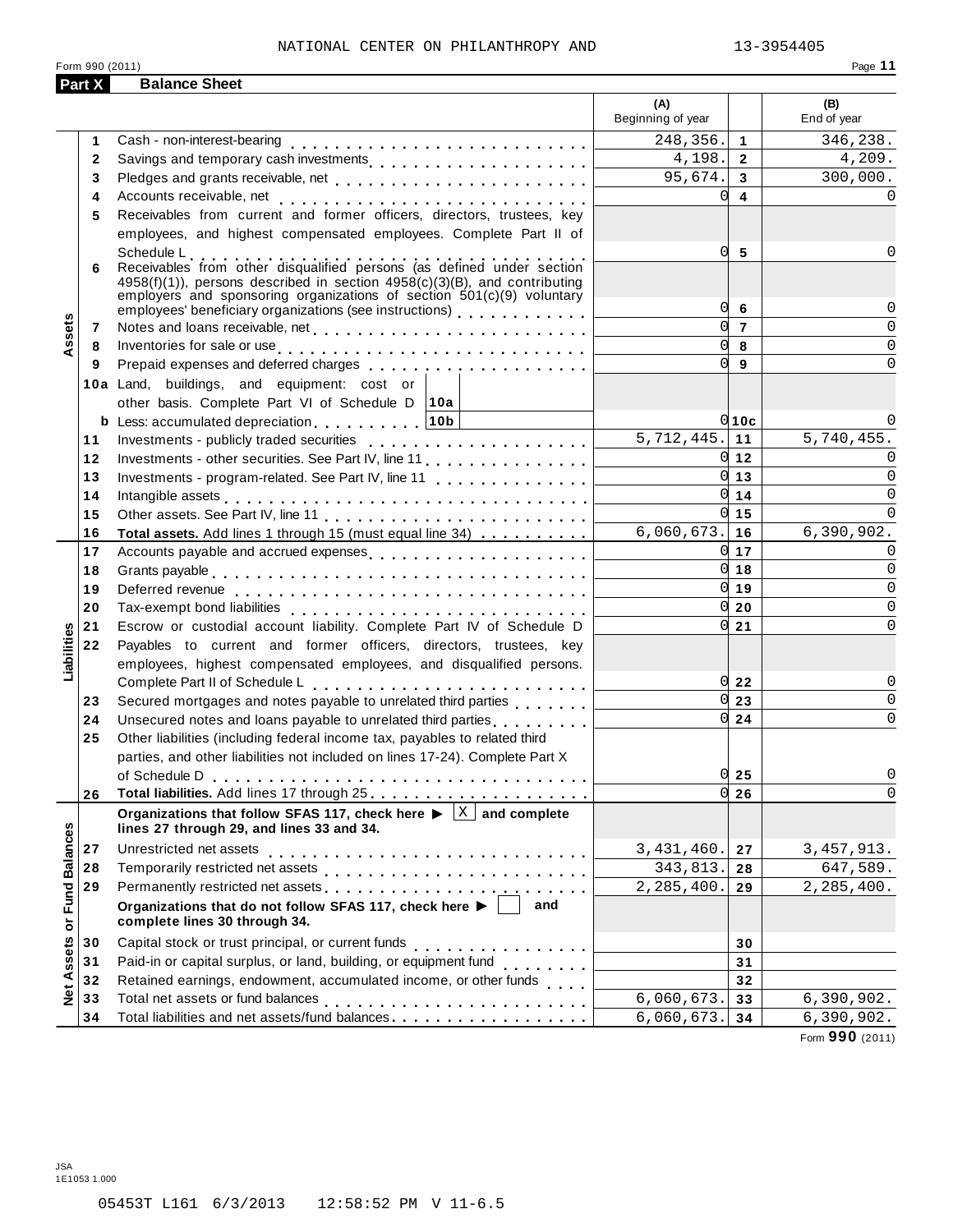NATIONAL CENTER ON PHILANTHROPY AND 13-3954405

| Form 990 (2011)                                                                                                                                                                                                       |                 |              | Page 12        |
|-----------------------------------------------------------------------------------------------------------------------------------------------------------------------------------------------------------------------|-----------------|--------------|----------------|
| <b>Reconciliation of Net Assets</b><br>Part XI                                                                                                                                                                        |                 | $\mathbf{X}$ |                |
| $\mathbf{1}$                                                                                                                                                                                                          |                 | 1, 116, 321. |                |
| $\overline{2}$                                                                                                                                                                                                        |                 | 879,934.     |                |
| $\overline{\mathbf{3}}$                                                                                                                                                                                               |                 |              | 236,387.       |
| $\overline{4}$<br>Net assets or fund balances at beginning of year (must equal Part X, line 33, column (A))                                                                                                           |                 | 6,060,673.   |                |
| 5                                                                                                                                                                                                                     |                 | 93,842.      |                |
| Net assets or fund balances at end of year. Combine lines 3, 4, and 5 (must equal Part X, line 33,                                                                                                                    |                 |              |                |
| 6                                                                                                                                                                                                                     |                 | 6,390,902.   |                |
| <b>Financial Statements and Reporting</b><br>Part XII                                                                                                                                                                 |                 |              |                |
|                                                                                                                                                                                                                       |                 |              |                |
|                                                                                                                                                                                                                       |                 | Yes          | N <sub>o</sub> |
| $X$ Accrual<br>Accounting method used to prepare the Form 990:<br>Cash<br>Other                                                                                                                                       |                 |              |                |
| If the organization changed its method of accounting from a prior year or checked "Other," explain in                                                                                                                 |                 |              |                |
| Schedule O.                                                                                                                                                                                                           |                 |              |                |
| Were the organization's financial statements compiled or reviewed by an independent accountant?<br>2a                                                                                                                 | 2a              |              | X              |
| Were the organization's financial statements audited by an independent accountant?<br>b<br>.                                                                                                                          | $\overline{2b}$ | $\mathbf X$  |                |
| If "Yes" to line 2a or 2b, does the organization have a committee that assumes responsibility for oversight<br>c                                                                                                      |                 |              |                |
| of the audit, review, or compilation of its financial statements and selection of an independent accountant?                                                                                                          | 2 <sub>c</sub>  | X            |                |
| If the organization changed either its oversight process or selection process during the tax year, explain in                                                                                                         |                 |              |                |
| Schedule O.                                                                                                                                                                                                           |                 |              |                |
| If "Yes" to line 2a or 2b, check a box below to indicate whether the financial statements for the year were<br>d                                                                                                      |                 |              |                |
| issued on a separate basis, consolidated basis, or both:                                                                                                                                                              |                 |              |                |
| $\overline{\mathbf{x}}$ Both consolidated and separate basis<br><b>Consolidated basis</b><br>Separate basis                                                                                                           |                 |              |                |
| 3a As a result of a federal award, was the organization required to undergo an audit or audits as set forth in                                                                                                        |                 |              |                |
| the Single Audit Act and OMB Circular A-133?<br>the Single Audit Act and OMB Circular A-133?<br><b>b</b> If "Yes," did the organization undergo the required audit or audits? If the organization did not undergo the | 3a              |              | X              |
|                                                                                                                                                                                                                       |                 |              |                |
|                                                                                                                                                                                                                       | 3 <sub>b</sub>  |              |                |

Form **990** (2011)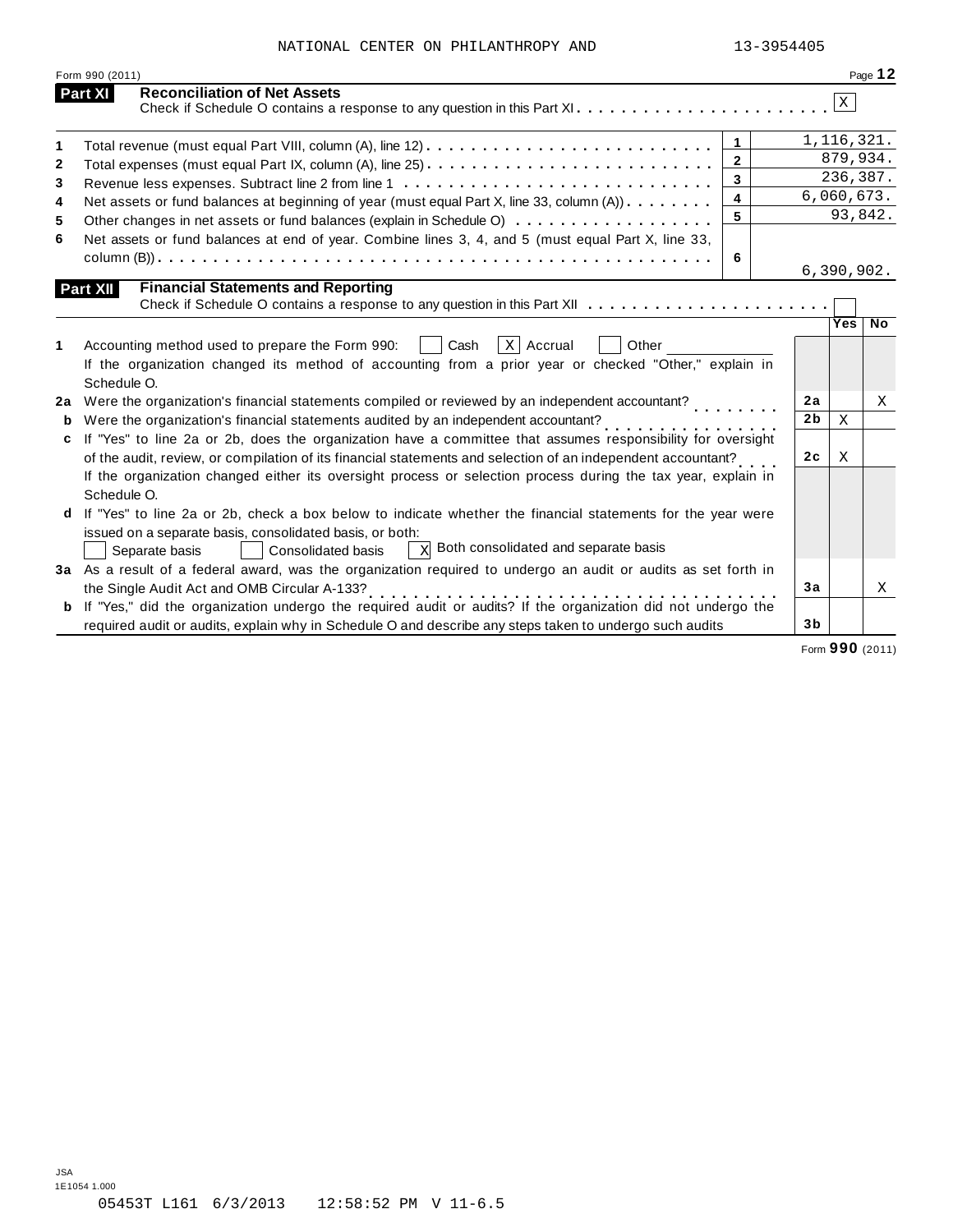#### **(Form 990 or 990-EZ)**

# **Public Charity Status and Public Support** <br> **Examples if the examination is a section 504(a)(3) examination as a section**

**Complete if the organization is a section 501(c)(3) organization or a section**  $\frac{1}{20}$  **different control of the control of the control of the control of the control of the control of the control of the control of the control of the control of the control of the control of the control of the cont** 

Department of the Treasury **Department of the Treasury and Department of the Treasury Department of the Treasury Department of the Treasury Department of the Treasury Attach to Form 990 or Form 990-EZ. ▶ See separate inst** 

|                       |                                   |                                                                      | <b>Name of the organization</b> NATIONAL  CENTER  ON  PHILANTHROPY  AND                                                      |            |                                |                                    |                    |                    | <b>Employer identification number</b> |            |                  |         |    |
|-----------------------|-----------------------------------|----------------------------------------------------------------------|------------------------------------------------------------------------------------------------------------------------------|------------|--------------------------------|------------------------------------|--------------------|--------------------|---------------------------------------|------------|------------------|---------|----|
| THE LAW, INC.         |                                   |                                                                      |                                                                                                                              |            |                                |                                    |                    |                    |                                       | 13-3954405 |                  |         |    |
| Part I                |                                   |                                                                      | Reason for Public Charity Status (All organizations must complete this part.) See instructions.                              |            |                                |                                    |                    |                    |                                       |            |                  |         |    |
|                       |                                   |                                                                      | The organization is not a private foundation because it is: (For lines 1 through 11, check only one box.)                    |            |                                |                                    |                    |                    |                                       |            |                  |         |    |
| 1                     |                                   |                                                                      | A church, convention of churches, or association of churches described in section 170(b)(1)(A)(i).                           |            |                                |                                    |                    |                    |                                       |            |                  |         |    |
| 2                     |                                   | A school described in section 170(b)(1)(A)(ii). (Attach Schedule E.) |                                                                                                                              |            |                                |                                    |                    |                    |                                       |            |                  |         |    |
| 3                     |                                   |                                                                      | A hospital or a cooperative hospital service organization described in section 170(b)(1)(A)(iii).                            |            |                                |                                    |                    |                    |                                       |            |                  |         |    |
| 4                     |                                   |                                                                      | A medical research organization operated in conjunction with a hospital described in section 170(b)(1)(A)(iii). Enter the    |            |                                |                                    |                    |                    |                                       |            |                  |         |    |
|                       | hospital's name, city, and state: |                                                                      |                                                                                                                              |            |                                |                                    |                    |                    |                                       |            |                  |         |    |
| 5                     |                                   |                                                                      | An organization operated for the benefit of a college or university owned or operated by a governmental unit described in    |            |                                |                                    |                    |                    |                                       |            |                  |         |    |
|                       |                                   | section 170(b)(1)(A)(iv). (Complete Part II.)                        |                                                                                                                              |            |                                |                                    |                    |                    |                                       |            |                  |         |    |
| 6                     |                                   |                                                                      | A federal, state, or local government or governmental unit described in section 170(b)(1)(A)(v).                             |            |                                |                                    |                    |                    |                                       |            |                  |         |    |
| 7                     |                                   |                                                                      | An organization that normally receives a substantial part of its support from a governmental unit or from the general public |            |                                |                                    |                    |                    |                                       |            |                  |         |    |
|                       |                                   |                                                                      | described in section 170(b)(1)(A)(vi). (Complete Part II.)                                                                   |            |                                |                                    |                    |                    |                                       |            |                  |         |    |
| 8                     |                                   |                                                                      | A community trust described in section 170(b)(1)(A)(vi). (Complete Part II.)                                                 |            |                                |                                    |                    |                    |                                       |            |                  |         |    |
| 9                     |                                   |                                                                      | An organization that normally receives: (1) more than 331/3% of its support from contributions, membership fees, and gross   |            |                                |                                    |                    |                    |                                       |            |                  |         |    |
|                       |                                   |                                                                      | receipts from activities related to its exempt functions - subject to certain exceptions, and (2) no more than 331/3% of its |            |                                |                                    |                    |                    |                                       |            |                  |         |    |
|                       |                                   |                                                                      | support from gross investment income and unrelated business taxable income (less section 511 tax) from businesses            |            |                                |                                    |                    |                    |                                       |            |                  |         |    |
|                       |                                   |                                                                      | acquired by the organization after June 30, 1975. See section 509(a)(2). (Complete Part III.)                                |            |                                |                                    |                    |                    |                                       |            |                  |         |    |
| 10                    |                                   |                                                                      | An organization organized and operated exclusively to test for public safety. See section 509(a)(4).                         |            |                                |                                    |                    |                    |                                       |            |                  |         |    |
| Χ<br>11               |                                   |                                                                      | An organization organized and operated exclusively for the benefit of, to perform the functions of, or to carry out the      |            |                                |                                    |                    |                    |                                       |            |                  |         |    |
|                       |                                   |                                                                      | purposes of one or more publicly supported organizations described in section 509(a)(1) or section 509(a)(2). See section    |            |                                |                                    |                    |                    |                                       |            |                  |         |    |
|                       |                                   |                                                                      | 509(a)(3). Check the box that describes the type of supporting organization and complete lines 11e through 11h.              |            |                                |                                    |                    |                    |                                       |            |                  |         |    |
| a                     | $x$ Type I                        | b<br>Type II                                                         | C                                                                                                                            |            |                                | Type III - Functionally integrated |                    |                    | d                                     |            | Type III - Other |         |    |
| $e \mid X$            |                                   |                                                                      | By checking this box, I certify that the organization is not controlled directly or indirectly by one or more disqualified   |            |                                |                                    |                    |                    |                                       |            |                  |         |    |
|                       |                                   |                                                                      | persons other than foundation managers and other than one or more publicly supported organizations described in section      |            |                                |                                    |                    |                    |                                       |            |                  |         |    |
|                       | 509(a)(1) or section 509(a)(2).   |                                                                      |                                                                                                                              |            |                                |                                    |                    |                    |                                       |            |                  |         |    |
| f                     |                                   |                                                                      | If the organization received a written determination from the IRS that it is a Type I, Type II, or Type III supporting       |            |                                |                                    |                    |                    |                                       |            |                  |         |    |
|                       | organization, check this box      |                                                                      |                                                                                                                              |            |                                |                                    |                    |                    |                                       |            |                  |         |    |
| g                     |                                   |                                                                      | Since August 17, 2006, has the organization accepted any gift or contribution from any of the                                |            |                                |                                    |                    |                    |                                       |            |                  |         |    |
|                       | following persons?                |                                                                      |                                                                                                                              |            |                                |                                    |                    |                    |                                       |            |                  |         |    |
|                       |                                   |                                                                      | (i) A person who directly or indirectly controls, either alone or together with persons described in (ii)                    |            |                                |                                    |                    |                    |                                       |            |                  | Yes     | No |
|                       |                                   |                                                                      |                                                                                                                              |            |                                |                                    |                    |                    |                                       |            | 11g(i)           |         | X  |
|                       |                                   |                                                                      | (ii) A family member of a person described in (i) above?                                                                     |            |                                | .                                  |                    |                    |                                       |            | 11g(ii)          |         | X  |
|                       |                                   |                                                                      | (iii) A 35% controlled entity of a person described in (i) or (ii) above?                                                    |            |                                | .                                  |                    |                    |                                       |            | 11g(iii)         |         | X  |
| h                     |                                   |                                                                      | Provide the following information about the supported organization(s).                                                       |            |                                |                                    |                    |                    |                                       |            |                  |         |    |
| (i) Name of supported |                                   | (ii) EIN                                                             | (iii) Type of organization<br>(described on lines 1-9                                                                        |            | (iv) is the<br>organization in |                                    | (v) Did you notify |                    | (vi) Is the                           |            | (vii) Amount of  |         |    |
| organization          |                                   |                                                                      | above or IRC section                                                                                                         |            | col. (i) listed in             | the organization                   | in col. (i) of     | col. (i) organized | organization in                       |            | support          |         |    |
|                       |                                   |                                                                      | (see instructions))                                                                                                          |            | your governing<br>document?    | your support?                      |                    | in the U.S.?       |                                       |            |                  |         |    |
|                       |                                   |                                                                      |                                                                                                                              | <b>Yes</b> | No                             | <b>Yes</b>                         | No                 | Yes                | No                                    |            |                  |         |    |
|                       |                                   |                                                                      |                                                                                                                              |            |                                |                                    |                    |                    |                                       |            |                  |         |    |
| $(A)$ ATTACHMENT 1    |                                   |                                                                      |                                                                                                                              |            |                                |                                    |                    |                    |                                       |            |                  |         |    |
|                       |                                   |                                                                      |                                                                                                                              |            |                                |                                    |                    |                    |                                       |            |                  |         |    |
| (B)                   |                                   |                                                                      |                                                                                                                              |            |                                |                                    |                    |                    |                                       |            |                  |         |    |
|                       |                                   |                                                                      |                                                                                                                              |            |                                |                                    |                    |                    |                                       |            |                  |         |    |
| (C)                   |                                   |                                                                      |                                                                                                                              |            |                                |                                    |                    |                    |                                       |            |                  |         |    |
|                       |                                   |                                                                      |                                                                                                                              |            |                                |                                    |                    |                    |                                       |            |                  |         |    |
| (D)                   |                                   |                                                                      |                                                                                                                              |            |                                |                                    |                    |                    |                                       |            |                  |         |    |
|                       |                                   |                                                                      |                                                                                                                              |            |                                |                                    |                    |                    |                                       |            |                  |         |    |
| (E)                   |                                   |                                                                      |                                                                                                                              |            |                                |                                    |                    |                    |                                       |            |                  |         |    |
|                       |                                   |                                                                      |                                                                                                                              |            |                                |                                    |                    |                    |                                       |            |                  |         |    |
| <b>Total</b>          |                                   |                                                                      |                                                                                                                              |            |                                |                                    |                    |                    |                                       |            |                  | 47,000. |    |

For Paperwork Reduction Act Notice, see the Instructions for the controlled and the controlled Schedule A (Form 990 or 990-EZ) 2011<br>Form 990 or 990-EZ.

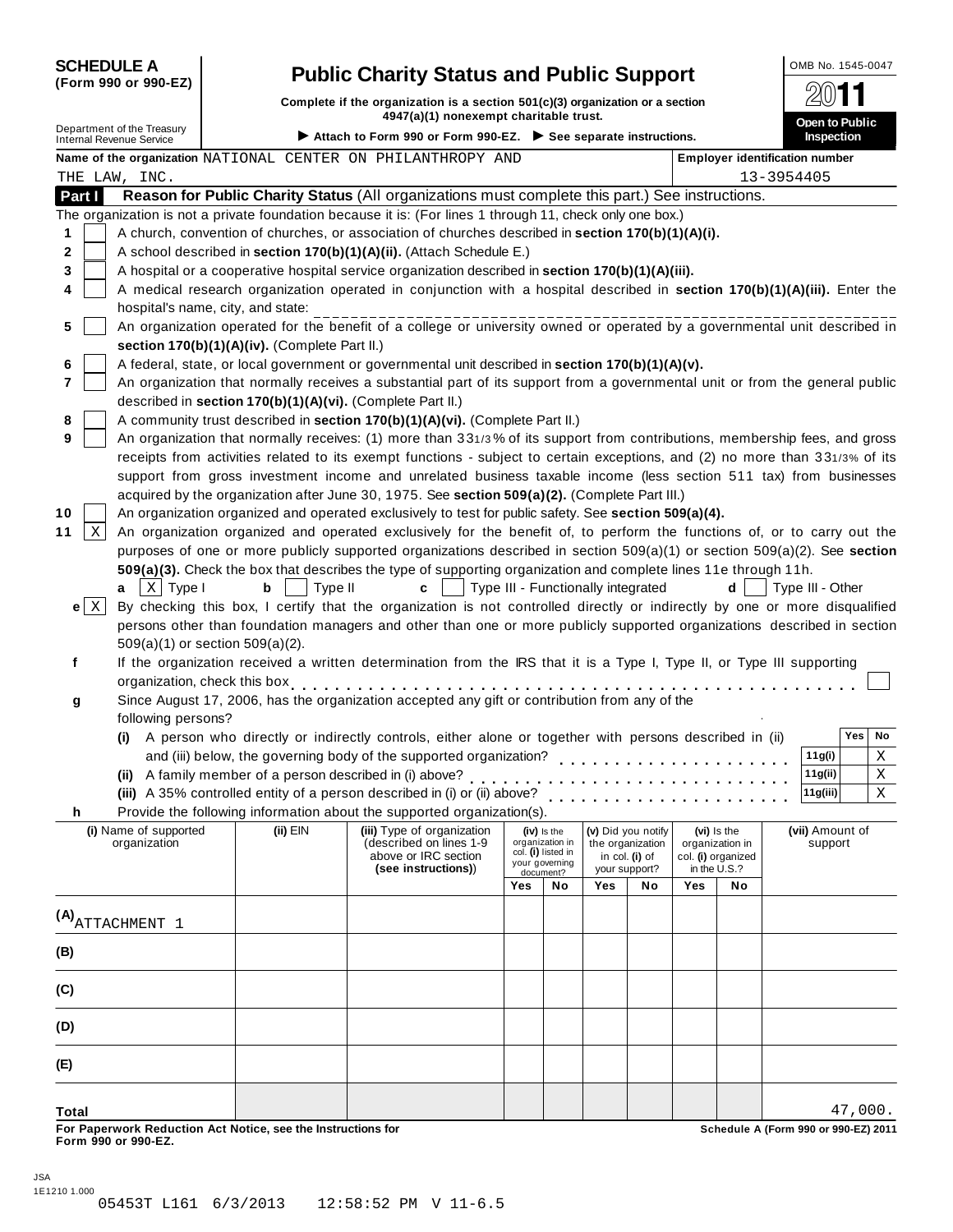**Support Schedule for Organizations Described in Sections 170(b)(1)(A)(iv) and 170(b)(1)(A)(vi)** (Complete only if you checked the box on line 5, 7, or 8 of Part I or if the organization failed to qualify under Part III. If the organization fails to qualify under the tests listed below, please complete Part III.) **Part II**

|              | <b>Section A. Public Support</b>                                                                                                                                                                                                                                                                                                                                     |          |          |          |            |            |           |
|--------------|----------------------------------------------------------------------------------------------------------------------------------------------------------------------------------------------------------------------------------------------------------------------------------------------------------------------------------------------------------------------|----------|----------|----------|------------|------------|-----------|
|              | Calendar year (or fiscal year beginning in)<br>▶                                                                                                                                                                                                                                                                                                                     | (a) 2007 | (b) 2008 | (c) 2009 | $(d)$ 2010 | (e) $2011$ | (f) Total |
| 1            | Gifts,<br>contributions,<br>grants,<br>and<br>membership fees received. (Do not<br>include any "unusual grants.")                                                                                                                                                                                                                                                    |          |          |          |            |            |           |
| $\mathbf{2}$ | Tax<br>revenues<br>levied<br>for<br>the<br>organization's benefit and either paid<br>to or expended on its behalf                                                                                                                                                                                                                                                    |          |          |          |            |            |           |
| 3            | The value of services or facilities<br>furnished by a governmental unit to the<br>organization without charge                                                                                                                                                                                                                                                        |          |          |          |            |            |           |
|              | Total. Add lines 1 through 3                                                                                                                                                                                                                                                                                                                                         |          |          |          |            |            |           |
| 5            | The portion of total contributions by<br>(other<br>than<br>each<br>person<br>governmental<br>unit<br>or<br>publicly<br>supported organization) included on<br>line 1 that exceeds 2% of the amount<br>shown on line 11, column (f)                                                                                                                                   |          |          |          |            |            |           |
| 6            | Public support. Subtract line 5 from line 4.                                                                                                                                                                                                                                                                                                                         |          |          |          |            |            |           |
|              | <b>Section B. Total Support</b>                                                                                                                                                                                                                                                                                                                                      |          |          |          |            |            |           |
|              | Calendar year (or fiscal year beginning in) $\blacktriangleright$                                                                                                                                                                                                                                                                                                    | (a) 2007 | (b) 2008 | (c) 2009 | $(d)$ 2010 | (e) 2011   | (f) Total |
| 7            | Amounts from line 4                                                                                                                                                                                                                                                                                                                                                  |          |          |          |            |            |           |
| 8            | Gross income from interest, dividends,<br>payments received on securities loans,<br>rents, royalties and income from similar<br>sources and the set of the set of the set of the set of the set of the set of the set of the set of the set of                                                                                                                       |          |          |          |            |            |           |
| 9            | Net income from unrelated business<br>activities, whether or not the business<br>is regularly carried on each property of the set of the set of the set of the set of the set of the set of the                                                                                                                                                                      |          |          |          |            |            |           |
| 10           | Other income. Do not include gain or<br>loss from the sale of capital assets<br>(Explain in Part IV.)                                                                                                                                                                                                                                                                |          |          |          |            |            |           |
| 11           | <b>Total support.</b> Add lines 7 through 10                                                                                                                                                                                                                                                                                                                         |          |          |          |            |            |           |
| 12           | Gross receipts from related activities, etc. (see instructions)                                                                                                                                                                                                                                                                                                      |          |          |          |            | $12$       |           |
| 13           | First five years. If the Form 990 is for the organization's first, second, third, fourth, or fifth tax year as a section 501(c)(3)<br>organization, check this box and stop here enterpretation of the state of the state of the state of the state of the state of the state of the state of the state of the state of the state of the state of the state of the s |          |          |          |            |            |           |
|              |                                                                                                                                                                                                                                                                                                                                                                      |          |          |          |            |            |           |
|              | <b>Section C. Computation of Public Support Percentage</b>                                                                                                                                                                                                                                                                                                           |          |          |          |            |            |           |
| 14           | Public support percentage for 2011 (line 6, column (f) divided by line 11, column (f)                                                                                                                                                                                                                                                                                |          |          |          |            | 14         | %         |
| 15           |                                                                                                                                                                                                                                                                                                                                                                      |          |          |          |            | 15         | %         |
|              | 16a 331/3% support test - 2011. If the organization did not check the box on line 13, and line 14 is 331/3% or more, check                                                                                                                                                                                                                                           |          |          |          |            |            |           |
|              |                                                                                                                                                                                                                                                                                                                                                                      |          |          |          |            |            |           |
|              | b 331/3% support test - 2010. If the organization did not check a box on line 13 or 16a, and line 15 is 331/3% or more,                                                                                                                                                                                                                                              |          |          |          |            |            |           |
|              |                                                                                                                                                                                                                                                                                                                                                                      |          |          |          |            |            |           |
|              | 17a 10%-facts-and-circumstances test - 2011. If the organization did not check a box on line 13, 16a, or 16b, and line 14 is                                                                                                                                                                                                                                         |          |          |          |            |            |           |
|              | 10% or more, and if the organization meets the "facts-and-circumstances" test, check this box and stop here. Explain in                                                                                                                                                                                                                                              |          |          |          |            |            |           |
|              | Part IV how the organization meets the "facts-and-circumstances" test. The organization qualifies as a publicly supported                                                                                                                                                                                                                                            |          |          |          |            |            |           |
|              |                                                                                                                                                                                                                                                                                                                                                                      |          |          |          |            |            |           |
|              | b 10%-facts-and-circumstances test - 2010. If the organization did not check a box on line 13, 16a, 16b, or 17a, and line                                                                                                                                                                                                                                            |          |          |          |            |            |           |
|              | 15 is 10% or more, and if the organization meets the "facts-and-circumstances" test, check this box and stop here.                                                                                                                                                                                                                                                   |          |          |          |            |            |           |
|              | Explain in Part IV how the organzation meets the "facts-and-circumstances" test. The organization qualifies as a publicly                                                                                                                                                                                                                                            |          |          |          |            |            |           |
| 18           | Private foundation. If the organization did not check a box on line 13, 16a, 16b, 17a, or 17b, check this box and see                                                                                                                                                                                                                                                |          |          |          |            |            |           |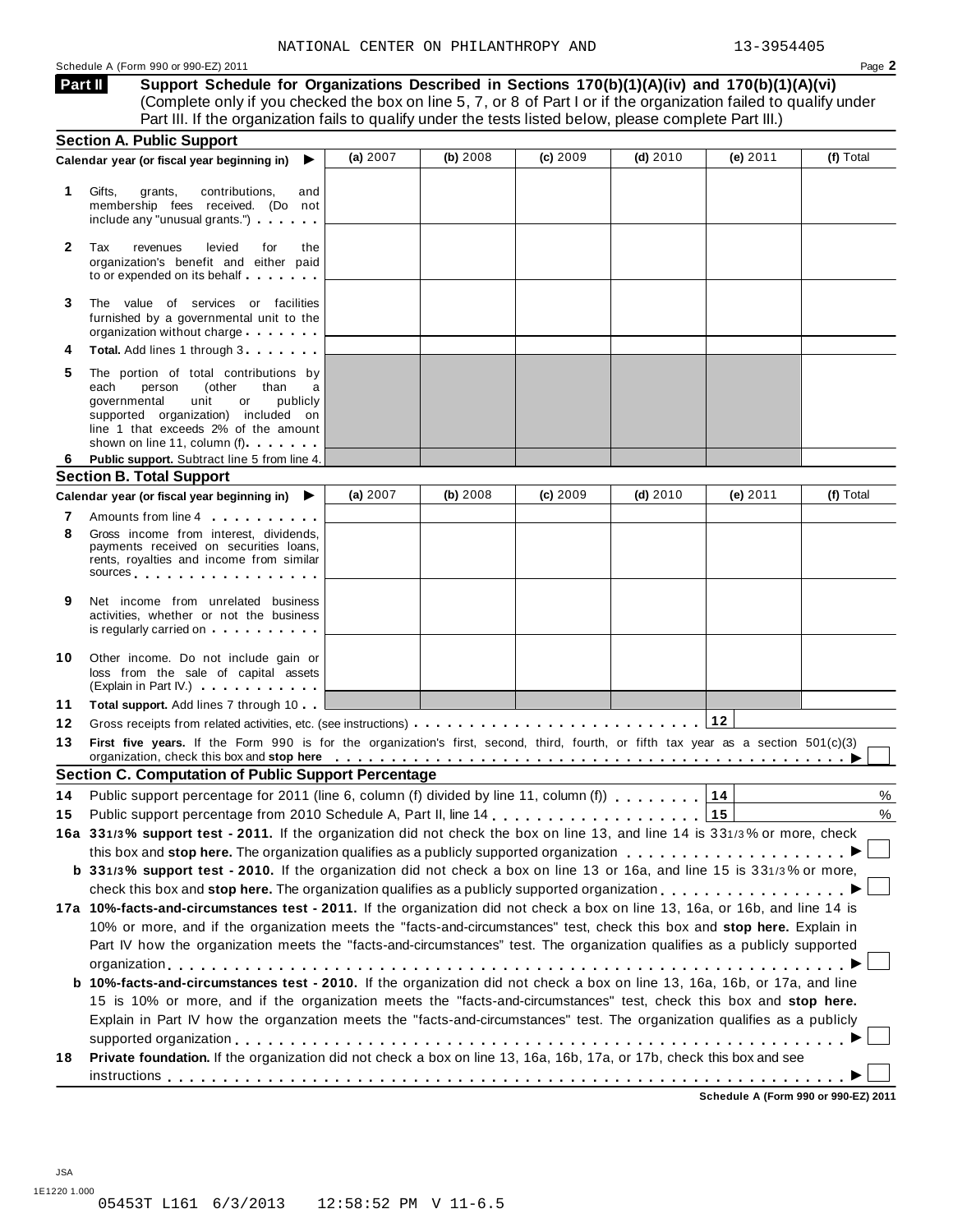#### Schedule <sup>A</sup> (Form <sup>990</sup> or 990-EZ) <sup>2011</sup> Page **3**

**Support Schedule for Organizations Described in Section 509(a)(2) Part III**

(Complete only if you checked the box on line 9 of Part I or if the organization failed to qualify under Part II. If the organization fails to qualify under the tests listed below, please complete Part II.)

|              | Calendar year (or fiscal year beginning in) $\blacktriangleright$                                                                                                                                                              | (a) 2007   | (b) 2008 | (c) 2009 | $(d)$ 2010 | (e) 2011 | (f) Total |
|--------------|--------------------------------------------------------------------------------------------------------------------------------------------------------------------------------------------------------------------------------|------------|----------|----------|------------|----------|-----------|
| $\mathbf{1}$ | Gifts, grants, contributions, and membership fees                                                                                                                                                                              |            |          |          |            |          |           |
|              | received. (Do not include any "unusual grants.")                                                                                                                                                                               |            |          |          |            |          |           |
| $\mathbf{2}$ | Gross receipts from admissions, merchandise                                                                                                                                                                                    |            |          |          |            |          |           |
|              | sold or services performed, or facilities                                                                                                                                                                                      |            |          |          |            |          |           |
|              | furnished in any activity that is related to the                                                                                                                                                                               |            |          |          |            |          |           |
|              | organization's tax-exempt purpose                                                                                                                                                                                              |            |          |          |            |          |           |
| 3            | Gross receipts from activities that are not an                                                                                                                                                                                 |            |          |          |            |          |           |
|              | unrelated trade or business under section 513                                                                                                                                                                                  |            |          |          |            |          |           |
| Tax<br>4     | revenues<br>levied<br>for<br>the                                                                                                                                                                                               |            |          |          |            |          |           |
|              | organization's benefit and either paid                                                                                                                                                                                         |            |          |          |            |          |           |
|              | to or expended on its behalf                                                                                                                                                                                                   |            |          |          |            |          |           |
| 5            | The value of services or facilities                                                                                                                                                                                            |            |          |          |            |          |           |
|              | furnished by a governmental unit to the                                                                                                                                                                                        |            |          |          |            |          |           |
|              | organization without charge                                                                                                                                                                                                    |            |          |          |            |          |           |
| 6            | Total. Add lines 1 through 5                                                                                                                                                                                                   |            |          |          |            |          |           |
|              | 7a Amounts included on lines 1, 2, and 3                                                                                                                                                                                       |            |          |          |            |          |           |
|              | received from disqualified persons                                                                                                                                                                                             |            |          |          |            |          |           |
|              | <b>b</b> Amounts included on lines 2 and 3<br>received from other than disqualified                                                                                                                                            |            |          |          |            |          |           |
|              | persons that exceed the greater of \$5,000                                                                                                                                                                                     |            |          |          |            |          |           |
|              | or 1% of the amount on line 13 for the year                                                                                                                                                                                    |            |          |          |            |          |           |
|              | c Add lines 7a and 7b                                                                                                                                                                                                          |            |          |          |            |          |           |
| 8            | <b>Public support</b> (Subtract line 7c from                                                                                                                                                                                   |            |          |          |            |          |           |
|              | $line 6.)$                                                                                                                                                                                                                     |            |          |          |            |          |           |
|              | <b>Section B. Total Support</b>                                                                                                                                                                                                |            |          |          |            |          |           |
|              | Calendar year (or fiscal year beginning in)                                                                                                                                                                                    | (a) $2007$ | (b) 2008 | (c) 2009 | $(d)$ 2010 | (e) 2011 | (f) Total |
| 9            | Amounts from line 6.                                                                                                                                                                                                           |            |          |          |            |          |           |
|              | 10a Gross income from interest, dividends,<br>payments received on securities loans,                                                                                                                                           |            |          |          |            |          |           |
|              | rents, royalties and income from similar                                                                                                                                                                                       |            |          |          |            |          |           |
|              | sources                                                                                                                                                                                                                        |            |          |          |            |          |           |
|              | <b>b</b> Unrelated business taxable income (less                                                                                                                                                                               |            |          |          |            |          |           |
|              | section 511 taxes) from businesses                                                                                                                                                                                             |            |          |          |            |          |           |
|              | acquired after June 30, 1975                                                                                                                                                                                                   |            |          |          |            |          |           |
|              | c Add lines 10a and 10b                                                                                                                                                                                                        |            |          |          |            |          |           |
| 11           | Net income from unrelated business                                                                                                                                                                                             |            |          |          |            |          |           |
|              | activities not included in line 10b,<br>whether or not the business is regularly                                                                                                                                               |            |          |          |            |          |           |
|              | carried on entry and the set of the set of the set of the set of the set of the set of the set of the set of the set of the set of the set of the set of the set of the set of the set of the set of the set of the set of the |            |          |          |            |          |           |
| 12           | Other income. Do not include gain or                                                                                                                                                                                           |            |          |          |            |          |           |
|              | loss from the sale of capital assets                                                                                                                                                                                           |            |          |          |            |          |           |
|              | (Explain in Part IV.) <b>CONTAINS</b>                                                                                                                                                                                          |            |          |          |            |          |           |
| 13           | Total support. (Add lines 9, 10c, 11,                                                                                                                                                                                          |            |          |          |            |          |           |
|              | and 12.) $\cdots$ $\cdots$ $\cdots$ $\cdots$ $\cdots$                                                                                                                                                                          |            |          |          |            |          |           |
| 14           | First five years. If the Form 990 is for the organization's first, second, third, fourth, or fifth tax year as a section 501(c)(3)                                                                                             |            |          |          |            |          |           |
|              |                                                                                                                                                                                                                                |            |          |          |            |          |           |
|              | Section C. Computation of Public Support Percentage                                                                                                                                                                            |            |          |          |            |          |           |
| 15           | Public support percentage for 2011 (line 8, column (f) divided by line 13, column (f)) [ ] [ ] [ ] [ ] [ ] [ ] [ ] [                                                                                                           |            |          |          |            | 15       | %         |
| 16           | Public support percentage from 2010 Schedule A, Part III, line 15.                                                                                                                                                             |            |          |          |            | 16       | %         |
|              | Section D. Computation of Investment Income Percentage                                                                                                                                                                         |            |          |          |            |          |           |
| 17           | Investment income percentage for 2011 (line 10c, column (f) divided by line 13, column (f)) $\ldots$ ,,,,,,,,                                                                                                                  |            |          |          |            | 17       | %         |
| 18           |                                                                                                                                                                                                                                |            |          |          |            | 18       | %         |
|              | 19a 331/3% support tests - 2011. If the organization did not check the box on line 14, and line 15 is more than 331/3%, and line                                                                                               |            |          |          |            |          |           |
|              | 17 is not more than 331/3%, check this box and stop here. The organization qualifies as a publicly supported organization                                                                                                      |            |          |          |            |          |           |
|              | b 331/3% support tests - 2010. If the organization did not check a box on line 14 or line 19a, and line 16 is more than 331/3%, and                                                                                            |            |          |          |            |          |           |
|              | line 18 is not more than 331/3%, check this box and stop here. The organization qualifies as a publicly supported organization                                                                                                 |            |          |          |            |          |           |
| 20           | Private foundation. If the organization did not check a box on line 14, 19a, or 19b, check this box and see instructions                                                                                                       |            |          |          |            |          |           |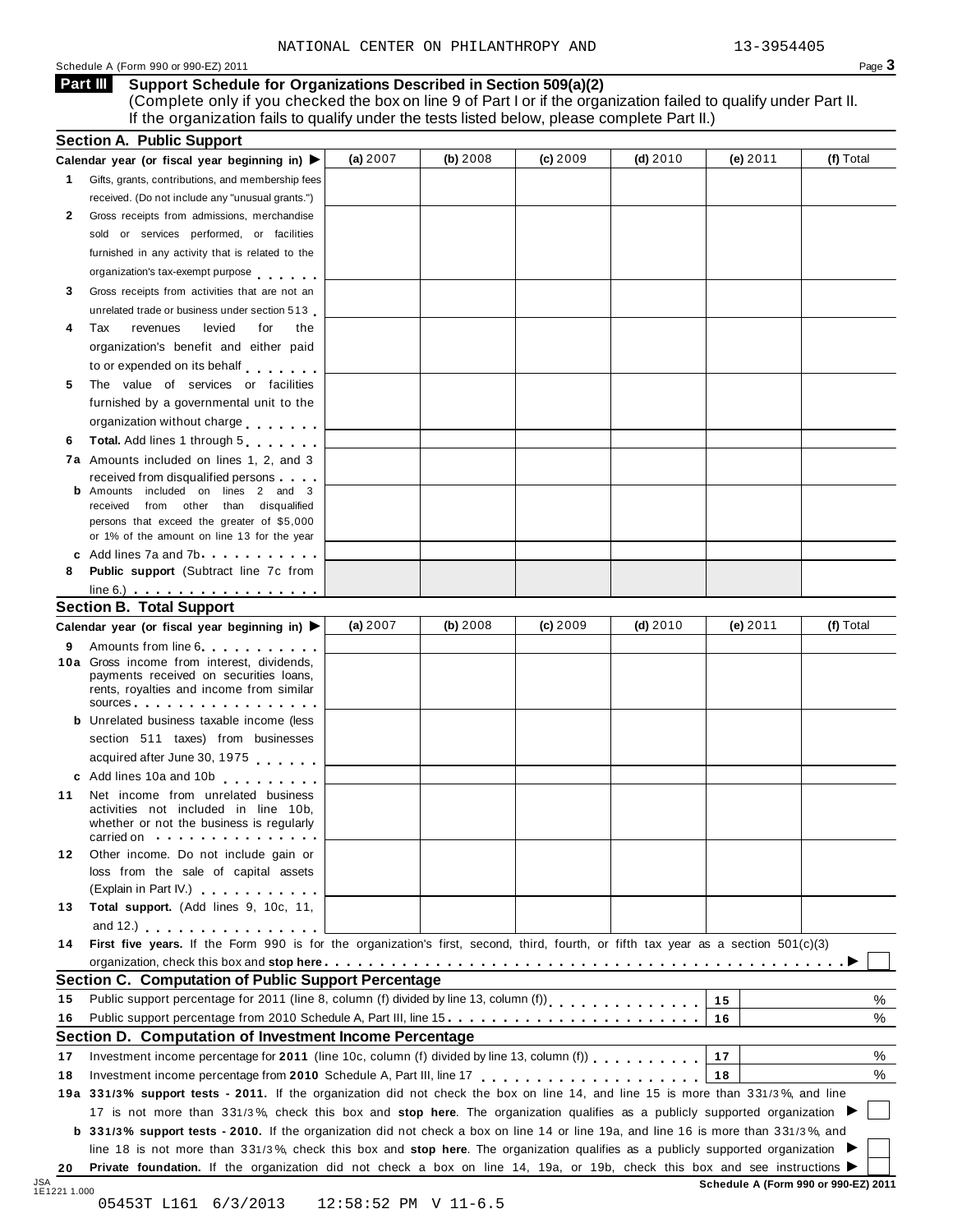<span id="page-15-0"></span>**Supplemental Information.** Complete this part to provide the explanations required by Part II, line 10; **Part IV** Part II, line 17a or 17b; and Part III, line 12. Also complete this part for any additional information. (See instructions).

|                                                                |            |               |        | ATTACHMENT 1 |        |                    |  |
|----------------------------------------------------------------|------------|---------------|--------|--------------|--------|--------------------|--|
| SCHEDULE A, PART I - INFORMATION ABOUT SUPPORTED ORGANIZATIONS |            |               |        |              |        |                    |  |
|                                                                |            | (III) TYPE OF | (TV)   | (V)          | (VI)   | AMOUNT OF<br>(VII) |  |
| (I) NAME OF SUPPORTED ORGANIZATION                             | (II) EIN   | ORGANIZATION  | YES NO | YES NO       | YES NO | SUPPORT            |  |
|                                                                |            |               |        |              |        |                    |  |
| NEW YORK UNIVERSITY                                            | 13-5562308 | 02            | X      | X            | X      | 47,000.            |  |
|                                                                |            |               |        |              |        |                    |  |
| TOTAL AMOUNT OF SUPPORT                                        |            |               |        |              |        | 47,000.            |  |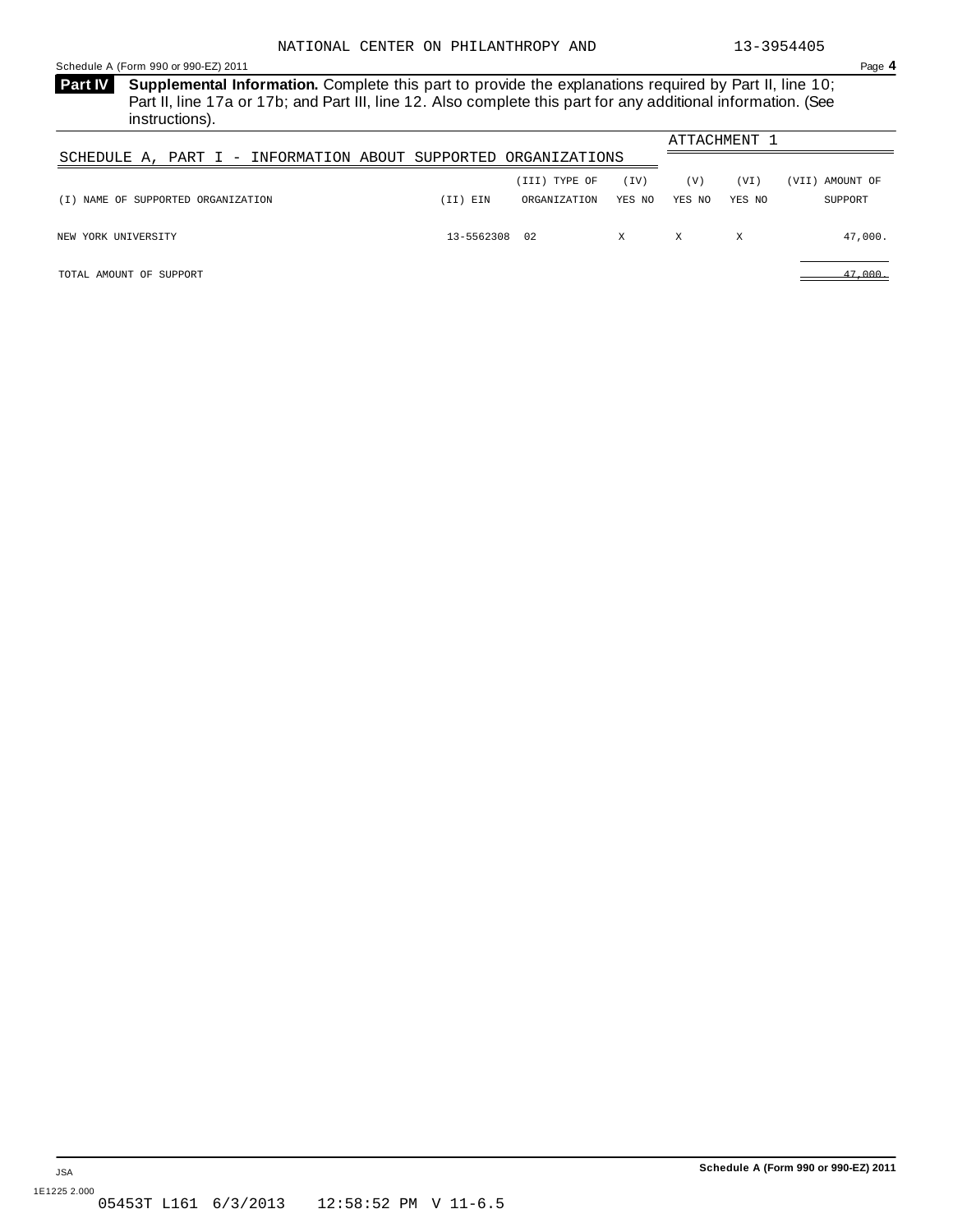**(Form 990, 990-EZ, or9 -P ) or 990-PF)**<br>Department of the Treasury Internal Revenue Service

## **Schedule B**  $\begin{array}{c|c|c|c|c} \hline \textbf{S} & \textbf{S} & \textbf{S} \\ \hline \end{array}$  **Schedule of Contributors**  $\begin{array}{c|c|c} \hline \textbf{S} & \textbf{S} & \textbf{S} & \textbf{S} & \textbf{S} & \textbf{S} & \textbf{S} & \textbf{S} & \textbf{S} & \textbf{S} & \textbf{S} & \textbf{S} & \textbf{S} & \textbf{S} & \textbf{S} & \textbf{S} & \textbf{S$

I **Attach to Form 990, Form 990-EZ, or Form 990-PF.**

**2011** 

**Name of the organization interval <b>Employer identification interval <b>Employer identification interval Employer identification interval employer identification interval** 

NATIONAL CENTER ON PHILANTHROPY AND

THE LAW, INC. 13-3954405

**Organization type** (check one):

| Filers of:         | Section:                                                                    |
|--------------------|-----------------------------------------------------------------------------|
| Form 990 or 990-EZ | $X \mid 501(c)(3)$ (enter number) organization                              |
|                    | $4947(a)(1)$ nonexempt charitable trust not treated as a private foundation |
|                    | 527 political organization                                                  |
| Form 990-PF        | $501(c)(3)$ exempt private foundation                                       |
|                    | 4947(a)(1) nonexempt charitable trust treated as a private foundation       |
|                    | $501(c)(3)$ taxable private foundation                                      |
|                    |                                                                             |

Check if your organization is covered by the **General Rule** or a **Special Rule.**

**Note.** Only a section 501(c)(7), (8), or (10) organization can check boxes for both the General Rule and a Special Rule. See instructions.

#### **General Rule**

 $\text{X}$  For an organization filing Form 990, 990-EZ, or 990-PF that received, during the year, \$5,000 or more (in money or property) from any one contributor. Complete Parts I and II.

#### **Special Rules**

For a section 501(c)(3) organization filing Form 990 or 990-EZ that met the 33 1/3 % support test of the regulations under sections 509(a)(1) and 170(b)(1)(A)(vi) and received from any one contributor, during the year, a contribution of the greater of **(1)** \$5,000 or **(2)** 2% of the amount on (i) Form 990, Part VIII, line 1h, or (ii) Form 990-EZ, line 1. Complete Parts I and II.

For a section 501(c)(7), (8), or (10) organization filing Form 990 or 990-EZ that received from any one contributor, during the year, total contributions of more than \$1,000 for use *exclusively* for religious, charitable, scientific, literary, or educational purposes, or the prevention of cruelty to children or animals. Complete Parts I, II, and III.

For a section 501(c)(7), (8), or (10) organization filing Form 990 or 990-EZ that received from any one contributor, during the year, contributions for use *exclusively* for religious, charitable, etc., purposes, but these contributions did not total to more than \$1,000. If this box is checked, enter here the total contributions that were received during the year for an *exclusively* religious, charitable, etc., purpose. Do not complete any of the parts unless the **General Rule** applies to this organization because it received nonexclusively religious, charitable, etc., contributions of \$5,000 or more during the year  $\ldots \ldots \ldots \ldots \ldots \ldots \ldots \ldots \ldots \ldots \vdots$ 

**Caution.** An organization that is not covered by the General Rule and/or the Special Rules does not file Schedule B (Form 990, 990-EZ, or 990-PF), but it **must** answer "No" on Part IV, line 2, of its Form 990; or check the box on line H of its Form 990-EZ or on Part I, line 2, of its Form 990-PF, to certify that it does not meet the filing requirements of Schedule B (Form 990, 990-EZ, or 990-PF).

For Paperwork Reduction Act Notice, see the Instructions for Form 990, 990-EZ, or 990-PF. Schedule B (Form 990, 990-EZ, or 990-PF) (2011)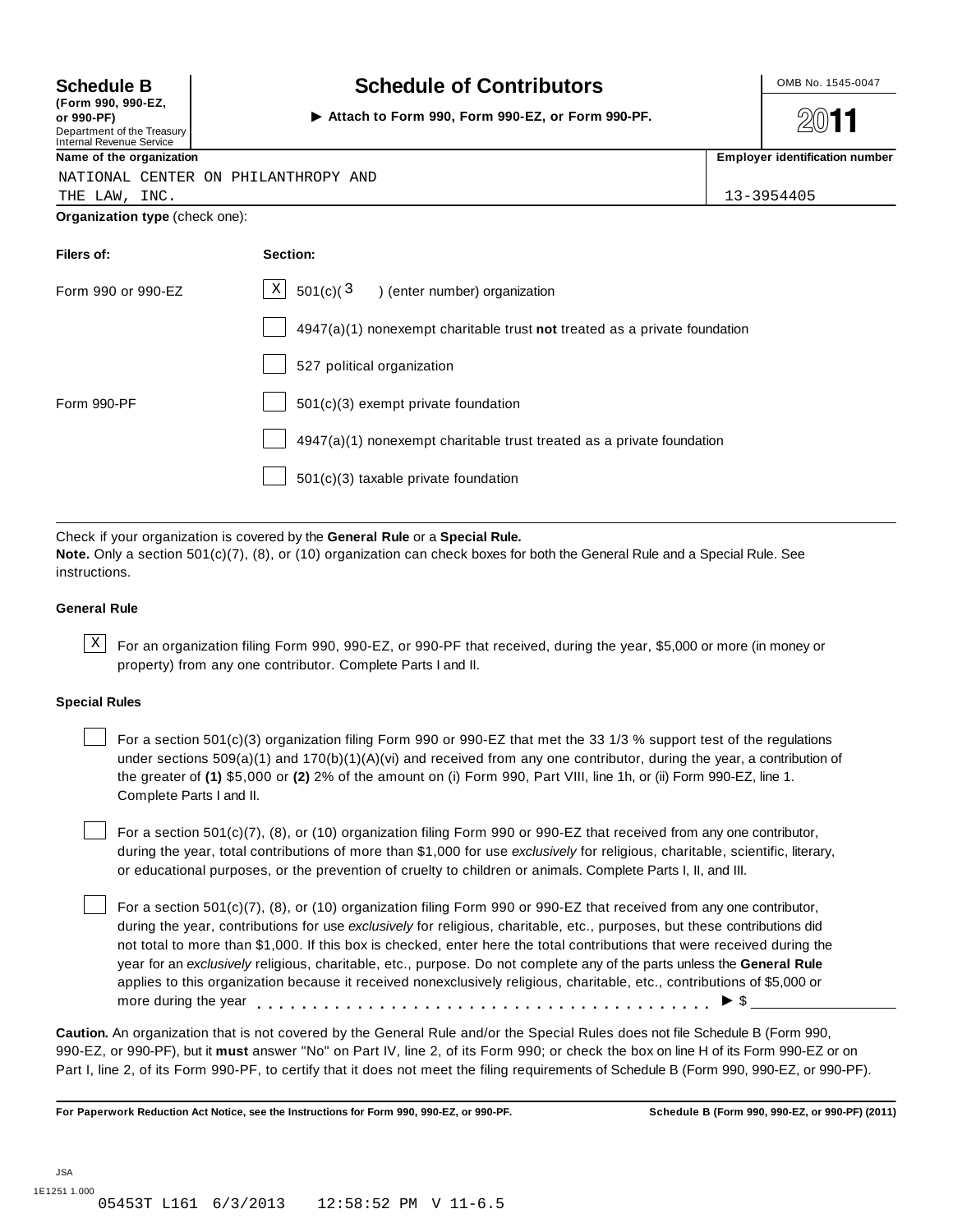#### Schedule B (Form 990, 990-EZ, or 990-PF) (2011) Page **2**

**Name of organization** NATIONAL CENTER ON PHILANTHROPY AND **FRIDAL CONSTRUSTION** THE LAW, INC. 13-3954405

**Part Contributors** (see instructions). Use duplicate copies of Part I if additional space is needed. **(a) No. (b) Name, address, and ZIP + 4 (c) Total contributions (d) Type of contribution Person Payroll** \$ **Noncash** 200,000. (Complete Part II if there is a noncash contribution.) **(a) No. (b) Name, address, and ZIP + 4 (c) Total contributions (d) Type of contribution Person Payroll** \$ **Noncash** 100,000. (Complete Part II if there is a noncash contribution.) **(a) No. (b) Name, address, and ZIP + 4 (c) Total contributions (d) Type of contribution Person Payroll** \$ \_\_\_\_\_\_\_\_\_270 , 000 **. Noncash** (Complete Part II if there is a noncash contribution.) **(a) No. (b) Name, address, and ZIP + 4 (c) Total contributions (d) Type of contribution Person Payroll** \$ **Noncash** 300,000. (Complete Part II if there is a noncash contribution.) **(a) No. (b) Name, address, and ZIP + 4 (c) Total contributions (d) Type of contribution Person Payroll** \$ **Noncash** (Complete Part II if there is a noncash contribution.) **(a) No. (b) Name, address, and ZIP + 4 (c) Total contributions (d) Type of contribution Person Payroll** \$ \_\_\_\_\_\_\_\_\_\_<u>5,000.</u> Noncash (Complete Part II if there is a noncash contribution.)  $1$  Person  $X$  $2 \left| \begin{array}{ccc} 2 \end{array} \right|$  Person  $\left| \begin{array}{ccc} X \end{array} \right|$ 3 X 4 Person X  $\overline{5}$  Person  $\overline{X}$ 10,000. 6 | Register  $\sim$  | Register  $\sim$  | Register  $\sim$  | Register  $\sim$  | Register  $\sim$  | Register  $\sim$  | Register  $\sim$  | Register  $\sim$  | Register  $\sim$  | Register  $\sim$  | Register  $\sim$  | Register  $\sim$  | Register  $\sim$  | Register 5,000.

**Schedule B (Form 990, 990-EZ, or 990-PF) (2011)** JSA

1E1253 1.000<br>05453T L161 6/3/2013 12:58:52 PM V 11-6.5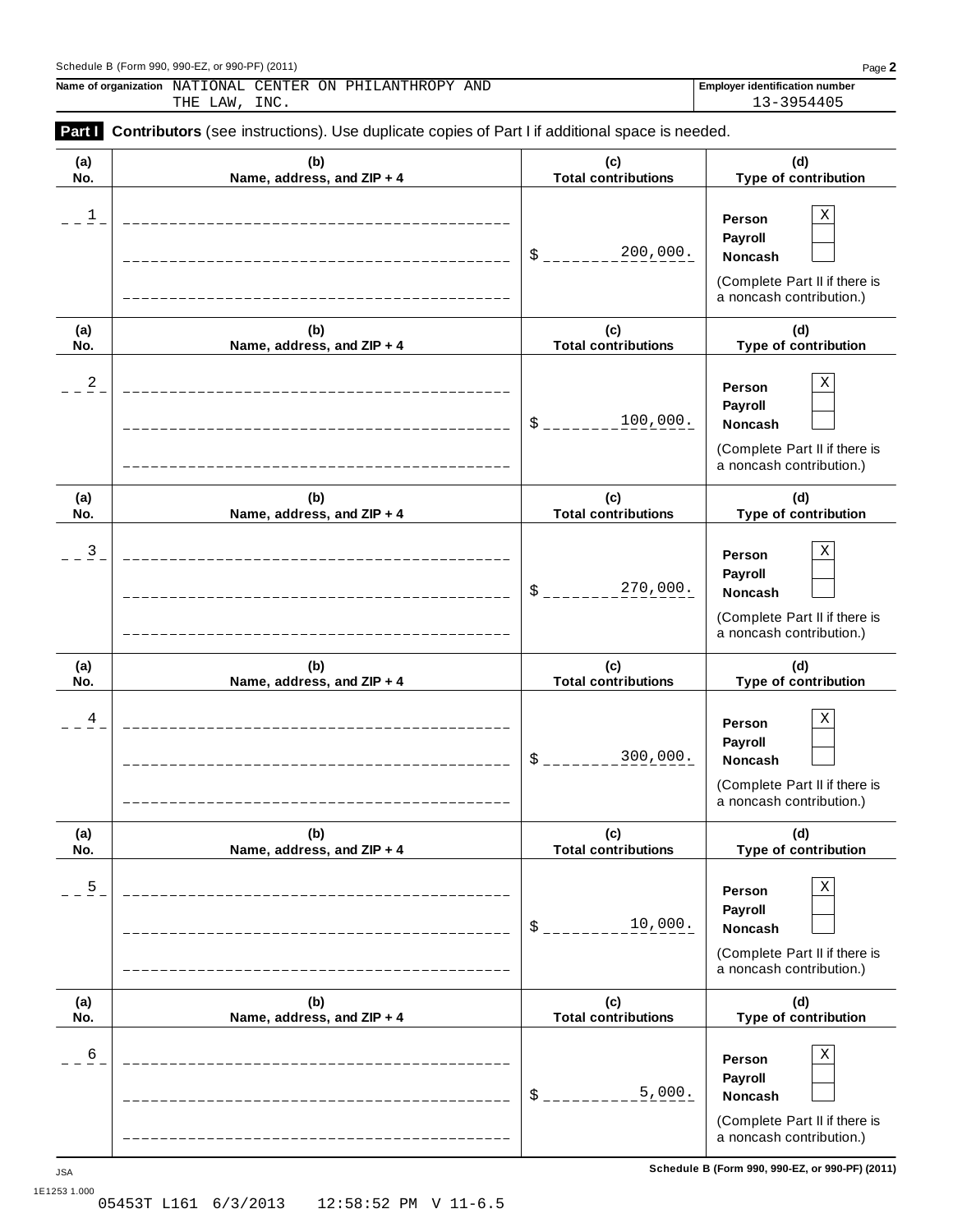|                           | Name of organization NATIONAL CENTER ON PHILANTHROPY AND<br>THE LAW, INC.                           |                                                | <b>Employer identification number</b><br>13-3954405 |
|---------------------------|-----------------------------------------------------------------------------------------------------|------------------------------------------------|-----------------------------------------------------|
| Part II                   | Noncash Property (see instructions). Use duplicate copies of Part II if additional space is needed. |                                                |                                                     |
| (a) No.<br>from<br>Part I | (b)<br>Description of noncash property given                                                        | (c)<br>FMV (or estimate)<br>(see instructions) | (d)<br>Date received                                |
|                           |                                                                                                     | \$                                             |                                                     |
| (a) No.<br>from<br>Part I | (b)<br>Description of noncash property given                                                        | (c)<br>FMV (or estimate)<br>(see instructions) | (d)<br>Date received                                |
|                           |                                                                                                     | \$                                             |                                                     |
| (a) No.<br>from<br>Part I | (b)<br>Description of noncash property given                                                        | (c)<br>FMV (or estimate)<br>(see instructions) | (d)<br>Date received                                |
|                           |                                                                                                     | \$                                             |                                                     |
| (a) No.<br>from<br>Part I | (b)<br>Description of noncash property given                                                        | (c)<br>FMV (or estimate)<br>(see instructions) | (d)<br>Date received                                |
|                           |                                                                                                     | \$                                             |                                                     |
| (a) No.<br>from<br>Part I | (b)<br>Description of noncash property given                                                        | (c)<br>FMV (or estimate)<br>(see instructions) | (d)<br>Date received                                |
|                           |                                                                                                     | \$                                             |                                                     |
| (a) No.<br>from<br>Part I | (b)<br>Description of noncash property given                                                        | (c)<br>FMV (or estimate)<br>(see instructions) | (d)<br>Date received                                |
|                           |                                                                                                     |                                                |                                                     |
|                           |                                                                                                     | \$                                             |                                                     |

**Schedule B (Form 990, 990-EZ, or 990-PF) (2011)** JSA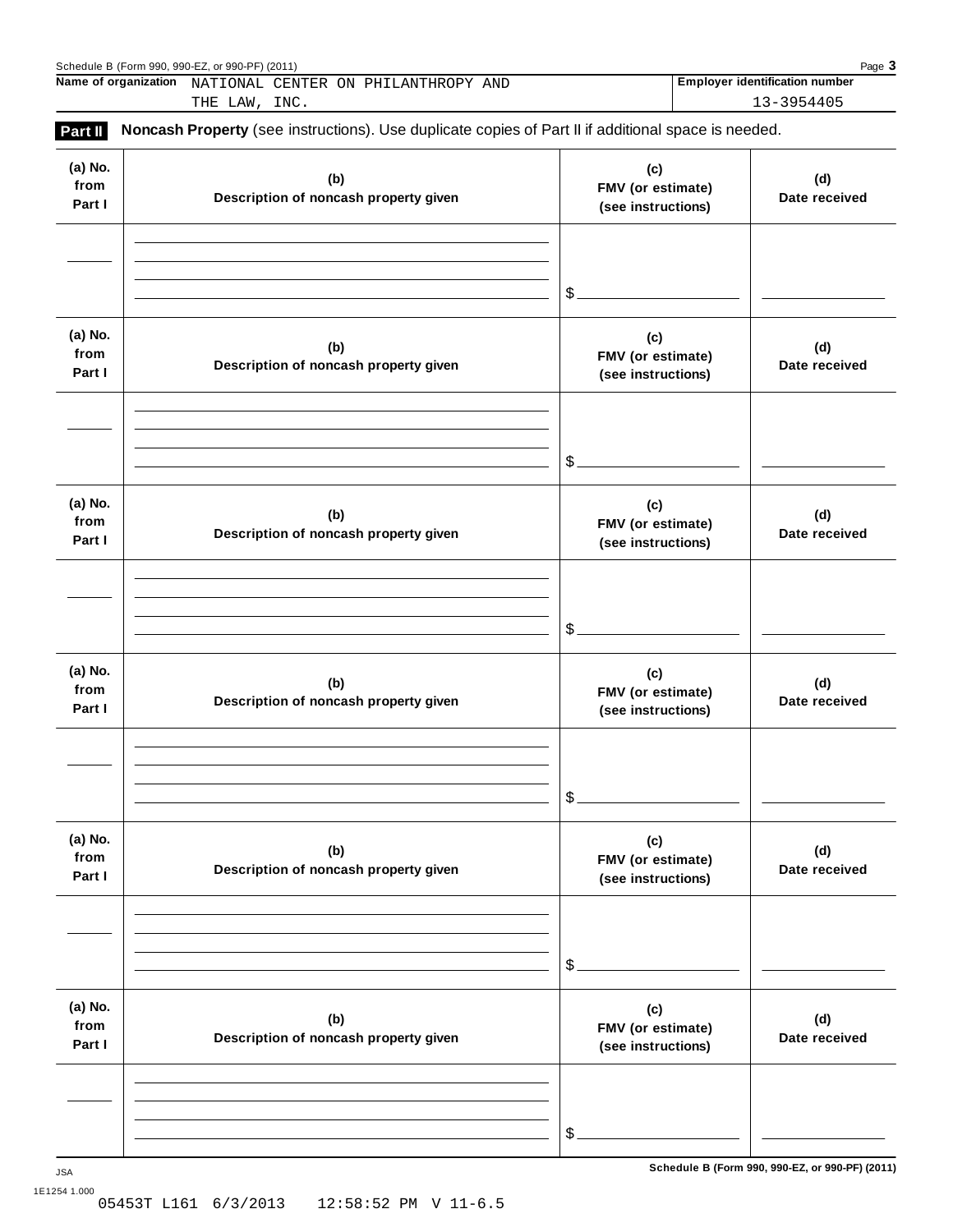|                             | Schedule B (Form 990, 990-EZ, or 990-PF) (2011)<br>Name of organization NATIONAL CENTER ON PHILANTHROPY AND                                                                                                                                                                                                                                                                                                                                                           |                      |                                          | Page 4<br><b>Employer identification number</b> |  |  |  |  |
|-----------------------------|-----------------------------------------------------------------------------------------------------------------------------------------------------------------------------------------------------------------------------------------------------------------------------------------------------------------------------------------------------------------------------------------------------------------------------------------------------------------------|----------------------|------------------------------------------|-------------------------------------------------|--|--|--|--|
|                             | THE LAW, INC.                                                                                                                                                                                                                                                                                                                                                                                                                                                         |                      |                                          | 13-3954405                                      |  |  |  |  |
|                             | Part III Exclusively religious, charitable, etc., individual contributions to section 501(c)(7), (8), or (10) organizations<br>that total more than \$1,000 for the year. Complete columns (a) through (e) and the following line entry.<br>For organizations completing Part III, enter the total of exclusively religious, charitable, etc.,<br>contributions of \$1,000 or less for the year. (Enter this information once. See instructions.) $\triangleright$ \$ |                      |                                          |                                                 |  |  |  |  |
|                             | Use duplicate copies of Part III if additional space is needed.                                                                                                                                                                                                                                                                                                                                                                                                       |                      |                                          |                                                 |  |  |  |  |
| $(a)$ No.<br>from<br>Part I | (b) Purpose of gift                                                                                                                                                                                                                                                                                                                                                                                                                                                   | (c) Use of gift      |                                          | (d) Description of how gift is held             |  |  |  |  |
|                             |                                                                                                                                                                                                                                                                                                                                                                                                                                                                       | (e) Transfer of gift |                                          |                                                 |  |  |  |  |
|                             | Transferee's name, address, and ZIP + 4                                                                                                                                                                                                                                                                                                                                                                                                                               |                      |                                          | Relationship of transferor to transferee        |  |  |  |  |
|                             |                                                                                                                                                                                                                                                                                                                                                                                                                                                                       |                      |                                          |                                                 |  |  |  |  |
| $(a)$ No.<br>from<br>Part I | (b) Purpose of gift                                                                                                                                                                                                                                                                                                                                                                                                                                                   | (c) Use of gift      |                                          | (d) Description of how gift is held             |  |  |  |  |
|                             |                                                                                                                                                                                                                                                                                                                                                                                                                                                                       |                      |                                          |                                                 |  |  |  |  |
|                             |                                                                                                                                                                                                                                                                                                                                                                                                                                                                       | (e) Transfer of gift |                                          |                                                 |  |  |  |  |
|                             | Transferee's name, address, and ZIP + 4                                                                                                                                                                                                                                                                                                                                                                                                                               |                      |                                          | Relationship of transferor to transferee        |  |  |  |  |
| $(a)$ No.<br>from           | (b) Purpose of gift                                                                                                                                                                                                                                                                                                                                                                                                                                                   | (c) Use of gift      |                                          | (d) Description of how gift is held             |  |  |  |  |
| Part I                      |                                                                                                                                                                                                                                                                                                                                                                                                                                                                       |                      |                                          |                                                 |  |  |  |  |
|                             |                                                                                                                                                                                                                                                                                                                                                                                                                                                                       | (e) Transfer of gift |                                          |                                                 |  |  |  |  |
|                             | Transferee's name, address, and ZIP + 4                                                                                                                                                                                                                                                                                                                                                                                                                               |                      | Relationship of transferor to transferee |                                                 |  |  |  |  |
|                             |                                                                                                                                                                                                                                                                                                                                                                                                                                                                       |                      |                                          |                                                 |  |  |  |  |
| $(a)$ No.<br>from<br>Part I | (b) Purpose of gift                                                                                                                                                                                                                                                                                                                                                                                                                                                   | (c) Use of gift      |                                          | (d) Description of how gift is held             |  |  |  |  |
|                             |                                                                                                                                                                                                                                                                                                                                                                                                                                                                       |                      |                                          |                                                 |  |  |  |  |
|                             | (e) Transfer of gift                                                                                                                                                                                                                                                                                                                                                                                                                                                  |                      |                                          |                                                 |  |  |  |  |
|                             | Transferee's name, address, and ZIP + 4                                                                                                                                                                                                                                                                                                                                                                                                                               |                      |                                          | Relationship of transferor to transferee        |  |  |  |  |
|                             |                                                                                                                                                                                                                                                                                                                                                                                                                                                                       |                      |                                          |                                                 |  |  |  |  |
|                             |                                                                                                                                                                                                                                                                                                                                                                                                                                                                       |                      |                                          | Schedule B (Form 990, 990-EZ, or 990-PF) (2011) |  |  |  |  |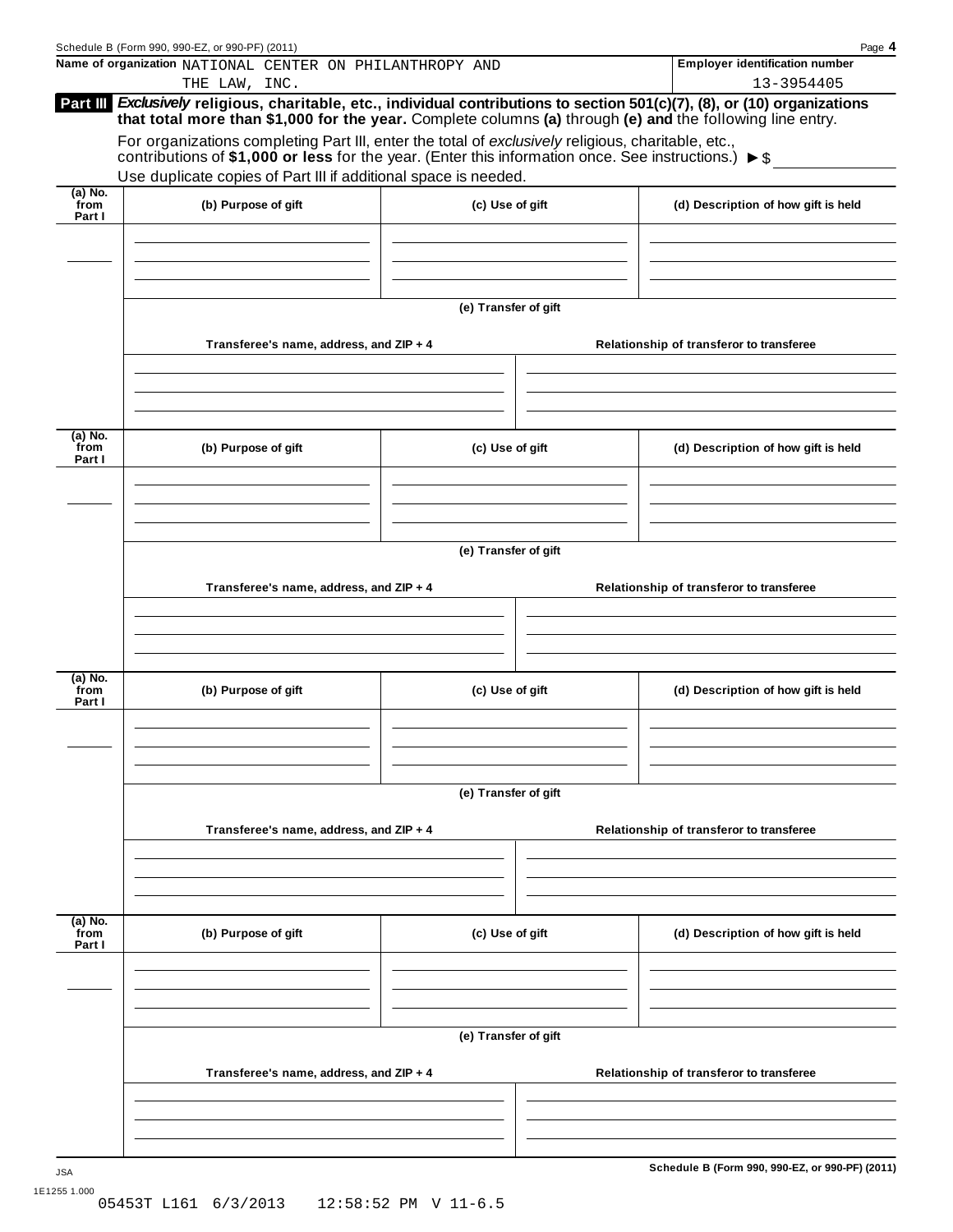| <b>SCHEDULE D</b> |  |
|-------------------|--|
| (Form 990)        |  |

# **SCHEDULE D**<br> **Supplemental Financial Statements**<br> **Properties Equilibries Accomplete** if the organization answered "Yes," to Form 990,

(Form 990)<br>  $\triangleright$  Complete if the organization answered "Yes," to Form 990,<br>
Department of the Treasury Part IV, line 6, 7, 8, 9, 10, 11a, 11b, 11c, 11d, 11e, 11f, 12a, or 12b. Internal Revenue Service I**Attach to Form 990.** I**See separate instructions. Inspection**

| 2011                                       |
|--------------------------------------------|
| <b>Open to Public</b><br><b>Inspection</b> |

| THE LAW, INC.<br>Organizations Maintaining Donor Advised Funds or Other Similar Funds or Accounts. Complete if the<br>Part I |                                                                                                                                                                                                                                                                                                                                                                                                                                                                                                                                             | 13-3954405                                                                                                                                                                                                                                                                                                                                                                                                                                                                                                                                                                                                                                                                                                                                                                                                                                                                                                                                                                                                                                                                                                                                                                                                                                                                                                                                                                                                                                                                                                                                                                                                                                                                                                                                                                                                                                                                                                                                                                                                                                                                                                                                                                                                                                                                                                                                                                                                                                                                                                                                                                                                                                                                                                                                                                                                                                                                                                                                                                                                                                                                                                                                                                                                                                |
|------------------------------------------------------------------------------------------------------------------------------|---------------------------------------------------------------------------------------------------------------------------------------------------------------------------------------------------------------------------------------------------------------------------------------------------------------------------------------------------------------------------------------------------------------------------------------------------------------------------------------------------------------------------------------------|-------------------------------------------------------------------------------------------------------------------------------------------------------------------------------------------------------------------------------------------------------------------------------------------------------------------------------------------------------------------------------------------------------------------------------------------------------------------------------------------------------------------------------------------------------------------------------------------------------------------------------------------------------------------------------------------------------------------------------------------------------------------------------------------------------------------------------------------------------------------------------------------------------------------------------------------------------------------------------------------------------------------------------------------------------------------------------------------------------------------------------------------------------------------------------------------------------------------------------------------------------------------------------------------------------------------------------------------------------------------------------------------------------------------------------------------------------------------------------------------------------------------------------------------------------------------------------------------------------------------------------------------------------------------------------------------------------------------------------------------------------------------------------------------------------------------------------------------------------------------------------------------------------------------------------------------------------------------------------------------------------------------------------------------------------------------------------------------------------------------------------------------------------------------------------------------------------------------------------------------------------------------------------------------------------------------------------------------------------------------------------------------------------------------------------------------------------------------------------------------------------------------------------------------------------------------------------------------------------------------------------------------------------------------------------------------------------------------------------------------------------------------------------------------------------------------------------------------------------------------------------------------------------------------------------------------------------------------------------------------------------------------------------------------------------------------------------------------------------------------------------------------------------------------------------------------------------------------------------------------|
|                                                                                                                              |                                                                                                                                                                                                                                                                                                                                                                                                                                                                                                                                             |                                                                                                                                                                                                                                                                                                                                                                                                                                                                                                                                                                                                                                                                                                                                                                                                                                                                                                                                                                                                                                                                                                                                                                                                                                                                                                                                                                                                                                                                                                                                                                                                                                                                                                                                                                                                                                                                                                                                                                                                                                                                                                                                                                                                                                                                                                                                                                                                                                                                                                                                                                                                                                                                                                                                                                                                                                                                                                                                                                                                                                                                                                                                                                                                                                           |
| organization answered "Yes" to Form 990, Part IV, line 6.                                                                    |                                                                                                                                                                                                                                                                                                                                                                                                                                                                                                                                             |                                                                                                                                                                                                                                                                                                                                                                                                                                                                                                                                                                                                                                                                                                                                                                                                                                                                                                                                                                                                                                                                                                                                                                                                                                                                                                                                                                                                                                                                                                                                                                                                                                                                                                                                                                                                                                                                                                                                                                                                                                                                                                                                                                                                                                                                                                                                                                                                                                                                                                                                                                                                                                                                                                                                                                                                                                                                                                                                                                                                                                                                                                                                                                                                                                           |
|                                                                                                                              | (a) Donor advised funds                                                                                                                                                                                                                                                                                                                                                                                                                                                                                                                     | (b) Funds and other accounts                                                                                                                                                                                                                                                                                                                                                                                                                                                                                                                                                                                                                                                                                                                                                                                                                                                                                                                                                                                                                                                                                                                                                                                                                                                                                                                                                                                                                                                                                                                                                                                                                                                                                                                                                                                                                                                                                                                                                                                                                                                                                                                                                                                                                                                                                                                                                                                                                                                                                                                                                                                                                                                                                                                                                                                                                                                                                                                                                                                                                                                                                                                                                                                                              |
|                                                                                                                              |                                                                                                                                                                                                                                                                                                                                                                                                                                                                                                                                             |                                                                                                                                                                                                                                                                                                                                                                                                                                                                                                                                                                                                                                                                                                                                                                                                                                                                                                                                                                                                                                                                                                                                                                                                                                                                                                                                                                                                                                                                                                                                                                                                                                                                                                                                                                                                                                                                                                                                                                                                                                                                                                                                                                                                                                                                                                                                                                                                                                                                                                                                                                                                                                                                                                                                                                                                                                                                                                                                                                                                                                                                                                                                                                                                                                           |
|                                                                                                                              |                                                                                                                                                                                                                                                                                                                                                                                                                                                                                                                                             |                                                                                                                                                                                                                                                                                                                                                                                                                                                                                                                                                                                                                                                                                                                                                                                                                                                                                                                                                                                                                                                                                                                                                                                                                                                                                                                                                                                                                                                                                                                                                                                                                                                                                                                                                                                                                                                                                                                                                                                                                                                                                                                                                                                                                                                                                                                                                                                                                                                                                                                                                                                                                                                                                                                                                                                                                                                                                                                                                                                                                                                                                                                                                                                                                                           |
|                                                                                                                              |                                                                                                                                                                                                                                                                                                                                                                                                                                                                                                                                             |                                                                                                                                                                                                                                                                                                                                                                                                                                                                                                                                                                                                                                                                                                                                                                                                                                                                                                                                                                                                                                                                                                                                                                                                                                                                                                                                                                                                                                                                                                                                                                                                                                                                                                                                                                                                                                                                                                                                                                                                                                                                                                                                                                                                                                                                                                                                                                                                                                                                                                                                                                                                                                                                                                                                                                                                                                                                                                                                                                                                                                                                                                                                                                                                                                           |
|                                                                                                                              |                                                                                                                                                                                                                                                                                                                                                                                                                                                                                                                                             |                                                                                                                                                                                                                                                                                                                                                                                                                                                                                                                                                                                                                                                                                                                                                                                                                                                                                                                                                                                                                                                                                                                                                                                                                                                                                                                                                                                                                                                                                                                                                                                                                                                                                                                                                                                                                                                                                                                                                                                                                                                                                                                                                                                                                                                                                                                                                                                                                                                                                                                                                                                                                                                                                                                                                                                                                                                                                                                                                                                                                                                                                                                                                                                                                                           |
|                                                                                                                              |                                                                                                                                                                                                                                                                                                                                                                                                                                                                                                                                             |                                                                                                                                                                                                                                                                                                                                                                                                                                                                                                                                                                                                                                                                                                                                                                                                                                                                                                                                                                                                                                                                                                                                                                                                                                                                                                                                                                                                                                                                                                                                                                                                                                                                                                                                                                                                                                                                                                                                                                                                                                                                                                                                                                                                                                                                                                                                                                                                                                                                                                                                                                                                                                                                                                                                                                                                                                                                                                                                                                                                                                                                                                                                                                                                                                           |
|                                                                                                                              |                                                                                                                                                                                                                                                                                                                                                                                                                                                                                                                                             | Yes<br><b>No</b>                                                                                                                                                                                                                                                                                                                                                                                                                                                                                                                                                                                                                                                                                                                                                                                                                                                                                                                                                                                                                                                                                                                                                                                                                                                                                                                                                                                                                                                                                                                                                                                                                                                                                                                                                                                                                                                                                                                                                                                                                                                                                                                                                                                                                                                                                                                                                                                                                                                                                                                                                                                                                                                                                                                                                                                                                                                                                                                                                                                                                                                                                                                                                                                                                          |
|                                                                                                                              |                                                                                                                                                                                                                                                                                                                                                                                                                                                                                                                                             |                                                                                                                                                                                                                                                                                                                                                                                                                                                                                                                                                                                                                                                                                                                                                                                                                                                                                                                                                                                                                                                                                                                                                                                                                                                                                                                                                                                                                                                                                                                                                                                                                                                                                                                                                                                                                                                                                                                                                                                                                                                                                                                                                                                                                                                                                                                                                                                                                                                                                                                                                                                                                                                                                                                                                                                                                                                                                                                                                                                                                                                                                                                                                                                                                                           |
|                                                                                                                              |                                                                                                                                                                                                                                                                                                                                                                                                                                                                                                                                             |                                                                                                                                                                                                                                                                                                                                                                                                                                                                                                                                                                                                                                                                                                                                                                                                                                                                                                                                                                                                                                                                                                                                                                                                                                                                                                                                                                                                                                                                                                                                                                                                                                                                                                                                                                                                                                                                                                                                                                                                                                                                                                                                                                                                                                                                                                                                                                                                                                                                                                                                                                                                                                                                                                                                                                                                                                                                                                                                                                                                                                                                                                                                                                                                                                           |
|                                                                                                                              |                                                                                                                                                                                                                                                                                                                                                                                                                                                                                                                                             | Yes<br>No                                                                                                                                                                                                                                                                                                                                                                                                                                                                                                                                                                                                                                                                                                                                                                                                                                                                                                                                                                                                                                                                                                                                                                                                                                                                                                                                                                                                                                                                                                                                                                                                                                                                                                                                                                                                                                                                                                                                                                                                                                                                                                                                                                                                                                                                                                                                                                                                                                                                                                                                                                                                                                                                                                                                                                                                                                                                                                                                                                                                                                                                                                                                                                                                                                 |
|                                                                                                                              |                                                                                                                                                                                                                                                                                                                                                                                                                                                                                                                                             |                                                                                                                                                                                                                                                                                                                                                                                                                                                                                                                                                                                                                                                                                                                                                                                                                                                                                                                                                                                                                                                                                                                                                                                                                                                                                                                                                                                                                                                                                                                                                                                                                                                                                                                                                                                                                                                                                                                                                                                                                                                                                                                                                                                                                                                                                                                                                                                                                                                                                                                                                                                                                                                                                                                                                                                                                                                                                                                                                                                                                                                                                                                                                                                                                                           |
|                                                                                                                              |                                                                                                                                                                                                                                                                                                                                                                                                                                                                                                                                             |                                                                                                                                                                                                                                                                                                                                                                                                                                                                                                                                                                                                                                                                                                                                                                                                                                                                                                                                                                                                                                                                                                                                                                                                                                                                                                                                                                                                                                                                                                                                                                                                                                                                                                                                                                                                                                                                                                                                                                                                                                                                                                                                                                                                                                                                                                                                                                                                                                                                                                                                                                                                                                                                                                                                                                                                                                                                                                                                                                                                                                                                                                                                                                                                                                           |
|                                                                                                                              |                                                                                                                                                                                                                                                                                                                                                                                                                                                                                                                                             |                                                                                                                                                                                                                                                                                                                                                                                                                                                                                                                                                                                                                                                                                                                                                                                                                                                                                                                                                                                                                                                                                                                                                                                                                                                                                                                                                                                                                                                                                                                                                                                                                                                                                                                                                                                                                                                                                                                                                                                                                                                                                                                                                                                                                                                                                                                                                                                                                                                                                                                                                                                                                                                                                                                                                                                                                                                                                                                                                                                                                                                                                                                                                                                                                                           |
|                                                                                                                              |                                                                                                                                                                                                                                                                                                                                                                                                                                                                                                                                             | Preservation of an historically important land area                                                                                                                                                                                                                                                                                                                                                                                                                                                                                                                                                                                                                                                                                                                                                                                                                                                                                                                                                                                                                                                                                                                                                                                                                                                                                                                                                                                                                                                                                                                                                                                                                                                                                                                                                                                                                                                                                                                                                                                                                                                                                                                                                                                                                                                                                                                                                                                                                                                                                                                                                                                                                                                                                                                                                                                                                                                                                                                                                                                                                                                                                                                                                                                       |
|                                                                                                                              |                                                                                                                                                                                                                                                                                                                                                                                                                                                                                                                                             | Preservation of a certified historic structure                                                                                                                                                                                                                                                                                                                                                                                                                                                                                                                                                                                                                                                                                                                                                                                                                                                                                                                                                                                                                                                                                                                                                                                                                                                                                                                                                                                                                                                                                                                                                                                                                                                                                                                                                                                                                                                                                                                                                                                                                                                                                                                                                                                                                                                                                                                                                                                                                                                                                                                                                                                                                                                                                                                                                                                                                                                                                                                                                                                                                                                                                                                                                                                            |
|                                                                                                                              |                                                                                                                                                                                                                                                                                                                                                                                                                                                                                                                                             |                                                                                                                                                                                                                                                                                                                                                                                                                                                                                                                                                                                                                                                                                                                                                                                                                                                                                                                                                                                                                                                                                                                                                                                                                                                                                                                                                                                                                                                                                                                                                                                                                                                                                                                                                                                                                                                                                                                                                                                                                                                                                                                                                                                                                                                                                                                                                                                                                                                                                                                                                                                                                                                                                                                                                                                                                                                                                                                                                                                                                                                                                                                                                                                                                                           |
|                                                                                                                              |                                                                                                                                                                                                                                                                                                                                                                                                                                                                                                                                             |                                                                                                                                                                                                                                                                                                                                                                                                                                                                                                                                                                                                                                                                                                                                                                                                                                                                                                                                                                                                                                                                                                                                                                                                                                                                                                                                                                                                                                                                                                                                                                                                                                                                                                                                                                                                                                                                                                                                                                                                                                                                                                                                                                                                                                                                                                                                                                                                                                                                                                                                                                                                                                                                                                                                                                                                                                                                                                                                                                                                                                                                                                                                                                                                                                           |
|                                                                                                                              |                                                                                                                                                                                                                                                                                                                                                                                                                                                                                                                                             | Held at the End of the Tax Year                                                                                                                                                                                                                                                                                                                                                                                                                                                                                                                                                                                                                                                                                                                                                                                                                                                                                                                                                                                                                                                                                                                                                                                                                                                                                                                                                                                                                                                                                                                                                                                                                                                                                                                                                                                                                                                                                                                                                                                                                                                                                                                                                                                                                                                                                                                                                                                                                                                                                                                                                                                                                                                                                                                                                                                                                                                                                                                                                                                                                                                                                                                                                                                                           |
|                                                                                                                              |                                                                                                                                                                                                                                                                                                                                                                                                                                                                                                                                             |                                                                                                                                                                                                                                                                                                                                                                                                                                                                                                                                                                                                                                                                                                                                                                                                                                                                                                                                                                                                                                                                                                                                                                                                                                                                                                                                                                                                                                                                                                                                                                                                                                                                                                                                                                                                                                                                                                                                                                                                                                                                                                                                                                                                                                                                                                                                                                                                                                                                                                                                                                                                                                                                                                                                                                                                                                                                                                                                                                                                                                                                                                                                                                                                                                           |
|                                                                                                                              |                                                                                                                                                                                                                                                                                                                                                                                                                                                                                                                                             | 2a                                                                                                                                                                                                                                                                                                                                                                                                                                                                                                                                                                                                                                                                                                                                                                                                                                                                                                                                                                                                                                                                                                                                                                                                                                                                                                                                                                                                                                                                                                                                                                                                                                                                                                                                                                                                                                                                                                                                                                                                                                                                                                                                                                                                                                                                                                                                                                                                                                                                                                                                                                                                                                                                                                                                                                                                                                                                                                                                                                                                                                                                                                                                                                                                                                        |
|                                                                                                                              |                                                                                                                                                                                                                                                                                                                                                                                                                                                                                                                                             | 2b                                                                                                                                                                                                                                                                                                                                                                                                                                                                                                                                                                                                                                                                                                                                                                                                                                                                                                                                                                                                                                                                                                                                                                                                                                                                                                                                                                                                                                                                                                                                                                                                                                                                                                                                                                                                                                                                                                                                                                                                                                                                                                                                                                                                                                                                                                                                                                                                                                                                                                                                                                                                                                                                                                                                                                                                                                                                                                                                                                                                                                                                                                                                                                                                                                        |
|                                                                                                                              |                                                                                                                                                                                                                                                                                                                                                                                                                                                                                                                                             | 2c                                                                                                                                                                                                                                                                                                                                                                                                                                                                                                                                                                                                                                                                                                                                                                                                                                                                                                                                                                                                                                                                                                                                                                                                                                                                                                                                                                                                                                                                                                                                                                                                                                                                                                                                                                                                                                                                                                                                                                                                                                                                                                                                                                                                                                                                                                                                                                                                                                                                                                                                                                                                                                                                                                                                                                                                                                                                                                                                                                                                                                                                                                                                                                                                                                        |
|                                                                                                                              |                                                                                                                                                                                                                                                                                                                                                                                                                                                                                                                                             |                                                                                                                                                                                                                                                                                                                                                                                                                                                                                                                                                                                                                                                                                                                                                                                                                                                                                                                                                                                                                                                                                                                                                                                                                                                                                                                                                                                                                                                                                                                                                                                                                                                                                                                                                                                                                                                                                                                                                                                                                                                                                                                                                                                                                                                                                                                                                                                                                                                                                                                                                                                                                                                                                                                                                                                                                                                                                                                                                                                                                                                                                                                                                                                                                                           |
|                                                                                                                              |                                                                                                                                                                                                                                                                                                                                                                                                                                                                                                                                             |                                                                                                                                                                                                                                                                                                                                                                                                                                                                                                                                                                                                                                                                                                                                                                                                                                                                                                                                                                                                                                                                                                                                                                                                                                                                                                                                                                                                                                                                                                                                                                                                                                                                                                                                                                                                                                                                                                                                                                                                                                                                                                                                                                                                                                                                                                                                                                                                                                                                                                                                                                                                                                                                                                                                                                                                                                                                                                                                                                                                                                                                                                                                                                                                                                           |
|                                                                                                                              |                                                                                                                                                                                                                                                                                                                                                                                                                                                                                                                                             |                                                                                                                                                                                                                                                                                                                                                                                                                                                                                                                                                                                                                                                                                                                                                                                                                                                                                                                                                                                                                                                                                                                                                                                                                                                                                                                                                                                                                                                                                                                                                                                                                                                                                                                                                                                                                                                                                                                                                                                                                                                                                                                                                                                                                                                                                                                                                                                                                                                                                                                                                                                                                                                                                                                                                                                                                                                                                                                                                                                                                                                                                                                                                                                                                                           |
|                                                                                                                              |                                                                                                                                                                                                                                                                                                                                                                                                                                                                                                                                             |                                                                                                                                                                                                                                                                                                                                                                                                                                                                                                                                                                                                                                                                                                                                                                                                                                                                                                                                                                                                                                                                                                                                                                                                                                                                                                                                                                                                                                                                                                                                                                                                                                                                                                                                                                                                                                                                                                                                                                                                                                                                                                                                                                                                                                                                                                                                                                                                                                                                                                                                                                                                                                                                                                                                                                                                                                                                                                                                                                                                                                                                                                                                                                                                                                           |
|                                                                                                                              |                                                                                                                                                                                                                                                                                                                                                                                                                                                                                                                                             |                                                                                                                                                                                                                                                                                                                                                                                                                                                                                                                                                                                                                                                                                                                                                                                                                                                                                                                                                                                                                                                                                                                                                                                                                                                                                                                                                                                                                                                                                                                                                                                                                                                                                                                                                                                                                                                                                                                                                                                                                                                                                                                                                                                                                                                                                                                                                                                                                                                                                                                                                                                                                                                                                                                                                                                                                                                                                                                                                                                                                                                                                                                                                                                                                                           |
|                                                                                                                              |                                                                                                                                                                                                                                                                                                                                                                                                                                                                                                                                             |                                                                                                                                                                                                                                                                                                                                                                                                                                                                                                                                                                                                                                                                                                                                                                                                                                                                                                                                                                                                                                                                                                                                                                                                                                                                                                                                                                                                                                                                                                                                                                                                                                                                                                                                                                                                                                                                                                                                                                                                                                                                                                                                                                                                                                                                                                                                                                                                                                                                                                                                                                                                                                                                                                                                                                                                                                                                                                                                                                                                                                                                                                                                                                                                                                           |
|                                                                                                                              |                                                                                                                                                                                                                                                                                                                                                                                                                                                                                                                                             | Yes<br><b>No</b>                                                                                                                                                                                                                                                                                                                                                                                                                                                                                                                                                                                                                                                                                                                                                                                                                                                                                                                                                                                                                                                                                                                                                                                                                                                                                                                                                                                                                                                                                                                                                                                                                                                                                                                                                                                                                                                                                                                                                                                                                                                                                                                                                                                                                                                                                                                                                                                                                                                                                                                                                                                                                                                                                                                                                                                                                                                                                                                                                                                                                                                                                                                                                                                                                          |
|                                                                                                                              |                                                                                                                                                                                                                                                                                                                                                                                                                                                                                                                                             |                                                                                                                                                                                                                                                                                                                                                                                                                                                                                                                                                                                                                                                                                                                                                                                                                                                                                                                                                                                                                                                                                                                                                                                                                                                                                                                                                                                                                                                                                                                                                                                                                                                                                                                                                                                                                                                                                                                                                                                                                                                                                                                                                                                                                                                                                                                                                                                                                                                                                                                                                                                                                                                                                                                                                                                                                                                                                                                                                                                                                                                                                                                                                                                                                                           |
| __________________                                                                                                           |                                                                                                                                                                                                                                                                                                                                                                                                                                                                                                                                             |                                                                                                                                                                                                                                                                                                                                                                                                                                                                                                                                                                                                                                                                                                                                                                                                                                                                                                                                                                                                                                                                                                                                                                                                                                                                                                                                                                                                                                                                                                                                                                                                                                                                                                                                                                                                                                                                                                                                                                                                                                                                                                                                                                                                                                                                                                                                                                                                                                                                                                                                                                                                                                                                                                                                                                                                                                                                                                                                                                                                                                                                                                                                                                                                                                           |
|                                                                                                                              |                                                                                                                                                                                                                                                                                                                                                                                                                                                                                                                                             |                                                                                                                                                                                                                                                                                                                                                                                                                                                                                                                                                                                                                                                                                                                                                                                                                                                                                                                                                                                                                                                                                                                                                                                                                                                                                                                                                                                                                                                                                                                                                                                                                                                                                                                                                                                                                                                                                                                                                                                                                                                                                                                                                                                                                                                                                                                                                                                                                                                                                                                                                                                                                                                                                                                                                                                                                                                                                                                                                                                                                                                                                                                                                                                                                                           |
| ▶\$ ___________________                                                                                                      |                                                                                                                                                                                                                                                                                                                                                                                                                                                                                                                                             |                                                                                                                                                                                                                                                                                                                                                                                                                                                                                                                                                                                                                                                                                                                                                                                                                                                                                                                                                                                                                                                                                                                                                                                                                                                                                                                                                                                                                                                                                                                                                                                                                                                                                                                                                                                                                                                                                                                                                                                                                                                                                                                                                                                                                                                                                                                                                                                                                                                                                                                                                                                                                                                                                                                                                                                                                                                                                                                                                                                                                                                                                                                                                                                                                                           |
|                                                                                                                              |                                                                                                                                                                                                                                                                                                                                                                                                                                                                                                                                             |                                                                                                                                                                                                                                                                                                                                                                                                                                                                                                                                                                                                                                                                                                                                                                                                                                                                                                                                                                                                                                                                                                                                                                                                                                                                                                                                                                                                                                                                                                                                                                                                                                                                                                                                                                                                                                                                                                                                                                                                                                                                                                                                                                                                                                                                                                                                                                                                                                                                                                                                                                                                                                                                                                                                                                                                                                                                                                                                                                                                                                                                                                                                                                                                                                           |
|                                                                                                                              |                                                                                                                                                                                                                                                                                                                                                                                                                                                                                                                                             | <b>No</b><br>Yes                                                                                                                                                                                                                                                                                                                                                                                                                                                                                                                                                                                                                                                                                                                                                                                                                                                                                                                                                                                                                                                                                                                                                                                                                                                                                                                                                                                                                                                                                                                                                                                                                                                                                                                                                                                                                                                                                                                                                                                                                                                                                                                                                                                                                                                                                                                                                                                                                                                                                                                                                                                                                                                                                                                                                                                                                                                                                                                                                                                                                                                                                                                                                                                                                          |
|                                                                                                                              |                                                                                                                                                                                                                                                                                                                                                                                                                                                                                                                                             |                                                                                                                                                                                                                                                                                                                                                                                                                                                                                                                                                                                                                                                                                                                                                                                                                                                                                                                                                                                                                                                                                                                                                                                                                                                                                                                                                                                                                                                                                                                                                                                                                                                                                                                                                                                                                                                                                                                                                                                                                                                                                                                                                                                                                                                                                                                                                                                                                                                                                                                                                                                                                                                                                                                                                                                                                                                                                                                                                                                                                                                                                                                                                                                                                                           |
|                                                                                                                              |                                                                                                                                                                                                                                                                                                                                                                                                                                                                                                                                             |                                                                                                                                                                                                                                                                                                                                                                                                                                                                                                                                                                                                                                                                                                                                                                                                                                                                                                                                                                                                                                                                                                                                                                                                                                                                                                                                                                                                                                                                                                                                                                                                                                                                                                                                                                                                                                                                                                                                                                                                                                                                                                                                                                                                                                                                                                                                                                                                                                                                                                                                                                                                                                                                                                                                                                                                                                                                                                                                                                                                                                                                                                                                                                                                                                           |
|                                                                                                                              |                                                                                                                                                                                                                                                                                                                                                                                                                                                                                                                                             |                                                                                                                                                                                                                                                                                                                                                                                                                                                                                                                                                                                                                                                                                                                                                                                                                                                                                                                                                                                                                                                                                                                                                                                                                                                                                                                                                                                                                                                                                                                                                                                                                                                                                                                                                                                                                                                                                                                                                                                                                                                                                                                                                                                                                                                                                                                                                                                                                                                                                                                                                                                                                                                                                                                                                                                                                                                                                                                                                                                                                                                                                                                                                                                                                                           |
|                                                                                                                              |                                                                                                                                                                                                                                                                                                                                                                                                                                                                                                                                             |                                                                                                                                                                                                                                                                                                                                                                                                                                                                                                                                                                                                                                                                                                                                                                                                                                                                                                                                                                                                                                                                                                                                                                                                                                                                                                                                                                                                                                                                                                                                                                                                                                                                                                                                                                                                                                                                                                                                                                                                                                                                                                                                                                                                                                                                                                                                                                                                                                                                                                                                                                                                                                                                                                                                                                                                                                                                                                                                                                                                                                                                                                                                                                                                                                           |
|                                                                                                                              |                                                                                                                                                                                                                                                                                                                                                                                                                                                                                                                                             |                                                                                                                                                                                                                                                                                                                                                                                                                                                                                                                                                                                                                                                                                                                                                                                                                                                                                                                                                                                                                                                                                                                                                                                                                                                                                                                                                                                                                                                                                                                                                                                                                                                                                                                                                                                                                                                                                                                                                                                                                                                                                                                                                                                                                                                                                                                                                                                                                                                                                                                                                                                                                                                                                                                                                                                                                                                                                                                                                                                                                                                                                                                                                                                                                                           |
|                                                                                                                              |                                                                                                                                                                                                                                                                                                                                                                                                                                                                                                                                             |                                                                                                                                                                                                                                                                                                                                                                                                                                                                                                                                                                                                                                                                                                                                                                                                                                                                                                                                                                                                                                                                                                                                                                                                                                                                                                                                                                                                                                                                                                                                                                                                                                                                                                                                                                                                                                                                                                                                                                                                                                                                                                                                                                                                                                                                                                                                                                                                                                                                                                                                                                                                                                                                                                                                                                                                                                                                                                                                                                                                                                                                                                                                                                                                                                           |
|                                                                                                                              |                                                                                                                                                                                                                                                                                                                                                                                                                                                                                                                                             |                                                                                                                                                                                                                                                                                                                                                                                                                                                                                                                                                                                                                                                                                                                                                                                                                                                                                                                                                                                                                                                                                                                                                                                                                                                                                                                                                                                                                                                                                                                                                                                                                                                                                                                                                                                                                                                                                                                                                                                                                                                                                                                                                                                                                                                                                                                                                                                                                                                                                                                                                                                                                                                                                                                                                                                                                                                                                                                                                                                                                                                                                                                                                                                                                                           |
|                                                                                                                              |                                                                                                                                                                                                                                                                                                                                                                                                                                                                                                                                             |                                                                                                                                                                                                                                                                                                                                                                                                                                                                                                                                                                                                                                                                                                                                                                                                                                                                                                                                                                                                                                                                                                                                                                                                                                                                                                                                                                                                                                                                                                                                                                                                                                                                                                                                                                                                                                                                                                                                                                                                                                                                                                                                                                                                                                                                                                                                                                                                                                                                                                                                                                                                                                                                                                                                                                                                                                                                                                                                                                                                                                                                                                                                                                                                                                           |
|                                                                                                                              |                                                                                                                                                                                                                                                                                                                                                                                                                                                                                                                                             |                                                                                                                                                                                                                                                                                                                                                                                                                                                                                                                                                                                                                                                                                                                                                                                                                                                                                                                                                                                                                                                                                                                                                                                                                                                                                                                                                                                                                                                                                                                                                                                                                                                                                                                                                                                                                                                                                                                                                                                                                                                                                                                                                                                                                                                                                                                                                                                                                                                                                                                                                                                                                                                                                                                                                                                                                                                                                                                                                                                                                                                                                                                                                                                                                                           |
|                                                                                                                              |                                                                                                                                                                                                                                                                                                                                                                                                                                                                                                                                             |                                                                                                                                                                                                                                                                                                                                                                                                                                                                                                                                                                                                                                                                                                                                                                                                                                                                                                                                                                                                                                                                                                                                                                                                                                                                                                                                                                                                                                                                                                                                                                                                                                                                                                                                                                                                                                                                                                                                                                                                                                                                                                                                                                                                                                                                                                                                                                                                                                                                                                                                                                                                                                                                                                                                                                                                                                                                                                                                                                                                                                                                                                                                                                                                                                           |
|                                                                                                                              |                                                                                                                                                                                                                                                                                                                                                                                                                                                                                                                                             |                                                                                                                                                                                                                                                                                                                                                                                                                                                                                                                                                                                                                                                                                                                                                                                                                                                                                                                                                                                                                                                                                                                                                                                                                                                                                                                                                                                                                                                                                                                                                                                                                                                                                                                                                                                                                                                                                                                                                                                                                                                                                                                                                                                                                                                                                                                                                                                                                                                                                                                                                                                                                                                                                                                                                                                                                                                                                                                                                                                                                                                                                                                                                                                                                                           |
|                                                                                                                              |                                                                                                                                                                                                                                                                                                                                                                                                                                                                                                                                             |                                                                                                                                                                                                                                                                                                                                                                                                                                                                                                                                                                                                                                                                                                                                                                                                                                                                                                                                                                                                                                                                                                                                                                                                                                                                                                                                                                                                                                                                                                                                                                                                                                                                                                                                                                                                                                                                                                                                                                                                                                                                                                                                                                                                                                                                                                                                                                                                                                                                                                                                                                                                                                                                                                                                                                                                                                                                                                                                                                                                                                                                                                                                                                                                                                           |
|                                                                                                                              |                                                                                                                                                                                                                                                                                                                                                                                                                                                                                                                                             | $\triangleright$ \$ ______________                                                                                                                                                                                                                                                                                                                                                                                                                                                                                                                                                                                                                                                                                                                                                                                                                                                                                                                                                                                                                                                                                                                                                                                                                                                                                                                                                                                                                                                                                                                                                                                                                                                                                                                                                                                                                                                                                                                                                                                                                                                                                                                                                                                                                                                                                                                                                                                                                                                                                                                                                                                                                                                                                                                                                                                                                                                                                                                                                                                                                                                                                                                                                                                                        |
|                                                                                                                              |                                                                                                                                                                                                                                                                                                                                                                                                                                                                                                                                             |                                                                                                                                                                                                                                                                                                                                                                                                                                                                                                                                                                                                                                                                                                                                                                                                                                                                                                                                                                                                                                                                                                                                                                                                                                                                                                                                                                                                                                                                                                                                                                                                                                                                                                                                                                                                                                                                                                                                                                                                                                                                                                                                                                                                                                                                                                                                                                                                                                                                                                                                                                                                                                                                                                                                                                                                                                                                                                                                                                                                                                                                                                                                                                                                                                           |
|                                                                                                                              | Total number at end of year entitled and the state of the state of the state of the state of the state of the state of the state of the state of the state of the state of the state of the state of the state of the state of<br>Aggregate contributions to (during year)<br>Aggregate grants from (during year)<br>Aggregate value at end of year<br>Part II<br>Protection of natural habitat<br>Preservation of open space<br>easement on the last day of the tax year.<br>$\text{tax year}$ $\rightarrow$ _________________<br>Part III | Did the organization inform all donors and donor advisors in writing that the assets held in donor advised<br>funds are the organization's property, subject to the organization's exclusive legal control? $\ldots \ldots \ldots$<br>Did the organization inform all grantees, donors, and donor advisors in writing that grant funds can be used<br>only for charitable purposes and not for the benefit of the donor or donor advisor, or for any other purpose<br>Purpose(s) of conservation easements held by the organization (check all that apply).<br>Preservation of land for public use (e.g., recreation or education)<br>Complete lines 2a through 2d if the organization held a qualified conservation contribution in the form of a conservation<br>Total acreage restricted by conservation easements<br>Number of conservation easements on a certified historic structure included in (a)<br>Number of conservation easements included in (c) acquired after 8/17/06, and not on a<br>Number of conservation easements modified, transferred, released, extinguished, or terminated by the organization during the<br>Number of states where property subject to conservation easement is located $\blacktriangleright$ _______________<br>Does the organization have a written policy regarding the periodic monitoring, inspection, handling of<br>violations, and enforcement of the conservation easements it holds?<br>Staff and volunteer hours devoted to monitoring, inspecting, and enforcing conservation easements during the year<br>Amount of expenses incurred in monitoring, inspecting, and enforcing conservation easements during the year<br>Does each conservation easement reported on line 2(d) above satisfy the requirements of section 170(h)(4)(B)<br>In Part XIV, describe how the organization reports conservation easements in its revenue and expense statement, and<br>balance sheet, and include, if applicable, the text of the footnote to the organization's financial statements that describes the<br>organization's accounting for conservation easements.<br>Organizations Maintaining Collections of Art, Historical Treasures, or Other Similar Assets.<br>Complete if the organization answered "Yes" to Form 990, Part IV, line 8.<br>If the organization elected, as permitted under SFAS 116 (ASC 958), not to report in its revenue statement and balance sheet works of art, historical treasures, or other similar assets held for public exhibition, education<br>public service, provide, in Part XIV, the text of the footnote to its financial statements that describes these items.<br>If the organization elected, as permitted under SFAS 116 (ASC 958), to report in its revenue statement and balance sheet<br>works of art, historical treasures, or other similar assets held for public exhibition, education, or research in furtherance of<br>public service, provide the following amounts relating to these items:<br>If the organization received or held works of art, historical treasures, or other similar assets for financial gain, provide the<br>following amounts required to be reported under SFAS 116 (ASC 958) relating to these items: |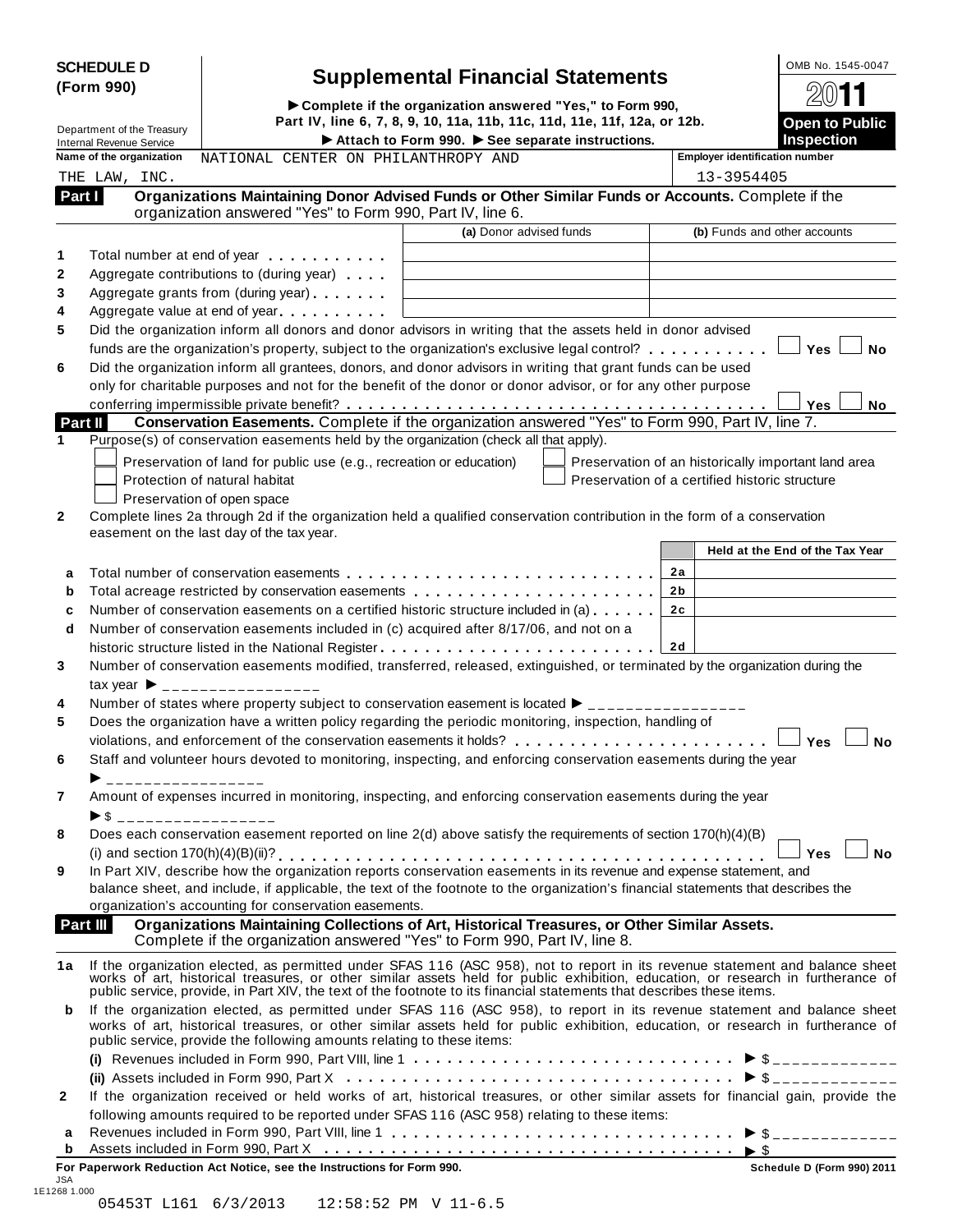NATIONAL CENTER ON PHILANTHROPY AND 13-3954405

|        | Schedule D (Form 990) 2011                                                                                                                                                                                                   |                                         |                |                                    |                                 | Page 2                     |
|--------|------------------------------------------------------------------------------------------------------------------------------------------------------------------------------------------------------------------------------|-----------------------------------------|----------------|------------------------------------|---------------------------------|----------------------------|
|        | Organizations Maintaining Collections of Art, Historical Treasures, or Other Similar Assets (continued)<br>Part III                                                                                                          |                                         |                |                                    |                                 |                            |
| 3      | Using the organization's acquisition, accession, and other records, check any of the following that are a significant use of its<br>collection items (check all that apply):                                                 |                                         |                |                                    |                                 |                            |
| a      | Public exhibition                                                                                                                                                                                                            |                                         |                | Loan or exchange programs          |                                 |                            |
| b      | Scholarly research                                                                                                                                                                                                           |                                         | Other<br>е     |                                    |                                 |                            |
| c      | Preservation for future generations                                                                                                                                                                                          |                                         |                |                                    |                                 |                            |
|        | Provide a description of the organization's collections and explain how they further the organization's exempt purpose in Part                                                                                               |                                         |                |                                    |                                 |                            |
|        | XIV.                                                                                                                                                                                                                         |                                         |                |                                    |                                 |                            |
| 5      | During the year, did the organization solicit or receive donations of art, historical treasures, or other similar<br>assets to be sold to raise funds rather than to be maintained as part of the organization's collection? |                                         |                |                                    |                                 | Yes<br>No                  |
|        | Escrow and Custodial Arrangements. Complete if the organization answered "Yes" to Form 990, Part IV,<br>Part IV<br>line 9, or reported an amount on Form 990, Part X, line 21.                                               |                                         |                |                                    |                                 |                            |
|        | 1a Is the organization an agent, trustee, custodian or other intermediary for contributions or other assets not                                                                                                              |                                         |                |                                    |                                 |                            |
|        |                                                                                                                                                                                                                              |                                         |                |                                    |                                 | Yes<br>No                  |
|        | b If "Yes," explain the arrangement in Part XIV and complete the following table:                                                                                                                                            |                                         |                |                                    |                                 |                            |
|        |                                                                                                                                                                                                                              |                                         |                |                                    | Amount                          |                            |
|        | c Beginning balance $\ldots \ldots \ldots \ldots \ldots \ldots \ldots \ldots \ldots \ldots \ldots \mid 1c$                                                                                                                   |                                         |                |                                    |                                 |                            |
| d      |                                                                                                                                                                                                                              |                                         |                |                                    |                                 |                            |
| е      |                                                                                                                                                                                                                              |                                         |                |                                    |                                 |                            |
| f.     |                                                                                                                                                                                                                              |                                         |                |                                    |                                 |                            |
|        |                                                                                                                                                                                                                              |                                         |                |                                    |                                 | Yes<br>No                  |
|        | <b>b</b> If "Yes," explain the arrangement in Part XIV.                                                                                                                                                                      |                                         |                |                                    |                                 |                            |
| Part V | Endowment Funds. Complete if the organization answered "Yes" to Form 990, Part IV, line 10.                                                                                                                                  |                                         |                |                                    |                                 |                            |
|        |                                                                                                                                                                                                                              | (a) Current year                        | (b) Prior year | (c) Two years back                 | (d) Three years back            | (e) Four years back        |
| 1а     | Beginning of year balance                                                                                                                                                                                                    | 2,199,404.                              | 2,062,779.     | 1,972,742.                         | 2,501,862.                      |                            |
|        | Contributions <b>Contributions</b>                                                                                                                                                                                           |                                         |                |                                    |                                 |                            |
|        | c Net investment earnings, gains,                                                                                                                                                                                            |                                         |                |                                    |                                 |                            |
|        | and losses                                                                                                                                                                                                                   | 121,780.                                | 227,338.       | 179,980.                           | $-430,331.$                     |                            |
|        | d Grants or scholarships                                                                                                                                                                                                     |                                         |                |                                    |                                 |                            |
|        | <b>e</b> Other expenditures for facilities                                                                                                                                                                                   |                                         |                |                                    |                                 |                            |
|        | and programs expansion and programs                                                                                                                                                                                          | 86,235.                                 | 90,713.        | 89,943.                            | 98,789.                         |                            |
|        | f Administrative expenses                                                                                                                                                                                                    |                                         |                |                                    |                                 |                            |
|        | End of year balance                                                                                                                                                                                                          | 2, 234, 949.                            | 2,199,404.     | 2,062,779.                         | 1,972,742.                      |                            |
| g      |                                                                                                                                                                                                                              |                                         |                |                                    |                                 |                            |
| 2      | Provide the estimated percentage of the current year end balance (line 1g, column (a)) held as:                                                                                                                              |                                         |                |                                    |                                 |                            |
|        | Board designated or quasi-endowment >                                                                                                                                                                                        |                                         | %              |                                    |                                 |                            |
|        | <b>b</b> Permanent endowment $\triangleright$ 100.0000 %                                                                                                                                                                     |                                         |                |                                    |                                 |                            |
| с      | Temporarily restricted endowment ▶                                                                                                                                                                                           | %                                       |                |                                    |                                 |                            |
|        | The percentages in lines 2a, 2b, and 2c should equal 100%.                                                                                                                                                                   |                                         |                |                                    |                                 |                            |
|        | 3a Are there endowment funds not in the possession of the organization that are held and administered for the                                                                                                                |                                         |                |                                    |                                 |                            |
|        | organization by:                                                                                                                                                                                                             |                                         |                |                                    |                                 | <b>Yes</b><br>No           |
|        |                                                                                                                                                                                                                              |                                         |                |                                    |                                 | 3a(i)<br>Χ                 |
|        |                                                                                                                                                                                                                              |                                         |                |                                    |                                 | 3a(ii)<br>Χ                |
| b      | If "Yes" to 3a(ii), are the related organizations listed as required on Schedule R?                                                                                                                                          |                                         |                |                                    |                                 | 3b                         |
| 4      | Describe in Part XIV the intended uses of the organization's endowment funds.                                                                                                                                                |                                         |                |                                    |                                 |                            |
|        | Land, Buildings, and Equipment. See Form 990, Part X, line 10.<br><b>Part VI</b>                                                                                                                                             |                                         |                |                                    |                                 |                            |
|        | Description of property                                                                                                                                                                                                      | (a) Cost or other basis<br>(investment) |                | (b) Cost or other basis<br>(other) | (c) Accumulated<br>depreciation | (d) Book value             |
| 1a     |                                                                                                                                                                                                                              |                                         |                |                                    |                                 |                            |
| b      | Buildings                                                                                                                                                                                                                    |                                         |                |                                    |                                 |                            |
| c      | Leasehold improvements <b>contained Leasehold</b> improvements                                                                                                                                                               |                                         |                |                                    |                                 |                            |
| d      | Equipment                                                                                                                                                                                                                    |                                         |                |                                    |                                 |                            |
|        |                                                                                                                                                                                                                              |                                         |                |                                    |                                 |                            |
|        | Total. Add lines 1a through 1e. (Column (d) must equal Form 990, Part X, column (B), line 10(c).). ▶                                                                                                                         |                                         |                |                                    |                                 |                            |
|        |                                                                                                                                                                                                                              |                                         |                |                                    |                                 | Schedule D (Form 000) 2011 |

**Schedule D (Form 990) 2011**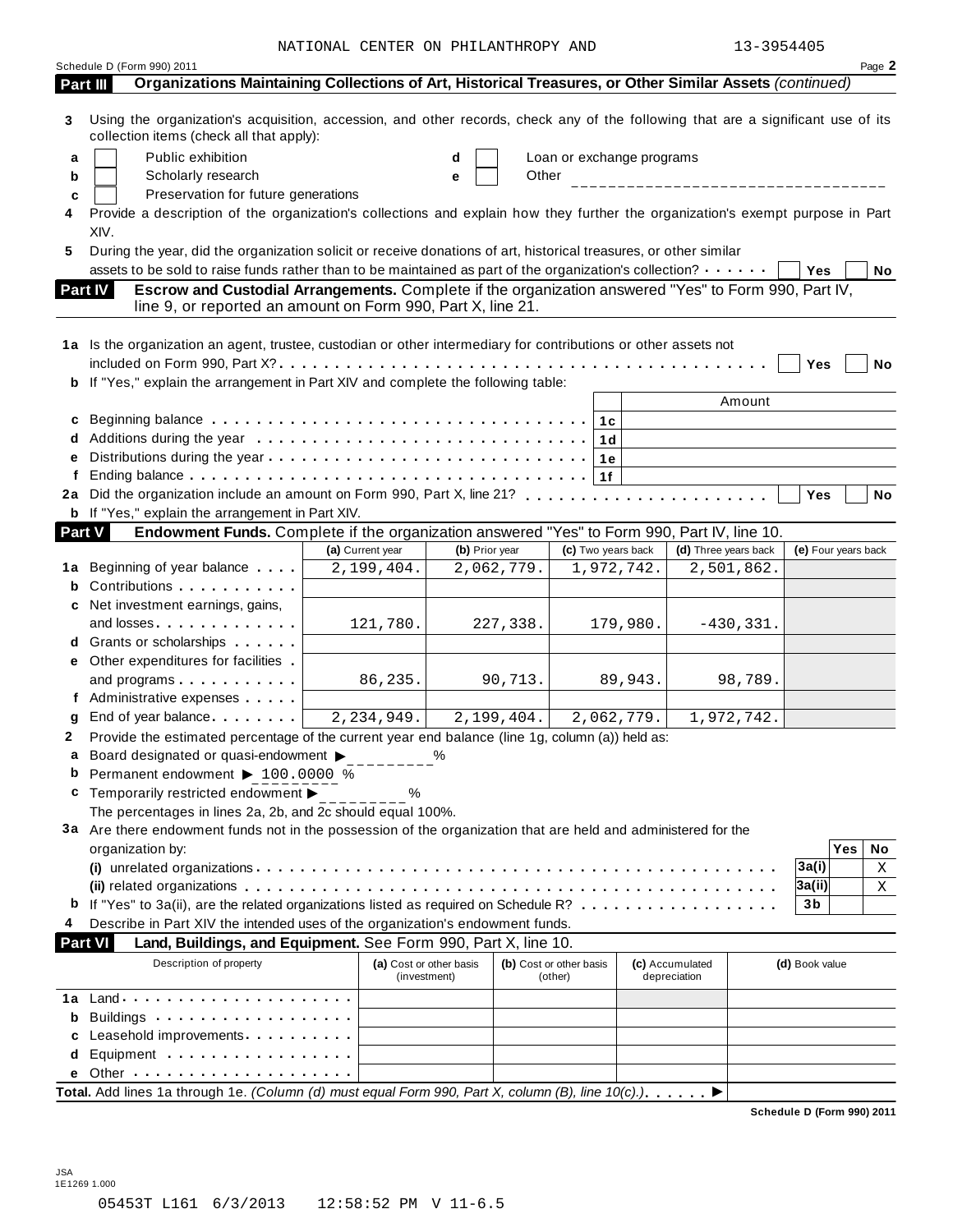| Schedule D (Form 990) 2011                                                                                                              |                 |                                                              | Page 3         |
|-----------------------------------------------------------------------------------------------------------------------------------------|-----------------|--------------------------------------------------------------|----------------|
| <b>Part VII</b><br>Investments - Other Securities. See Form 990, Part X, line 12.                                                       |                 |                                                              |                |
| (a) Description of security or category<br>(including name of security)                                                                 | (b) Book value  | (c) Method of valuation:<br>Cost or end-of-year market value |                |
| (1) Financial derivatives                                                                                                               |                 |                                                              |                |
| (2) Closely-held equity interests entitled and closely-held equity interests                                                            |                 |                                                              |                |
|                                                                                                                                         |                 |                                                              |                |
| (A)<br>_____________                                                                                                                    |                 |                                                              |                |
| (B)                                                                                                                                     |                 |                                                              |                |
| (C)                                                                                                                                     |                 |                                                              |                |
| (D)                                                                                                                                     |                 |                                                              |                |
| (E)                                                                                                                                     |                 |                                                              |                |
| (F)                                                                                                                                     |                 |                                                              |                |
| (G)<br>(H)                                                                                                                              |                 |                                                              |                |
| (1)                                                                                                                                     |                 |                                                              |                |
| Total. (Column (b) must equal Form 990, Part X, col. (B) line 12.)<br>▶                                                                 |                 |                                                              |                |
| Investments - Program Related. See Form 990, Part X, line 13.<br><b>Part VIII</b>                                                       |                 |                                                              |                |
| (a) Description of investment type                                                                                                      | (b) Book value  | (c) Method of valuation:                                     |                |
|                                                                                                                                         |                 | Cost or end-of-year market value                             |                |
| (1)                                                                                                                                     |                 |                                                              |                |
| (2)                                                                                                                                     |                 |                                                              |                |
| (3)                                                                                                                                     |                 |                                                              |                |
| (4)                                                                                                                                     |                 |                                                              |                |
| (5)                                                                                                                                     |                 |                                                              |                |
| (6)                                                                                                                                     |                 |                                                              |                |
| (7)                                                                                                                                     |                 |                                                              |                |
| (8)                                                                                                                                     |                 |                                                              |                |
| (9)                                                                                                                                     |                 |                                                              |                |
| (10)                                                                                                                                    |                 |                                                              |                |
| Total. (Column (b) must equal Form 990, Part X, col. (B) line 13.)<br>▶                                                                 |                 |                                                              |                |
| Other Assets. See Form 990, Part X, line 15.<br>Part IX                                                                                 |                 |                                                              |                |
|                                                                                                                                         | (a) Description |                                                              | (b) Book value |
| (1)                                                                                                                                     |                 |                                                              |                |
| (2)                                                                                                                                     |                 |                                                              |                |
| (3)                                                                                                                                     |                 |                                                              |                |
| (4)                                                                                                                                     |                 |                                                              |                |
| (5)<br>(6)                                                                                                                              |                 |                                                              |                |
| (7)                                                                                                                                     |                 |                                                              |                |
| (8)                                                                                                                                     |                 |                                                              |                |
| (9)                                                                                                                                     |                 |                                                              |                |
| (10)                                                                                                                                    |                 |                                                              |                |
| Total. (Column (b) must equal Form 990, Part X, col. (B) line 15.)                                                                      |                 |                                                              |                |
| Other Liabilities. See Form 990, Part X, line 25.<br>Part X                                                                             |                 |                                                              |                |
| (a) Description of liability<br>1.                                                                                                      | (b) Book value  |                                                              |                |
| (1) Federal income taxes                                                                                                                |                 |                                                              |                |
| (2)                                                                                                                                     |                 |                                                              |                |
| (3)                                                                                                                                     |                 |                                                              |                |
| (4)                                                                                                                                     |                 |                                                              |                |
| (5)                                                                                                                                     |                 |                                                              |                |
| (6)                                                                                                                                     |                 |                                                              |                |
| (7)                                                                                                                                     |                 |                                                              |                |
| (8)                                                                                                                                     |                 |                                                              |                |
| (9)                                                                                                                                     |                 |                                                              |                |
| (10)                                                                                                                                    |                 |                                                              |                |
| (11)                                                                                                                                    |                 |                                                              |                |
| Total. (Column (b) must equal Form 990, Part X, col. (B) line 25.)                                                                      | ▶               |                                                              |                |
| 2. FIN 48 (ASC 740) Footnote. In Part XIV, provide the text of the footnote to the organization's financial statements that reports the |                 |                                                              |                |

organization's liability for uncertain tax positions under FIN 48 (ASC 740).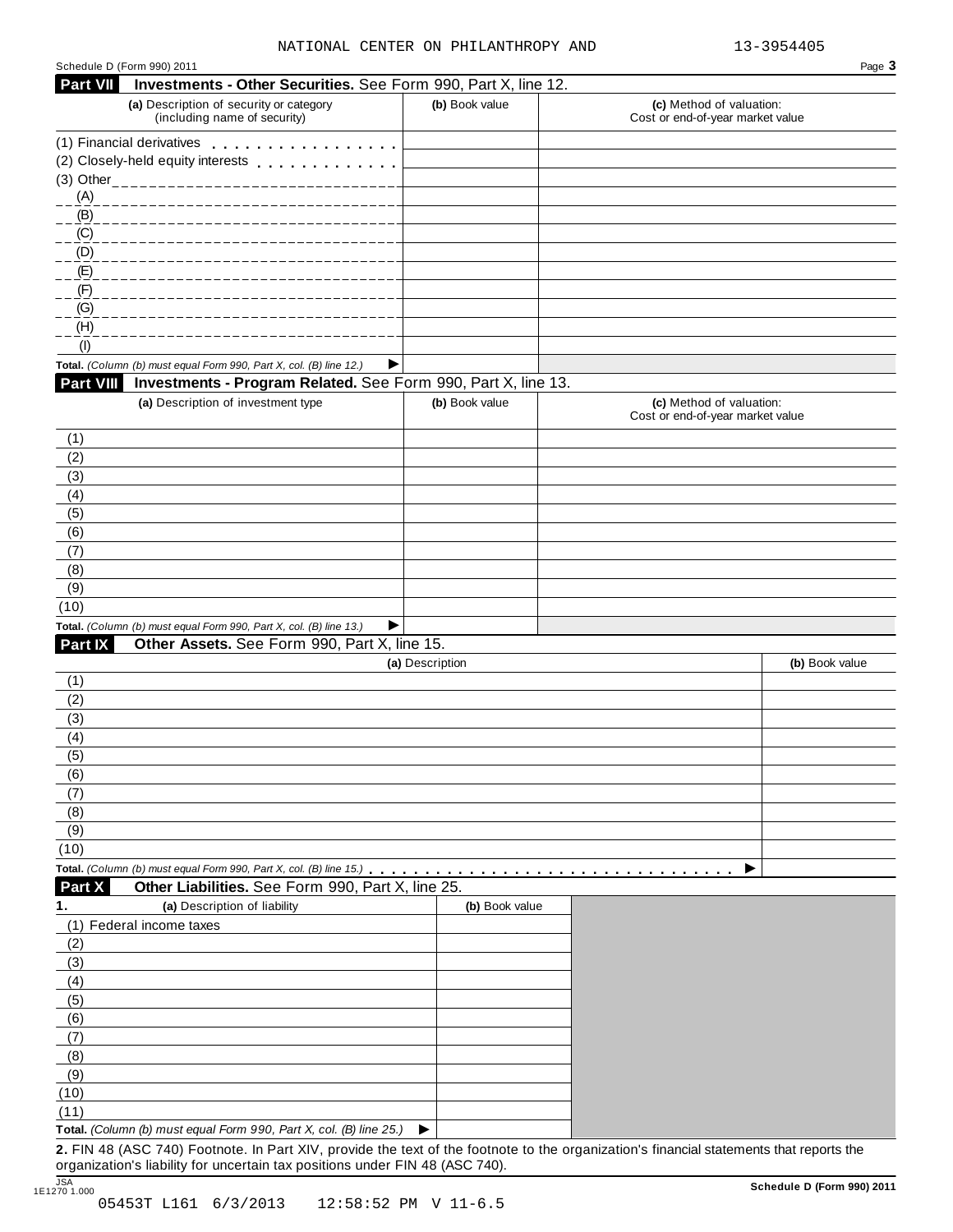|              | Schedule D (Form 990) 2011                                                                                                                                           |                | Page 4       |
|--------------|----------------------------------------------------------------------------------------------------------------------------------------------------------------------|----------------|--------------|
| Part XI      | Reconciliation of Change in Net Assets from Form 990 to Audited Financial Statements                                                                                 |                |              |
| 1            | Total revenue (Form 990, Part VIII, column (A), line 12)                                                                                                             | 1              | 1, 116, 321. |
| 2            |                                                                                                                                                                      | $\overline{2}$ | 879,934.     |
| 3            |                                                                                                                                                                      | 3              | 236,387.     |
| 4            |                                                                                                                                                                      | 4              | 93,842.      |
| 5            |                                                                                                                                                                      | 5              |              |
| 6            |                                                                                                                                                                      | 6              |              |
| 7            |                                                                                                                                                                      | $\overline{7}$ |              |
| 8            |                                                                                                                                                                      | 8              |              |
| 9            | Total adjustments (net). Add lines 4 through 8                                                                                                                       | 9              | 93,842.      |
| 10           | Excess or (deficit) for the year per audited financial statements. Combine lines 3 and 9                                                                             | 10             | 330,229.     |
| Part XII     | Reconciliation of Revenue per Audited Financial Statements With Revenue per Return                                                                                   |                |              |
| 1            | Total revenue, gains, and other support per audited financial statements<br>Total revenue, gains, and other support per audited financial statements                 |                | 1,210,163.   |
| $\mathbf{2}$ | Amounts included on line 1 but not on Form 990, Part VIII, line 12:                                                                                                  | $\mathbf 1$    |              |
|              |                                                                                                                                                                      |                |              |
| a            | Net unrealized gains on investments<br>93,842.<br>2a                                                                                                                 |                |              |
| b            | 2 <sub>b</sub>                                                                                                                                                       |                |              |
| c            | 2c                                                                                                                                                                   |                |              |
| d            |                                                                                                                                                                      |                |              |
| e            |                                                                                                                                                                      | 2e             | 93,842.      |
| 3            |                                                                                                                                                                      | 3              | 1, 116, 321. |
| 4            | Amounts included on Form 990, Part VIII, line 12, but not on line 1:                                                                                                 |                |              |
| a            | Investment expenses not included on Form 990, Part VIII, line 7b<br>4a                                                                                               |                |              |
| b            | 4b                                                                                                                                                                   |                |              |
| C            | Add lines 4a and 4b                                                                                                                                                  | 4с             |              |
| 5            | Total revenue. Add lines 3 and 4c. (This must equal Form 990, Part I, line 12.)                                                                                      | 5              | 1,116,321.   |
|              | Part XIII Reconciliation of Expenses per Audited Financial Statements With Expenses per Return                                                                       |                |              |
| 1            | Total expenses and losses per audited financial statements<br>.                                                                                                      | 1              | 879,934.     |
| $\mathbf{2}$ | Amounts included on line 1 but not on Form 990, Part IX, line 25:                                                                                                    |                |              |
| a            | Donated services and use of facilities<br>2a                                                                                                                         |                |              |
| b            | Prior year adjustments<br>2 <sub>b</sub>                                                                                                                             |                |              |
| c            | Other losses<br>2c                                                                                                                                                   |                |              |
| d            | 2d                                                                                                                                                                   |                |              |
| e            | Add lines 2a through 2d                                                                                                                                              | 2e             |              |
| 3            |                                                                                                                                                                      | 3              | 879,934.     |
| 4            | Amounts included on Form 990, Part IX, line 25, but not on line 1:                                                                                                   |                |              |
| a            | Investment expenses not included on Form 990, Part VIII, line 7b<br>4a                                                                                               |                |              |
|              | Other (Describe in Part XIV.)<br>4 <sub>b</sub>                                                                                                                      |                |              |
| c            | Add lines 4a and 4b                                                                                                                                                  | 4 C            |              |
| 5            | Total expenses. Add lines 3 and 4c. (This must equal Form 990, Part I, line 18.)<br>Total expenses. Add lines 3 and 4c. (This must equal Form 990, Part I, line 18.) | 5              | 879,934.     |
|              | <b>Part XIV</b> Supplemental Information                                                                                                                             |                |              |
|              | Complete this part to provide the descriptions required for Part II, lines 3, 5, and 9; Part III, lines 1a and 4; Part IV, lines 1b and 2b;                          |                |              |
|              | Part V, line 4; Part X, line 2; Part XI, line 8; Part XII, lines 2d and 4b; and Part XIII, lines 2d and 4b. Also complete this part to provide                       |                |              |
|              | any additional information.                                                                                                                                          |                |              |
|              |                                                                                                                                                                      |                |              |
|              | SEE PAGE 5                                                                                                                                                           |                |              |
|              |                                                                                                                                                                      |                |              |
|              |                                                                                                                                                                      |                |              |
|              |                                                                                                                                                                      |                |              |
|              |                                                                                                                                                                      |                |              |
|              |                                                                                                                                                                      |                |              |
|              |                                                                                                                                                                      |                |              |
|              |                                                                                                                                                                      |                |              |
|              |                                                                                                                                                                      |                |              |
|              |                                                                                                                                                                      |                |              |
|              |                                                                                                                                                                      |                |              |
|              |                                                                                                                                                                      |                |              |
|              |                                                                                                                                                                      |                |              |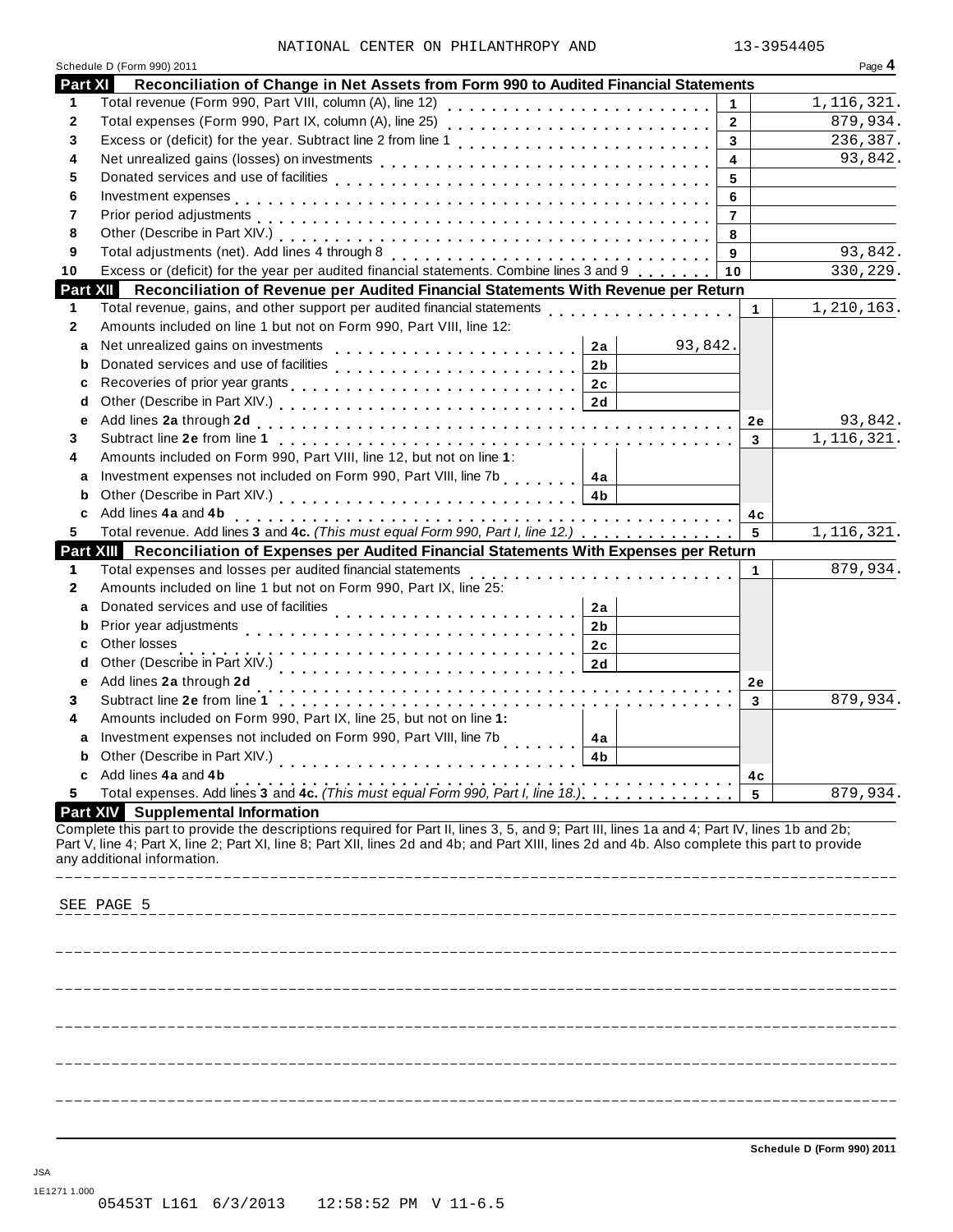PURPOSE OF ENDOWMENT

PART V LINE 4

THE CENTER HAS ADOPTED INVESTMENT AND SPENDING POLICIES FOR ENDOWMENT ASSETS THAT ATTEMPT TO PROVIDE A PREDICTABLE STREAM OF FUNDING TO OBJECTIVES SUPPORTED BY ITS ENDOWMENT, WHILE SEEKING TO MAINTAIN THE PURCHASING POWER OF THE ENDOWMENT ASSETS.

FOOTNOTE DISCLOSURE REGARDING INCOME TAXES

#### PART X

THE CENTER IS SUBJECT TO THE PROVISIONS OF THE FINANCIAL ACCOUNTING STANDARDS BOARD'S ACCOUNTING STANDARDS CODIFICATION (ASC) TOPIC 740-10-05 RELATING TO ACCOUNTING AND REPORTING FOR UNCERTAINTY IN INCOME TAXES. BECAUSE OF THE CENTER'S GENERAL TAX-EXEMPT STATUS, ASC TOPIC 740-10-05 HAS NOT HAD, AND IS NOT ANTICIPATED TO HAVE, A MATERIAL IMPACT ON THE CENTER'S FINANCIAL STATEMENTS.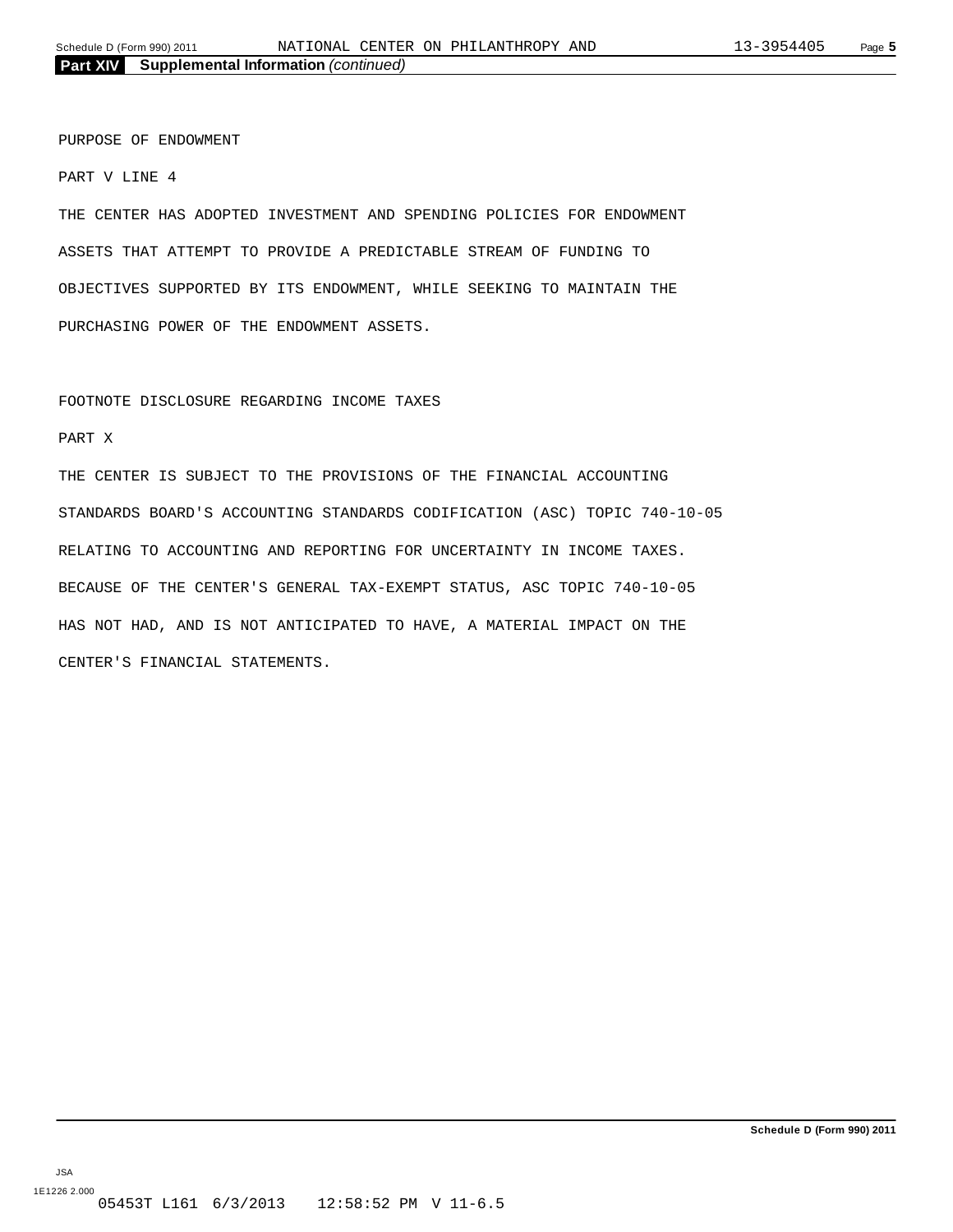| <b>SCHEDULE I</b><br>(Form 990)                                                                                                                                                                                                                                                                                                                                 | <b>Grants and Other Assistance to Organizations,</b><br>Governments, and Individuals in the United States                                                                                                                                                                                       |                                  |                             |                                       |                                                             |                                           |                                       |  |  |  |  |
|-----------------------------------------------------------------------------------------------------------------------------------------------------------------------------------------------------------------------------------------------------------------------------------------------------------------------------------------------------------------|-------------------------------------------------------------------------------------------------------------------------------------------------------------------------------------------------------------------------------------------------------------------------------------------------|----------------------------------|-----------------------------|---------------------------------------|-------------------------------------------------------------|-------------------------------------------|---------------------------------------|--|--|--|--|
| <b>Open to Public</b><br>Complete if the organization answered "Yes" to Form 990, Part IV, line 21 or 22.<br>Department of the Treasury<br><b>Inspection</b><br>Attach to Form 990.<br><b>Internal Revenue Service</b>                                                                                                                                          |                                                                                                                                                                                                                                                                                                 |                                  |                             |                                       |                                                             |                                           |                                       |  |  |  |  |
| Name of the organization<br><b>Employer identification number</b><br>NATIONAL CENTER ON PHILANTHROPY AND                                                                                                                                                                                                                                                        |                                                                                                                                                                                                                                                                                                 |                                  |                             |                                       |                                                             |                                           |                                       |  |  |  |  |
| THE LAW, INC.<br><b>General Information on Grants and Assistance</b>                                                                                                                                                                                                                                                                                            |                                                                                                                                                                                                                                                                                                 |                                  |                             |                                       |                                                             | 13-3954405                                |                                       |  |  |  |  |
| Part I                                                                                                                                                                                                                                                                                                                                                          |                                                                                                                                                                                                                                                                                                 |                                  |                             |                                       |                                                             |                                           |                                       |  |  |  |  |
| $\mathbf{2}$                                                                                                                                                                                                                                                                                                                                                    | Does the organization maintain records to substantiate the amount of the grants or assistance, the grantees' eligibility for the grants or assistance, and<br>$\mathbb{X}$ Yes<br>Describe in Part IV the organization's procedures for monitoring the use of grant funds in the United States. |                                  |                             |                                       |                                                             |                                           |                                       |  |  |  |  |
| Grants and Other Assistance to Governments and Organizations in the United States. Complete if the organization answered "Yes"<br><b>Part II</b><br>to Form 990, Part IV, line 21, for any recipient that received more than \$5,000. Check this box if no one recipient received more than \$5,000.<br>Part II can be duplicated if additional space is needed |                                                                                                                                                                                                                                                                                                 |                                  |                             |                                       |                                                             |                                           |                                       |  |  |  |  |
| (a) Name and address of organization<br>or government                                                                                                                                                                                                                                                                                                           | $(b)$ EIN                                                                                                                                                                                                                                                                                       | (c) IRC section<br>if applicable | (d) Amount of cash<br>grant | (e) Amount of non-<br>cash assistance | (f) Method of valuation<br>(book, FMV, appraisal,<br>other) | (g) Description of<br>non-cash assistance | (h) Purpose of grant<br>or assistance |  |  |  |  |
| <u>(1) VERA INSTITUTE OF JUSTICE__</u>                                                                                                                                                                                                                                                                                                                          |                                                                                                                                                                                                                                                                                                 |                                  |                             |                                       |                                                             |                                           |                                       |  |  |  |  |
| 233 BROADWAY NEW YORK, NY 10279                                                                                                                                                                                                                                                                                                                                 | $13-1941627$ $501(C)(3)$                                                                                                                                                                                                                                                                        |                                  | 47,000.                     |                                       | <b>FMV</b>                                                  |                                           | FELLOWSHIP FUND STIP                  |  |  |  |  |
| $(2)$ NEW YORK UNIVERSITY                                                                                                                                                                                                                                                                                                                                       |                                                                                                                                                                                                                                                                                                 |                                  |                             |                                       |                                                             |                                           |                                       |  |  |  |  |
| 726 BROADWAY - NINTH FLOOR                                                                                                                                                                                                                                                                                                                                      | $13 - 5562308$ $501(C)(3)$                                                                                                                                                                                                                                                                      |                                  | 47,000.                     |                                       | <b>FMV</b>                                                  |                                           | FELLOWSHIP FUND STIP                  |  |  |  |  |
|                                                                                                                                                                                                                                                                                                                                                                 |                                                                                                                                                                                                                                                                                                 |                                  |                             |                                       |                                                             |                                           |                                       |  |  |  |  |
|                                                                                                                                                                                                                                                                                                                                                                 |                                                                                                                                                                                                                                                                                                 |                                  |                             |                                       |                                                             |                                           |                                       |  |  |  |  |
|                                                                                                                                                                                                                                                                                                                                                                 |                                                                                                                                                                                                                                                                                                 |                                  |                             |                                       |                                                             |                                           |                                       |  |  |  |  |
| (6)                                                                                                                                                                                                                                                                                                                                                             |                                                                                                                                                                                                                                                                                                 |                                  |                             |                                       |                                                             |                                           |                                       |  |  |  |  |
|                                                                                                                                                                                                                                                                                                                                                                 |                                                                                                                                                                                                                                                                                                 |                                  |                             |                                       |                                                             |                                           |                                       |  |  |  |  |
| (8)<br>_____________________                                                                                                                                                                                                                                                                                                                                    |                                                                                                                                                                                                                                                                                                 |                                  |                             |                                       |                                                             |                                           |                                       |  |  |  |  |
| (9)                                                                                                                                                                                                                                                                                                                                                             |                                                                                                                                                                                                                                                                                                 |                                  |                             |                                       |                                                             |                                           |                                       |  |  |  |  |
| (10)                                                                                                                                                                                                                                                                                                                                                            |                                                                                                                                                                                                                                                                                                 |                                  |                             |                                       |                                                             |                                           |                                       |  |  |  |  |
| (11)                                                                                                                                                                                                                                                                                                                                                            |                                                                                                                                                                                                                                                                                                 |                                  |                             |                                       |                                                             |                                           |                                       |  |  |  |  |
| (12)<br>_______________________________                                                                                                                                                                                                                                                                                                                         |                                                                                                                                                                                                                                                                                                 |                                  |                             |                                       |                                                             |                                           |                                       |  |  |  |  |
| $\mathbf{2}$                                                                                                                                                                                                                                                                                                                                                    |                                                                                                                                                                                                                                                                                                 |                                  |                             |                                       |                                                             |                                           | 2.                                    |  |  |  |  |
| For Paperwork Reduction Act Notice, see the Instructions for Form 990.                                                                                                                                                                                                                                                                                          |                                                                                                                                                                                                                                                                                                 |                                  |                             |                                       |                                                             |                                           | Schedule I (Form 990) (2011)          |  |  |  |  |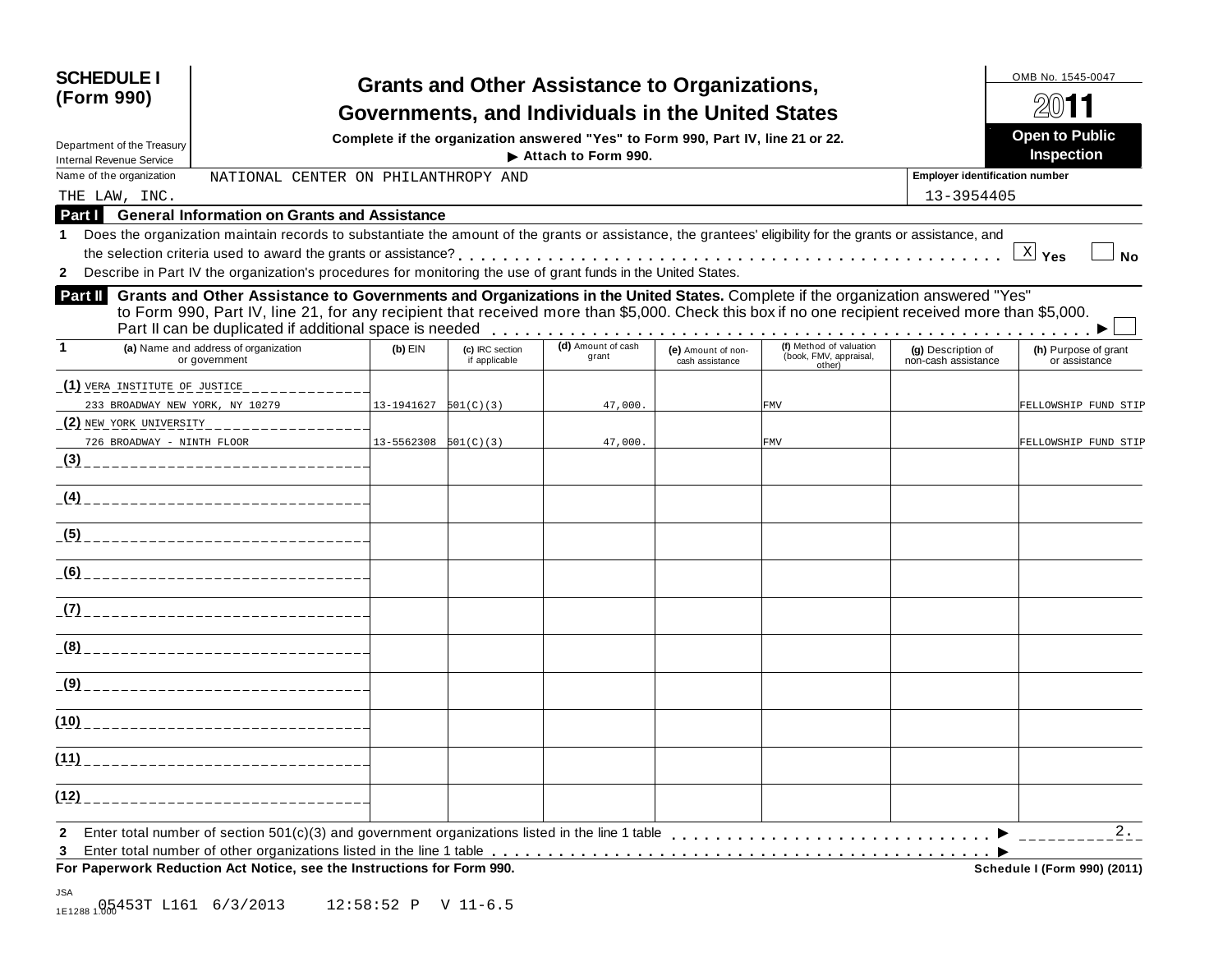#### Schedule I (Form 990) (2011) Page **2**

| (a) Type of grant or assistance | (b) Number of<br>recipients | (c) Amount of<br>cash grant | (d) Amount of<br>non-cash assistance | (e) Method of valuation (book,<br>FMV, appraisal, other) | (f) Description of non-cash assistance |
|---------------------------------|-----------------------------|-----------------------------|--------------------------------------|----------------------------------------------------------|----------------------------------------|
|                                 |                             |                             |                                      |                                                          |                                        |
|                                 |                             |                             |                                      |                                                          |                                        |
|                                 |                             |                             |                                      |                                                          |                                        |
|                                 |                             |                             |                                      |                                                          |                                        |
|                                 |                             |                             |                                      |                                                          |                                        |
|                                 |                             |                             |                                      |                                                          |                                        |
|                                 |                             |                             |                                      |                                                          |                                        |

PROCEDURES FOR MONITORING GRANT USE

SCHEDULE I, PART I, QUESTION 2

EACH YEAR THE CENTER GIVES STIPENDS TO TWO ORGANIZATIONS TO SPONSOR

GRADUATE STUDENTS WHO WISH TO PURSUE FURTHER STUDIES IN THE

NOT-FOR-PROFIT FIELD. THE STUDENTS SELECTED ARE VERIFIED BY THE CENTER

AND AT THE END OF THE ACADEMIC YEAR THE CENTER RECEIVES A COPY OF A PAPER

PRESENTED BY EACH OF THE STUDENTS.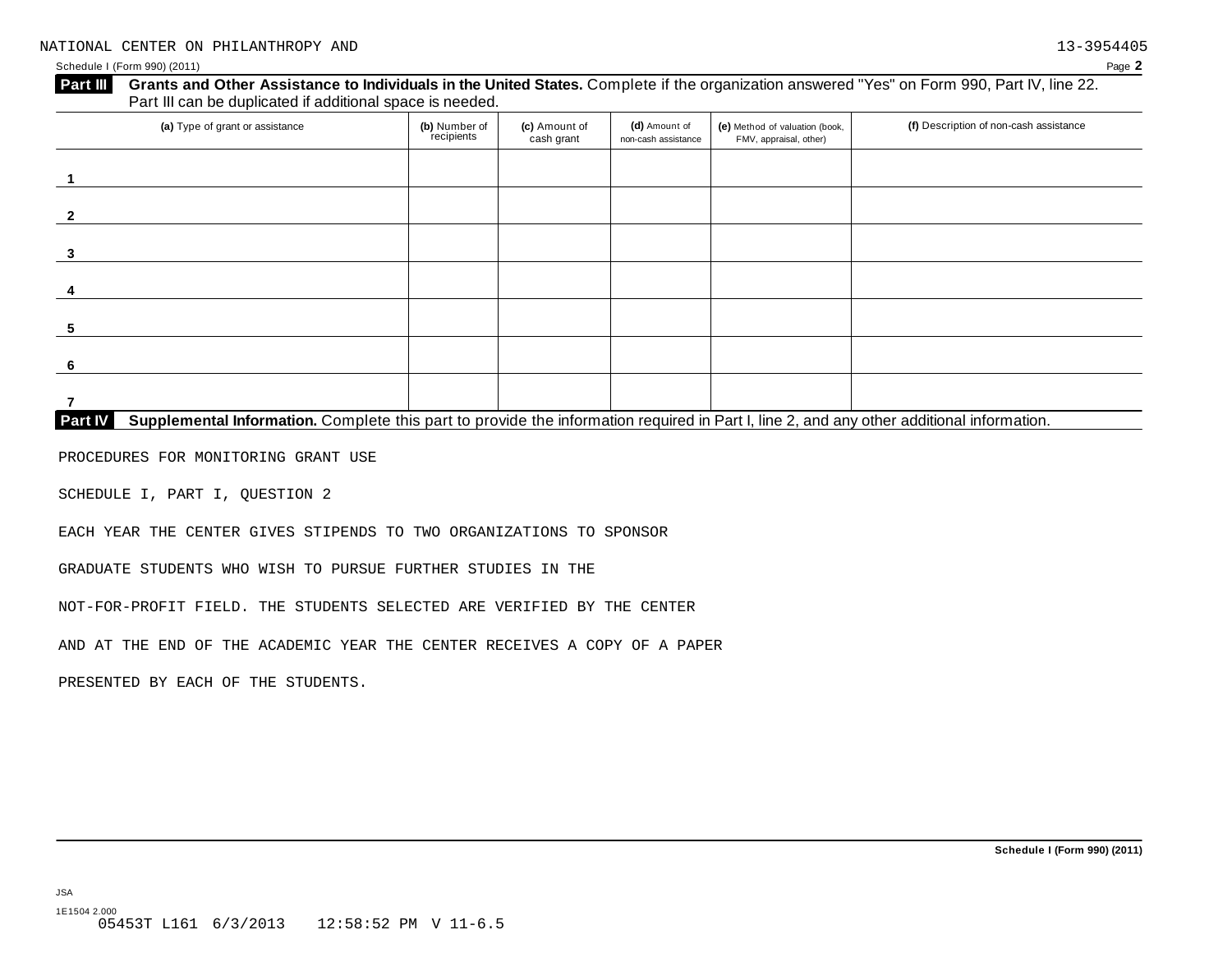|              | <b>Compensation Information</b><br>OMB No. 1545-0047<br><b>SCHEDULE J</b>                                           |                                                                                                                                                      |                                     |     |             |  |  |  |
|--------------|---------------------------------------------------------------------------------------------------------------------|------------------------------------------------------------------------------------------------------------------------------------------------------|-------------------------------------|-----|-------------|--|--|--|
|              | For certain Officers, Directors, Trustees, Key Employees, and Highest<br>(Form 990)<br><b>Compensated Employees</b> |                                                                                                                                                      |                                     |     |             |  |  |  |
|              |                                                                                                                     | Complete if the organization answered "Yes" to Form 990,                                                                                             |                                     |     |             |  |  |  |
|              | Department of the Treasury                                                                                          | Part IV, line 23.                                                                                                                                    | <b>Open to Public</b><br>Inspection |     |             |  |  |  |
|              | Attach to Form 990. $\blacktriangleright$ See separate instructions.<br>Internal Revenue Service                    |                                                                                                                                                      |                                     |     |             |  |  |  |
|              | Name of the organization                                                                                            | <b>Employer identification number</b><br>NATIONAL CENTER ON PHILANTHROPY AND                                                                         |                                     |     |             |  |  |  |
|              | THE LAW, INC.                                                                                                       | 13-3954405                                                                                                                                           |                                     |     |             |  |  |  |
| Part I       |                                                                                                                     | <b>Questions Regarding Compensation</b>                                                                                                              |                                     | Yes | No          |  |  |  |
|              |                                                                                                                     | 1a Check the appropriate box(es) if the organization provided any of the following to or for a person listed in Form                                 |                                     |     |             |  |  |  |
|              |                                                                                                                     | 990, Part VII, Section A, line 1a. Complete Part III to provide any relevant information regarding these items.                                      |                                     |     |             |  |  |  |
|              |                                                                                                                     | First-class or charter travel<br>Housing allowance or residence for personal use                                                                     |                                     |     |             |  |  |  |
|              |                                                                                                                     | Travel for companions<br>Payments for business use of personal residence                                                                             |                                     |     |             |  |  |  |
|              |                                                                                                                     | Tax indemnification and gross-up payments<br>Health or social club dues or initiation fees                                                           |                                     |     |             |  |  |  |
|              |                                                                                                                     | Discretionary spending account<br>Personal services (e.g., maid, chauffeur, chef)                                                                    |                                     |     |             |  |  |  |
|              |                                                                                                                     |                                                                                                                                                      |                                     |     |             |  |  |  |
|              |                                                                                                                     | If any of the boxes on line 1a are checked, did the organization follow a written policy regarding payment                                           |                                     |     |             |  |  |  |
|              |                                                                                                                     | or reimbursement or provision of all of the expenses described above? If "No," complete Part III to                                                  | 1b                                  |     |             |  |  |  |
| $\mathbf{2}$ |                                                                                                                     | Did the organization require substantiation prior to reimbursing or allowing expenses incurred by all officers,                                      |                                     |     |             |  |  |  |
|              |                                                                                                                     | directors, trustees, and the CEO/Executive Director, regarding the items checked in line 1a?                                                         | $\mathbf{2}$                        |     |             |  |  |  |
|              |                                                                                                                     |                                                                                                                                                      |                                     |     |             |  |  |  |
| 3            |                                                                                                                     | Indicate which, if any, of the following the filing organization used to establish the compensation of the                                           |                                     |     |             |  |  |  |
|              |                                                                                                                     | organization's CEO/Executive Director. Check all that apply. Do not check any boxes for methods used by a                                            |                                     |     |             |  |  |  |
|              |                                                                                                                     | related organization to establish compensation of the CEO/Executive Director. Explain in Part III.                                                   |                                     |     |             |  |  |  |
|              |                                                                                                                     | Compensation committee<br>Written employment contract                                                                                                |                                     |     |             |  |  |  |
|              |                                                                                                                     | Independent compensation consultant<br>Compensation survey or study                                                                                  |                                     |     |             |  |  |  |
|              |                                                                                                                     | Form 990 of other organizations<br>Approval by the board or compensation committee                                                                   |                                     |     |             |  |  |  |
| 4            |                                                                                                                     |                                                                                                                                                      |                                     |     |             |  |  |  |
|              |                                                                                                                     | During the year, did any person listed in Form 990, Part VII, Section A, line 1a, with respect to the filing organization or a related organization: |                                     |     |             |  |  |  |
|              |                                                                                                                     |                                                                                                                                                      | 4a                                  |     | Χ           |  |  |  |
| b            |                                                                                                                     |                                                                                                                                                      | 4b                                  |     | $\mathbf X$ |  |  |  |
| c            |                                                                                                                     |                                                                                                                                                      | 4c                                  |     | Χ           |  |  |  |
|              |                                                                                                                     | If "Yes" to any of lines 4a-c, list the persons and provide the applicable amounts for each item in Part III.                                        |                                     |     |             |  |  |  |
|              |                                                                                                                     |                                                                                                                                                      |                                     |     |             |  |  |  |
|              |                                                                                                                     | Only section $501(c)(3)$ and $501(c)(4)$ organizations must complete lines 5-9.                                                                      |                                     |     |             |  |  |  |
| 5            |                                                                                                                     | For persons listed in Form 990, Part VII, Section A, line 1a, did the organization pay or accrue any                                                 |                                     |     |             |  |  |  |
|              |                                                                                                                     | compensation contingent on the revenues of:                                                                                                          |                                     |     |             |  |  |  |
| a            |                                                                                                                     |                                                                                                                                                      | 5а                                  |     | X           |  |  |  |
| b            |                                                                                                                     |                                                                                                                                                      | 5 b                                 |     | Χ           |  |  |  |
|              |                                                                                                                     | If "Yes" to line 5a or 5b, describe in Part III.                                                                                                     |                                     |     |             |  |  |  |
| 6            |                                                                                                                     | For persons listed in Form 990, Part VII, Section A, line 1a, did the organization pay or accrue any                                                 |                                     |     |             |  |  |  |
|              |                                                                                                                     | compensation contingent on the net earnings of:                                                                                                      |                                     |     |             |  |  |  |
| a            |                                                                                                                     |                                                                                                                                                      | 6a                                  |     | Χ           |  |  |  |
| b            |                                                                                                                     |                                                                                                                                                      | 6b                                  |     | Χ           |  |  |  |
|              |                                                                                                                     | If "Yes" to line 6a or 6b, describe in Part III.                                                                                                     |                                     |     |             |  |  |  |
| 7            |                                                                                                                     | For persons listed in Form 990, Part VII, Section A, line 1a, did the organization provide any non-fixed                                             |                                     |     |             |  |  |  |
|              |                                                                                                                     |                                                                                                                                                      | $\overline{7}$                      |     | Χ           |  |  |  |
| 8            |                                                                                                                     | Were any amounts reported in Form 990, Part VII, paid or accrued pursuant to a contract that was subject                                             |                                     |     |             |  |  |  |
|              |                                                                                                                     | to the initial contract exception described in Regulations section 53.4958-4(a)(3)? If "Yes," describe                                               |                                     |     |             |  |  |  |
|              |                                                                                                                     |                                                                                                                                                      | 8                                   |     | Χ           |  |  |  |
| 9            |                                                                                                                     | If "Yes" to line 8, did the organization also follow the rebuttable presumption procedure described in                                               |                                     |     |             |  |  |  |
|              |                                                                                                                     | For Paperwork Reduction Act Notice, see the Instructions for Form 990.<br>Schedule J (Form 990) 2011                                                 | 9                                   |     |             |  |  |  |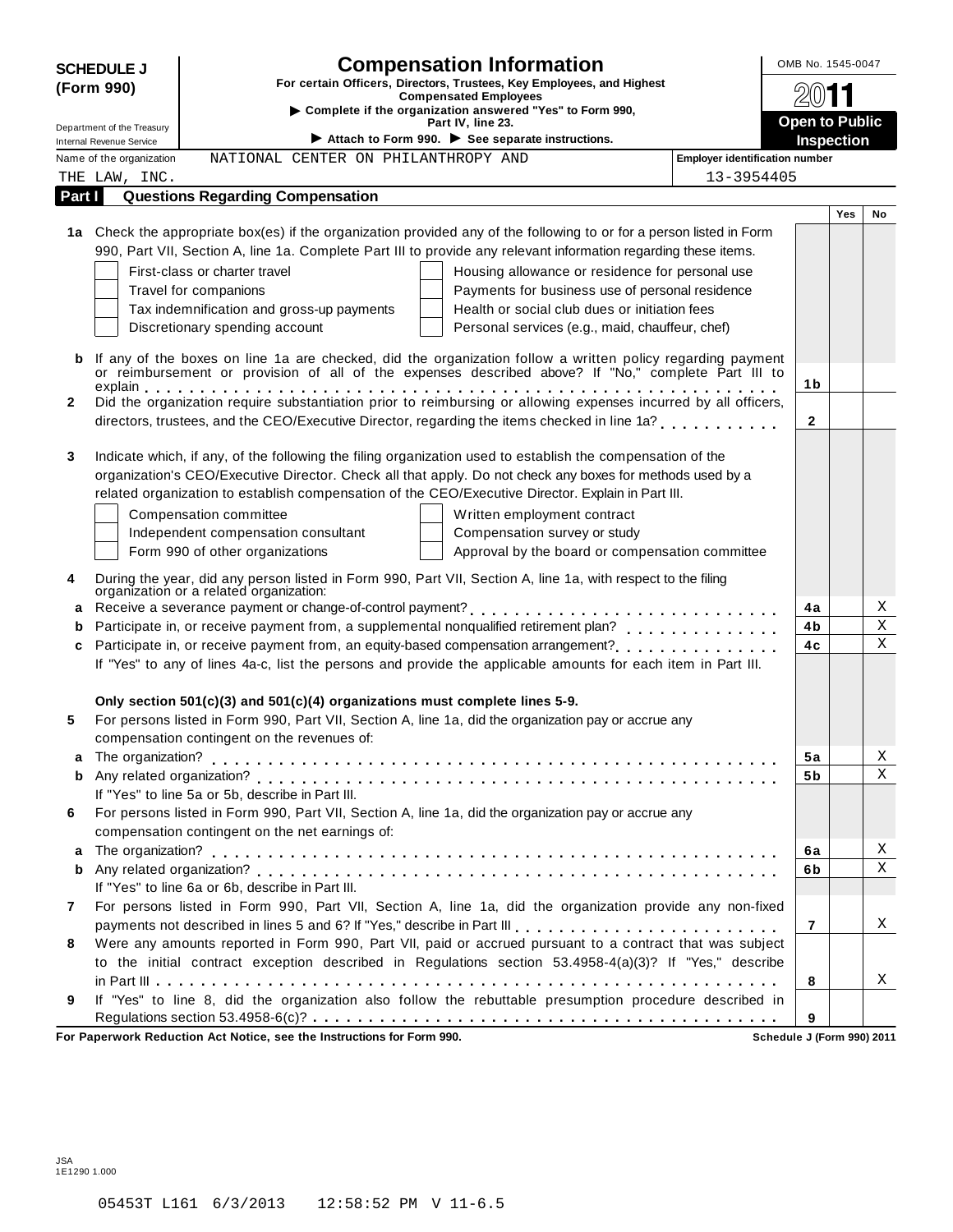Schedule J (Form 990) 2011 Page **2**

#### **Part II Officers, Directors, Trustees, Key Employees, and Highest Compensated Employees.** Use duplicate copies ifadditional space is needed.

For each individual whose compensation must be reported in Schedule J, report compensation from the organization on row (i) and from related organizations, described in the instructions, on row (ii). Do not list any individuals that are not listed on Form 990, Part VII.

Note. The sum of columns (B)(i)-(iii) for each listed individual must equal the total amount of Form 990, Part VII, Section A, line 1a, applicable column (D) and (E) amounts for that individual.

|                           |                              |                          | (B) Breakdown of W-2 and/or 1099-MISC compensation |                                           | (C) Retirement and             | (D) Nontaxable | (E) Total of columns | (F) Compensation                          |
|---------------------------|------------------------------|--------------------------|----------------------------------------------------|-------------------------------------------|--------------------------------|----------------|----------------------|-------------------------------------------|
| (A) Name                  |                              | (i) Base<br>compensation | (ii) Bonus & incentive<br>compensation             | (iii) Other<br>reportable<br>compensation | other deferred<br>compensation | benefits       | $(B)(i)-(D)$         | reported as deferred in<br>prior Form 990 |
|                           | (i)                          |                          |                                                    |                                           |                                |                |                      | 0                                         |
| 1 PROFESSOR HARVEY P DALE | iii)                         | 196,305                  |                                                    |                                           | 19,708                         | 6,373.         | 222,386.             | 0                                         |
|                           | (i)                          |                          |                                                    |                                           |                                |                |                      | $\Omega$                                  |
| 2 DEAN RICHARD REVESZ     | (i)                          | 544,592.                 | 120,993.                                           | <sup>----------</sup> -                   | 24,500                         | 5,842.         | 847,509              | 0                                         |
|                           | (i)                          |                          |                                                    |                                           |                                |                |                      | $\mathbf 0$                               |
| 3 BONNIE S. BRIER ESQ     | (ii)                         | $\frac{1}{570}$ , 972.   |                                                    |                                           | 24,500                         | 11,905.        | 607, 377.            | $\mathbf 0$                               |
|                           | (i)                          |                          |                                                    |                                           |                                |                |                      |                                           |
|                           | (ii)                         |                          |                                                    |                                           |                                |                |                      |                                           |
|                           | $\qquad \qquad \textbf{(i)}$ |                          |                                                    |                                           |                                |                |                      |                                           |
| 5                         | (i)                          |                          |                                                    |                                           |                                |                |                      |                                           |
|                           | (i)                          |                          |                                                    |                                           |                                |                |                      |                                           |
| 6                         | (i)                          |                          |                                                    |                                           |                                |                |                      |                                           |
|                           | (i)                          |                          |                                                    |                                           |                                |                |                      |                                           |
| $\overline{7}$            | (i)                          |                          |                                                    |                                           |                                |                |                      |                                           |
|                           | (i)                          |                          |                                                    |                                           |                                |                |                      |                                           |
| 8                         | (i)                          |                          |                                                    |                                           |                                |                |                      |                                           |
|                           | (i)                          |                          |                                                    |                                           |                                |                |                      |                                           |
| 9                         | (i)                          |                          |                                                    |                                           |                                |                |                      |                                           |
|                           | (i)                          |                          |                                                    |                                           |                                |                |                      |                                           |
| 10                        | (i)                          |                          |                                                    |                                           |                                |                |                      |                                           |
|                           | $\qquad \qquad \textbf{(i)}$ |                          |                                                    |                                           |                                |                |                      |                                           |
| 11                        | (i)                          |                          |                                                    |                                           |                                |                |                      |                                           |
|                           | $\qquad \qquad \textbf{(i)}$ |                          |                                                    |                                           |                                |                |                      |                                           |
| $12$                      | (ii)                         |                          |                                                    |                                           |                                |                |                      |                                           |
|                           | (i)                          |                          |                                                    |                                           |                                |                |                      |                                           |
| 13                        | (ii)                         |                          |                                                    |                                           |                                |                |                      |                                           |
|                           | (i)                          |                          |                                                    |                                           |                                |                |                      |                                           |
| 14                        | (i)                          |                          |                                                    |                                           |                                |                |                      |                                           |
|                           | (i)                          |                          |                                                    |                                           |                                |                |                      |                                           |
| 15                        | (i)                          |                          |                                                    |                                           |                                |                |                      |                                           |
|                           | (i)                          |                          |                                                    |                                           |                                |                |                      |                                           |
| 16                        | (ii)                         |                          |                                                    |                                           |                                |                |                      |                                           |

**Schedule J (Form 990) 2011**

JSA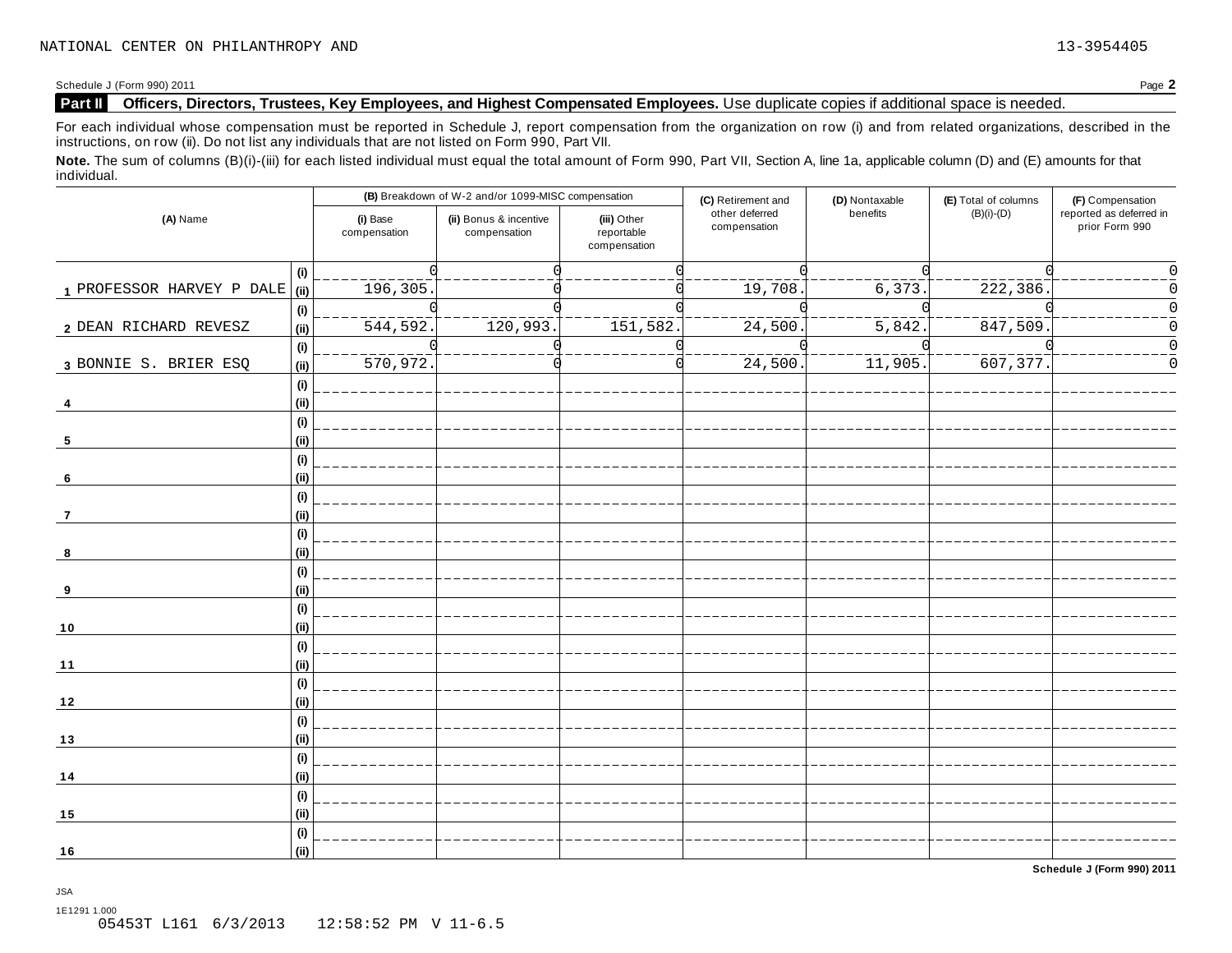Schedule J (Form 990) 2011 Page **3**

#### **Part III Supplemental Information**

Complete this part to provide the information, explanation, or descriptions required for Part I, lines 1a, 1b, 3, 4a, 4b, 4c, 5a, 5b, 6a, 6b, 7, and 8, and for Part II. Also complete this part for any additional information.

SCHEDULE J - PART II

IN REFERENCE TO THE AMOUNT DISCLOSED IN COLUMN "E" FOR PROFESSOR HARVEY

P. DALE, 100% IS REIMBURSED BY NATIONAL CENTER ON PHILANTHROPY AND THE

LAW, INC., TO NEW YORK UNIVERSITY. IN REFERENCE TO THE AMOUNTS DISCLOSED

IN COLUMN "E" FOR BOTH RICHARD REVESZ AND BONNIE S. BRIER, 100% OF THOSE

AMOUNTS ARE PAID BY NEW YORK UNIVERSITY FOR THEIR RESPONSIBILITIES TO THE

UNIVERSITY. NEITHER MR. REVESZ NOR MS. BRIER IS COMPENSATED FOR SERVING

AS DIRECTORS OF THE CENTER.

**Schedule J (Form 990) 2011**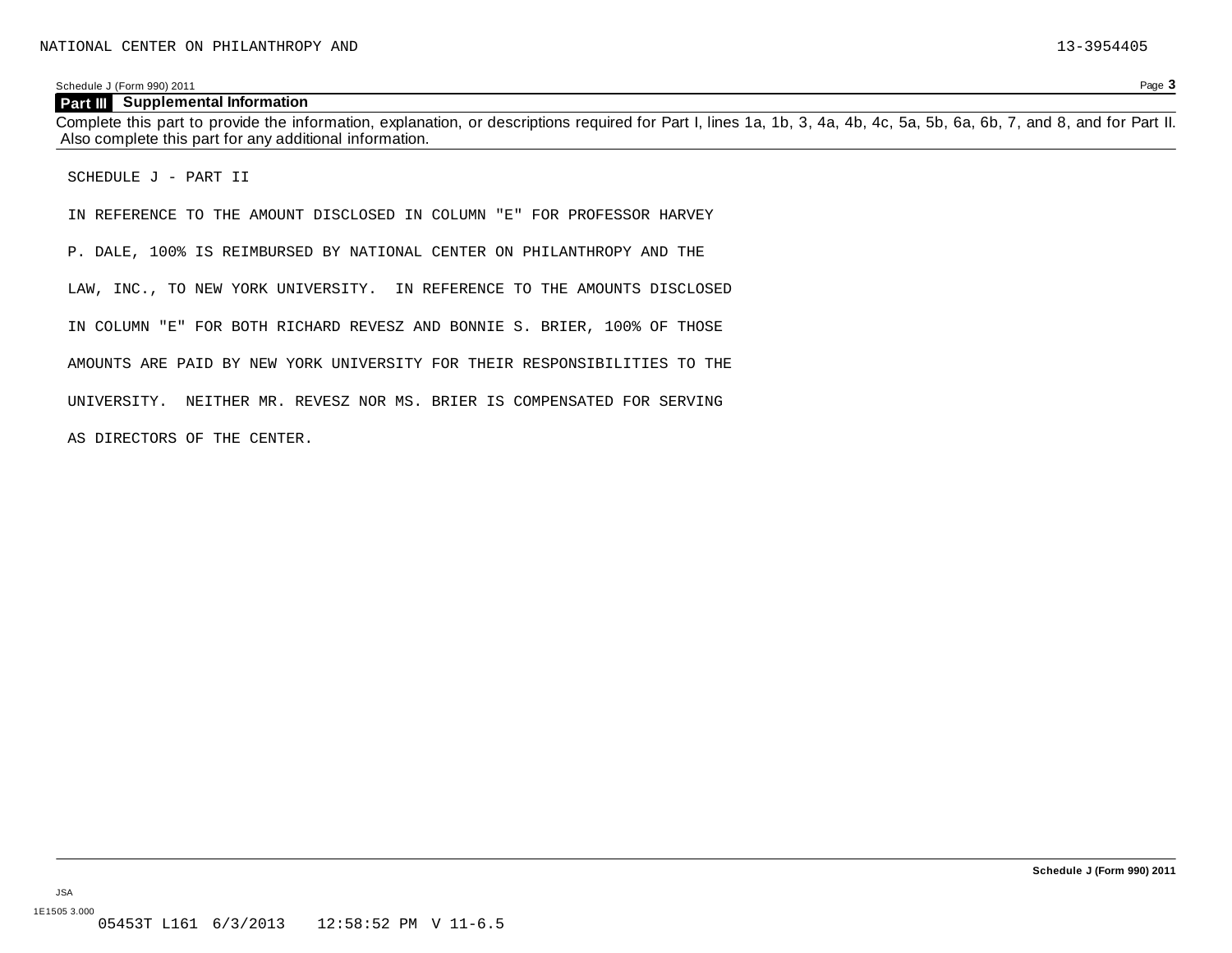**(Form 990 or 990-EZ)**

## **SCHEDULE O** Supplemental Information to Form 990 or 990-EZ  $\frac{100\text{dB No. }1545-0047}{\text{O}}$

**Complete to provide information for responses to specific questions on Form 990 or 990-EZ or to provide any additional information.** Fristen **Attach for responses to specific questions on**<br>
1990-EZ or to provide any additional information.<br>
Attach to Form 990 or 990-EZ.<br>
Attach to Form 990 or 990-EZ. sury<br> **ation III CENTER ON PHILANTHROPY AND**<br> **ation INATIONAL CENTER ON PHILANTHROPY AND** 



Name of the organizatio

Department of the Treasury Internal Revenue Service

FORM 8868

FORM 8868 - APPLICATION FOR EXTENSION OF TIME TO FILE FOR AN EXEMPT

ORGANIZATION WAS ELECTRONICALLY FILED.

APPROVAL OF THE FORM 990

PART VI, SECTION B, QUESTION 11

THE ORGANIZATION'S TAX RETURN IS APPROVED BY THE BOARD OF DIRECTORS

BEFORE FILING.

CONFLICT-OF-INTEREST POLICY

PART VI, SECTION B, QUESTION 12 AS EMPLOYEES OF NEW YORK UNIVERSITY, ALL CENTER STAFF MEMBERS ARE SUBJECT TO THE UNIVERSITY'S CONFLICT-OF-INTEREST POLICY. ADDITIONALLY, THE BOARD IS BOUND BY THE UNIVERSITY'S POLICY. THE POLICY APPEARS ON THE UNIVERSITY'S WEBSITE, AND IS ANNUALLY AFFIRMED BY STAFF AND BOARD MEMBERS.

APPROVAL OF SALARIES

PART IV, SECTION B, QUESTION 15

AS A CENTER WITHIN NEW YORK UNIVERSITY, ALL STAFF MEMBERS ARE EMPLOYEES OF NEW YORK UNIVERSITY, AND AS SUCH, THEIR COMPENSATION IS SET BY AND PAID BY THE UNIVERSITY.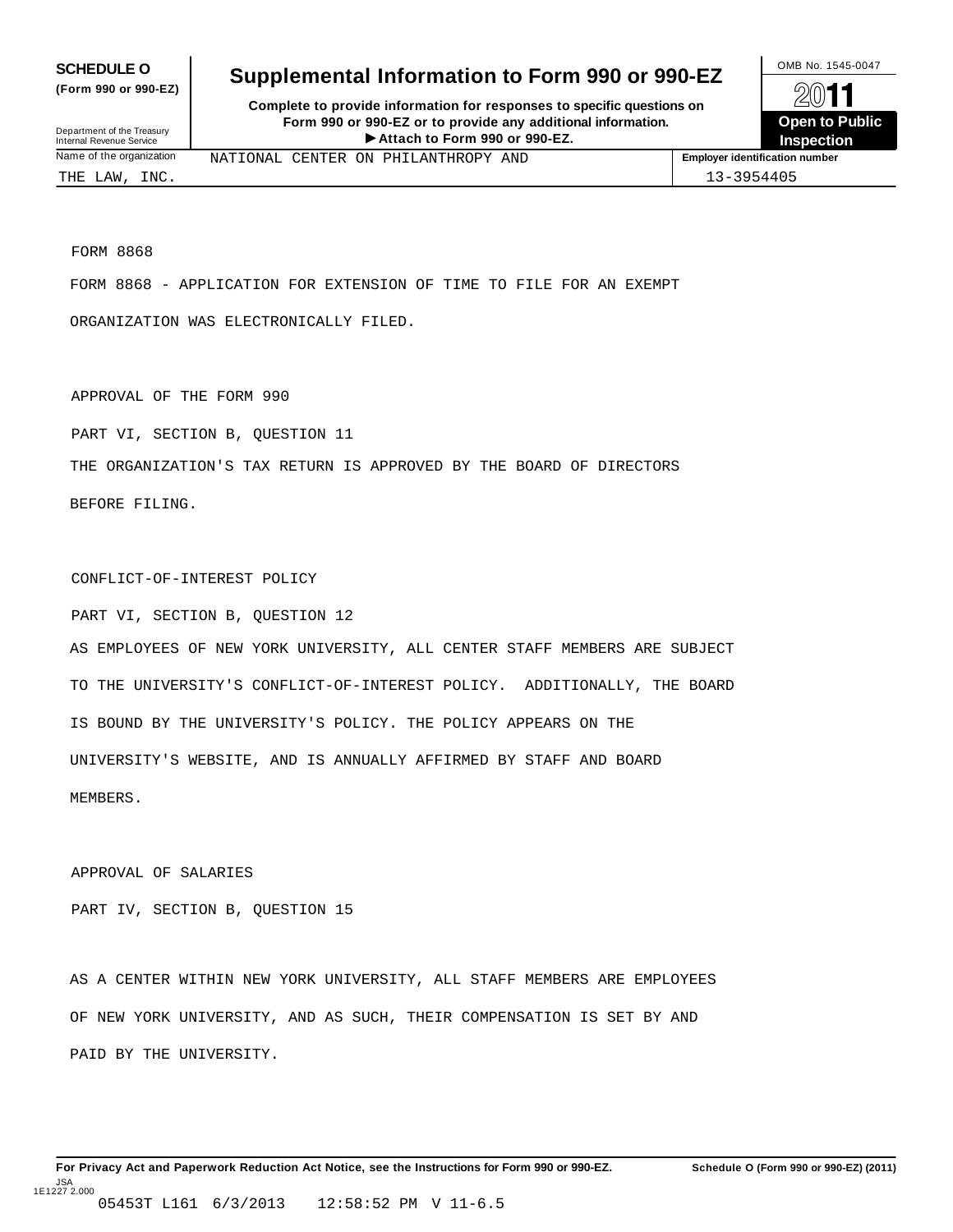<span id="page-31-0"></span>

| Schedule O (Form 990 or 990-EZ) 2011 |          |  |  |                            |  |  |                                       | Page $\blacktriangle$ |
|--------------------------------------|----------|--|--|----------------------------|--|--|---------------------------------------|-----------------------|
| Name of the organization             | NATIONAL |  |  | GENTER ON PHILANTHROPY AND |  |  | <b>Employer identification number</b> |                       |
| INC.<br>THE LAW                      |          |  |  |                            |  |  | 13-3954405                            |                       |

POWER TO ELECT OR APPOINT ONE OR MORE MEMBERS OF THE GOVERNING BODY PART VI, SECTION A, QUESTION 7A

MEMBERS OF THE BOARD OF DIRECTORS OF THE CENTER ARE APPOINTED BY THE NEW YORK UNIVERSITY SCHOOL OF LAW FOUNDATION.

AVAILABILITY OF GOVERNING DOCUMENTS

PART VI, SECTION C, QUESTION 19

THE CENTER MAKES ITS GOVERNING DOCUMENTS, CONFLICT OF INTEREST POLICY,

AND FINANCIAL STATEMENTS AVAILABLE UPON REQUEST. THE CENTER MAKES ITS

GOVERNING DOCUMENTS, CONFLICT OF INTEREST POLICY, AND FINANCIAL

STATEMENTS AVAILABLE UPON REQUEST.

OTHER CHANGES IN NET ASSETS

PART XI, LINE V

OTHER CHANGES IN NET ASSETS REPRESENTS UNREALIZED GAINS ON INVESTMENTS OF

\$93,842.

ATTACHMENT 1

#### FORM 990, PART VII, COLUMN B - ESTIMATED AVERAGE PER WEEK

| NAME AND TITLE                | HOURS DEVOTED FOR RELATED ORGANIZATION |
|-------------------------------|----------------------------------------|
| JOHN E CRAIG, JR.             |                                        |
| <b>DIRECTOR</b>               | 0                                      |
| PROFESSOR HARVEY P DALE       |                                        |
| PRESIDENT/DIRECTOR            | 10.00                                  |
| PROFESSOR HARVEY J GOLDSCHMID |                                        |
| <b>DIRECTOR</b>               | 0                                      |
| LESTER POLLACK ESQ            |                                        |
| CHAIRMAN                      | 0                                      |
| DEAN RICHARD REVESZ           |                                        |
| DIRECTOR                      | 40.00                                  |
| S ANDREW SCHAFFER ESO         |                                        |
| <b>DIRECTOR</b>               | 0                                      |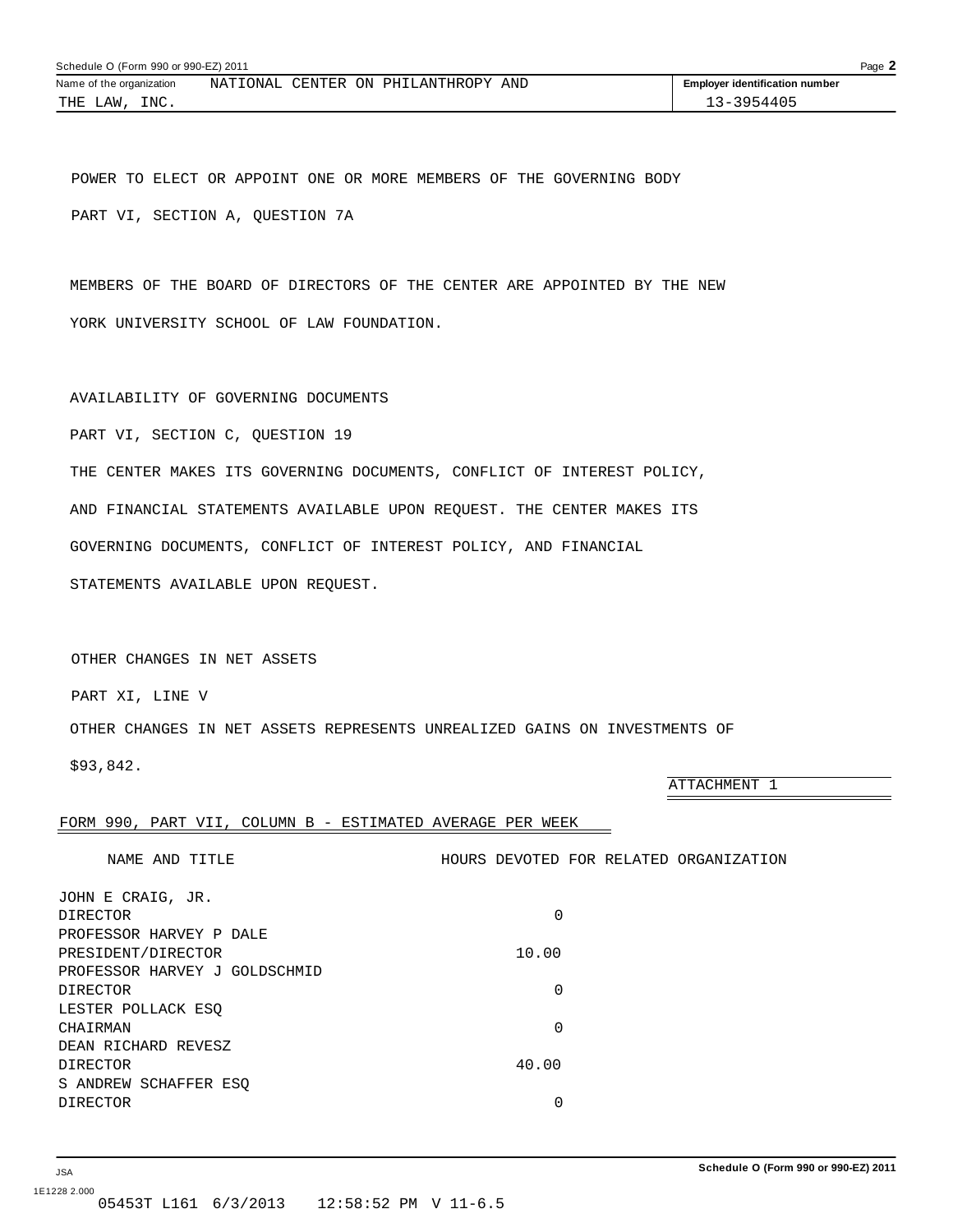| Schedule O (Form 990 or 990-EZ) 2011 |  | Page 2                              |       |                                       |
|--------------------------------------|--|-------------------------------------|-------|---------------------------------------|
| Name of the organization             |  | NATIONAL CENTER ON PHILANTHROPY AND |       | <b>Employer identification number</b> |
| THE LAW, INC.                        |  |                                     |       | 13-3954405                            |
|                                      |  |                                     |       | ATTACHMENT 1<br>(CONT' D)             |
| PROFESSOR JOHN G SIMON               |  |                                     |       |                                       |
| <b>DIRECTOR</b>                      |  |                                     | 0     |                                       |
| BONNIE S. BRIER ESO                  |  |                                     |       |                                       |
| <b>DIRECTOR</b>                      |  |                                     | 40.00 |                                       |
| PROFESSOR JILL S MANNY               |  |                                     |       |                                       |
| SECRETARY/TREASURER/EXEC DIR         |  |                                     | 20.00 |                                       |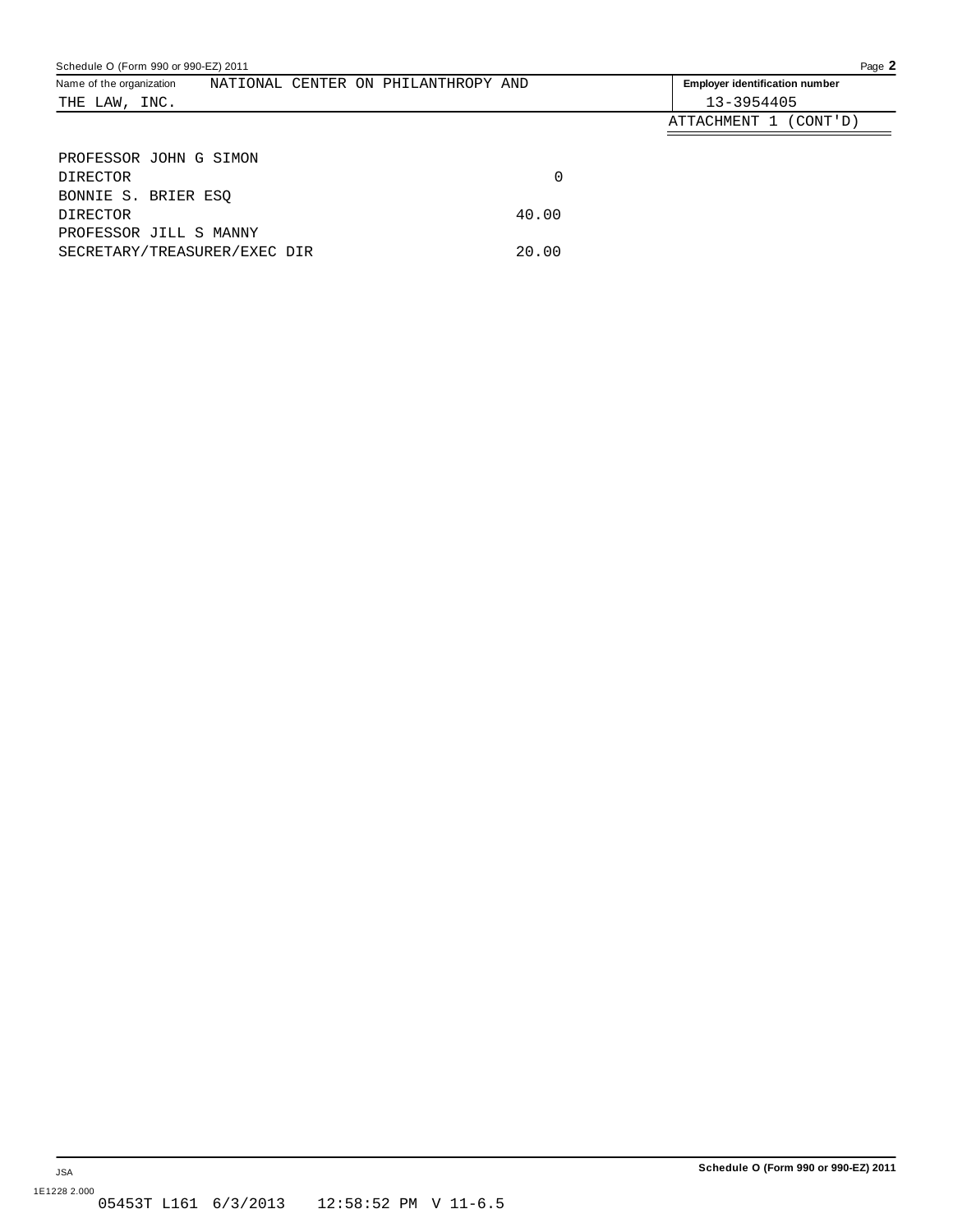| <b>SCHEDULE R</b><br>(Form 990)                        | <b>Related Organizations and Unrelated Partnerships</b>                                                                                      |     |     |                                      |            |                                       |  |
|--------------------------------------------------------|----------------------------------------------------------------------------------------------------------------------------------------------|-----|-----|--------------------------------------|------------|---------------------------------------|--|
| Department of the Treasury<br>Internal Revenue Service | ▶ Complete if the organization answered "Yes" to Form 990, Part IV, line 33, 34, 35, 36, or 37.<br>$\blacktriangleright$ Attach to Form 990. |     |     | 2011<br>Open to Public<br>Inspection |            |                                       |  |
| Name of the organization                               | NATIONAL CENTER ON PHILANTHROPY AND                                                                                                          |     |     |                                      |            | <b>Employer identification number</b> |  |
| THE LAW, INC.                                          |                                                                                                                                              |     |     |                                      | 13-3954405 |                                       |  |
| Part I                                                 | Identification of Disregarded Entities (Complete if the organization answered "Yes" to Form 990, Part IV, line 33.)                          |     |     |                                      |            |                                       |  |
|                                                        | (a)                                                                                                                                          | (b) | (c) | (d)                                  | (e)        |                                       |  |

| (a)<br>Name, address, and EIN of disregarded entity | (b)<br>Primary activity | (c)<br>Legal domicile (state<br>or foreign country) | (d)<br>Total income | (e)<br>End-of-year assets | (f)<br>Direct controlling<br>entity |
|-----------------------------------------------------|-------------------------|-----------------------------------------------------|---------------------|---------------------------|-------------------------------------|
| (1)                                                 |                         |                                                     |                     |                           |                                     |
| (2)                                                 |                         |                                                     |                     |                           |                                     |
| (3)                                                 |                         |                                                     |                     |                           |                                     |
| (4)                                                 |                         |                                                     |                     |                           |                                     |
| (5)                                                 |                         |                                                     |                     |                           |                                     |
| (6)                                                 |                         |                                                     |                     |                           |                                     |

JSA

**Part II** ldentification of Related Tax-Exempt Organizations (Complete if the organization answered "Yes" to Form 990, Part IV, line 34 because it had<br>one or more related tax-exempt organizations during the tax year.)

| (a)                        | Name, address, and EIN of related organization | (b)<br>Primary activity | (c)<br>Legal domicile (state<br>or foreign country) | (d)<br>Exempt Code section | (e)<br>Public charity status<br>(if section $501(c)(3)$ ) | (f)<br>Direct controlling<br>entity | (g)<br>Section $\overline{51}2(b)(13)$<br>controlled<br>entity? |    |
|----------------------------|------------------------------------------------|-------------------------|-----------------------------------------------------|----------------------------|-----------------------------------------------------------|-------------------------------------|-----------------------------------------------------------------|----|
|                            |                                                |                         |                                                     |                            |                                                           |                                     | <b>Yes</b>                                                      | No |
| (1) NEW YORK UNIVERSITY    | 13-5562308                                     |                         |                                                     |                            |                                                           |                                     |                                                                 |    |
| 726 BROADWAY - NINTH FLOOR | NEW YORK, NY 10003                             | EDUCATION               | NY                                                  | 501(C)(3)                  | 509(A)(1)                                                 | N/A                                 |                                                                 | Χ  |
| (2)                        |                                                |                         |                                                     |                            |                                                           |                                     |                                                                 |    |
| (3)                        |                                                |                         |                                                     |                            |                                                           |                                     |                                                                 |    |
| (4)                        |                                                |                         |                                                     |                            |                                                           |                                     |                                                                 |    |
| (5)                        |                                                |                         |                                                     |                            |                                                           |                                     |                                                                 |    |
| (6)                        |                                                |                         |                                                     |                            |                                                           |                                     |                                                                 |    |
| (7)                        |                                                |                         |                                                     |                            |                                                           |                                     |                                                                 |    |

**For Paperwork Reduction Act Notice, see the Instructions for Form 990. Schedule R (Form 990) 2011**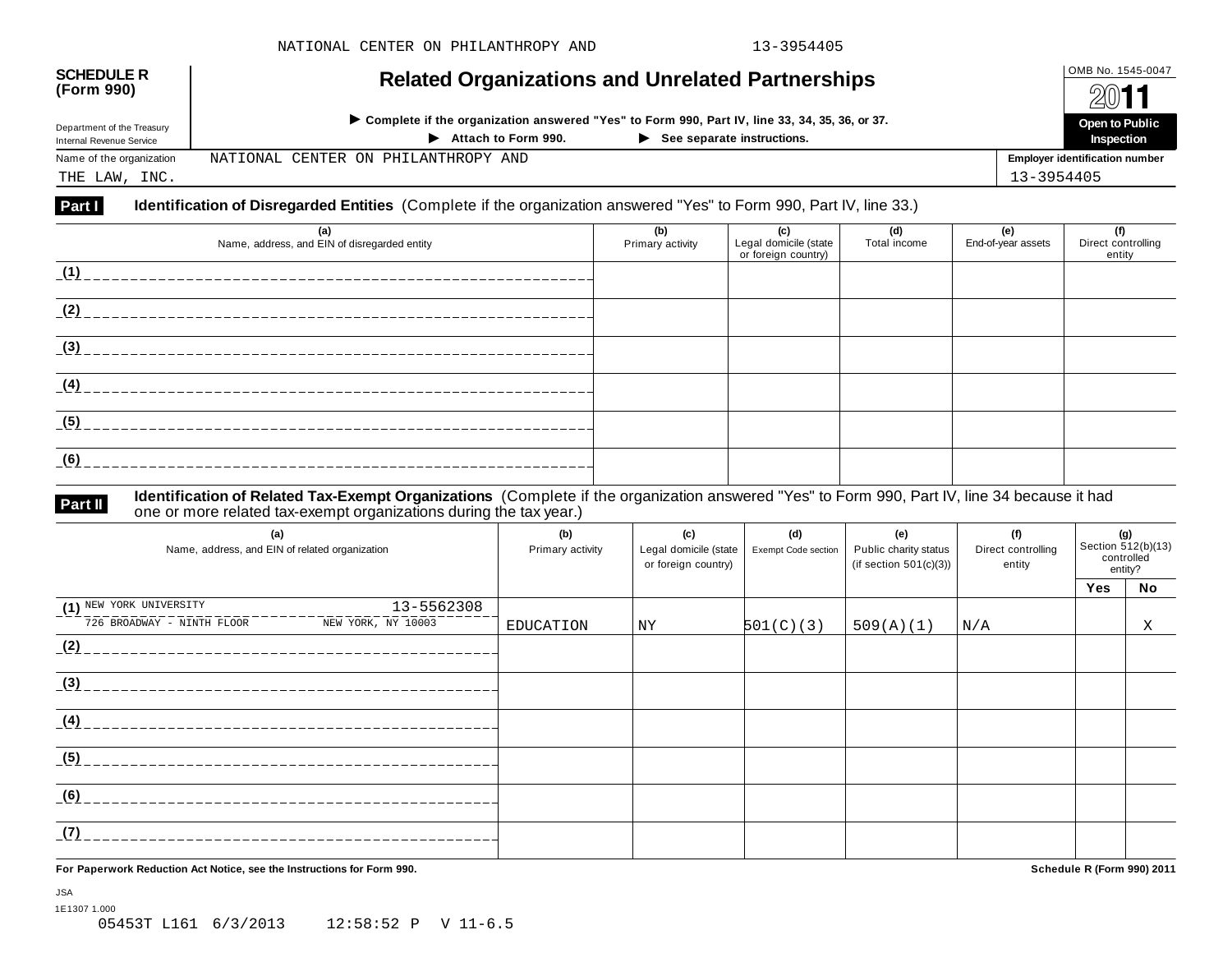Schedule R (Form 990) 2011 Page **2**

**Identification of Related Organizations Taxable as a Partnership** (Complete if the organization answered "Yes" to Form 990, Part IV, line 34 **because it had one or more related organizations i axable as a Partnership (Complete if the organizations) because it had one or more related organizations treated as a partnership during the tax year.)** 

| (a)<br>Name, address, and EIN<br>of<br>related organization | (b)<br>Primary activity | <b>(c)</b><br>Legal<br>domicile<br>(state or<br>foreign<br>country) | (d)<br>Direct controlling<br>entity | (e)<br>Predominant<br>income (related,<br>unrelated,<br>excluded from<br>tax under<br>sections 512-514) | (f)<br>Share of total<br>income |  |                |  |        |  |  |  |  |  |  |  |  |  |  |  |  |  |  |  | (g)<br>Share of end-of-year   Disproportionate<br>assets | (h)<br>allocations? | (i)<br>Code V-UBI<br>amount in box 20 $ $<br>of<br>Schedule K-1<br>(Form 1065) | (j)<br>General or<br>managing<br>partner? | (k)<br>Percentage<br>ownership |
|-------------------------------------------------------------|-------------------------|---------------------------------------------------------------------|-------------------------------------|---------------------------------------------------------------------------------------------------------|---------------------------------|--|----------------|--|--------|--|--|--|--|--|--|--|--|--|--|--|--|--|--|--|----------------------------------------------------------|---------------------|--------------------------------------------------------------------------------|-------------------------------------------|--------------------------------|
|                                                             |                         |                                                                     |                                     |                                                                                                         |                                 |  | Yes $ $ No $ $ |  | Yes No |  |  |  |  |  |  |  |  |  |  |  |  |  |  |  |                                                          |                     |                                                                                |                                           |                                |
| (1)                                                         |                         |                                                                     |                                     |                                                                                                         |                                 |  |                |  |        |  |  |  |  |  |  |  |  |  |  |  |  |  |  |  |                                                          |                     |                                                                                |                                           |                                |
| (2)                                                         |                         |                                                                     |                                     |                                                                                                         |                                 |  |                |  |        |  |  |  |  |  |  |  |  |  |  |  |  |  |  |  |                                                          |                     |                                                                                |                                           |                                |
| (3)                                                         |                         |                                                                     |                                     |                                                                                                         |                                 |  |                |  |        |  |  |  |  |  |  |  |  |  |  |  |  |  |  |  |                                                          |                     |                                                                                |                                           |                                |
| (4)                                                         |                         |                                                                     |                                     |                                                                                                         |                                 |  |                |  |        |  |  |  |  |  |  |  |  |  |  |  |  |  |  |  |                                                          |                     |                                                                                |                                           |                                |
| (5)                                                         |                         |                                                                     |                                     |                                                                                                         |                                 |  |                |  |        |  |  |  |  |  |  |  |  |  |  |  |  |  |  |  |                                                          |                     |                                                                                |                                           |                                |
| (6)                                                         |                         |                                                                     |                                     |                                                                                                         |                                 |  |                |  |        |  |  |  |  |  |  |  |  |  |  |  |  |  |  |  |                                                          |                     |                                                                                |                                           |                                |
| (7)                                                         |                         |                                                                     |                                     |                                                                                                         |                                 |  |                |  |        |  |  |  |  |  |  |  |  |  |  |  |  |  |  |  |                                                          |                     |                                                                                |                                           |                                |

# Part IV Identification of Related Organizations Taxable as a Corporation or Trust (Complete if the organization answered "Yes" to Form 990, Part IV,<br>line 34 because it had one or more related organizations treated as a cor

| (a)<br>Name, address, and EIN of related organization | (b)<br>Primary activity | (c)<br>Legal domicile<br>(state or<br>foreign country) | (d)<br>Direct controlling<br>entity | (e)<br>Type of entity<br>(C corp, S corp,<br>or trust) | (f)<br>Share of total<br>income | (g)<br>Share of<br>end-of-year assets | (h)<br>Percentage<br>ownership |
|-------------------------------------------------------|-------------------------|--------------------------------------------------------|-------------------------------------|--------------------------------------------------------|---------------------------------|---------------------------------------|--------------------------------|
| (1)                                                   |                         |                                                        |                                     |                                                        |                                 |                                       |                                |
| (2)                                                   |                         |                                                        |                                     |                                                        |                                 |                                       |                                |
| (3)                                                   |                         |                                                        |                                     |                                                        |                                 |                                       |                                |
| (4)                                                   |                         |                                                        |                                     |                                                        |                                 |                                       |                                |
| (5)                                                   |                         |                                                        |                                     |                                                        |                                 |                                       |                                |
| (6)                                                   |                         |                                                        |                                     |                                                        |                                 |                                       |                                |
| (7)                                                   |                         |                                                        |                                     |                                                        |                                 |                                       |                                |

**Schedule R (Form 990) 2011**

JSA

1E1308 1.000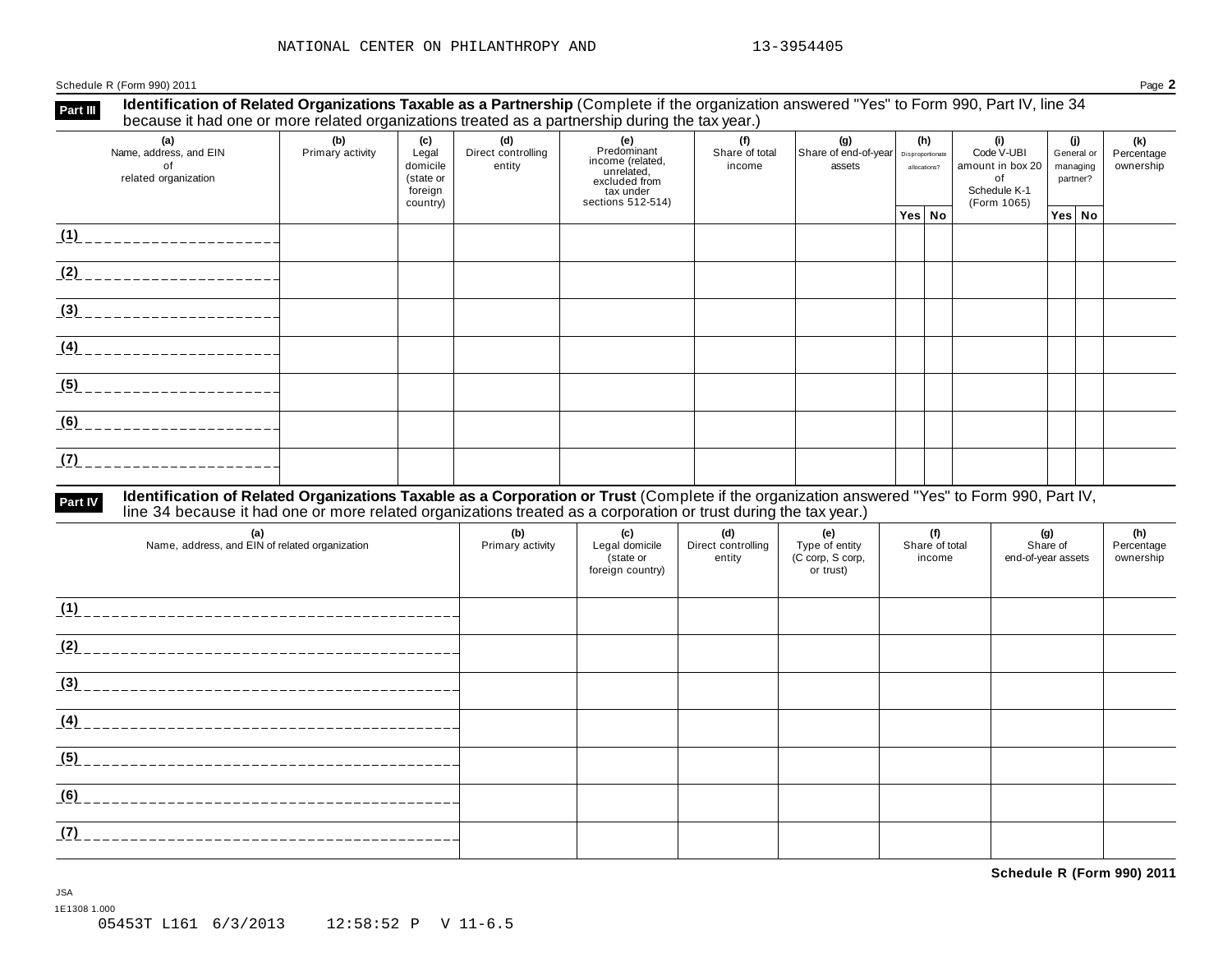**Schedule R (Form 990) 2011**

|                | Schedule R (Form 990) 2011                                                                                                                                                                                                        |                                   |                 |                       |                        | Page 3                    |
|----------------|-----------------------------------------------------------------------------------------------------------------------------------------------------------------------------------------------------------------------------------|-----------------------------------|-----------------|-----------------------|------------------------|---------------------------|
|                | Part V<br>Transactions With Related Organizations (Complete if the organization answered "Yes" to Form 990, Part IV, line 34, 35, 35a, or 36.)                                                                                    |                                   |                 |                       |                        |                           |
|                | Note. Complete line 1 if any entity is listed in Parts II, III, or IV of this schedule.                                                                                                                                           |                                   |                 |                       |                        | Yes   No                  |
| 1              | During the tax year, did the organization engage in any of the following transactions with one or more related organizations listed in Parts II-IV?                                                                               |                                   |                 |                       |                        |                           |
| a              |                                                                                                                                                                                                                                   |                                   |                 |                       | 1a                     | X                         |
| b              |                                                                                                                                                                                                                                   |                                   |                 |                       | 1 <sub>b</sub>         | $\mathbf{x}$              |
| c              |                                                                                                                                                                                                                                   |                                   |                 |                       | 1c                     | X                         |
| d              |                                                                                                                                                                                                                                   |                                   |                 |                       | 1d                     | X                         |
| e              |                                                                                                                                                                                                                                   |                                   |                 |                       | 1e                     | $\mathbf x$               |
|                |                                                                                                                                                                                                                                   |                                   |                 |                       | 1f                     | X                         |
| g              |                                                                                                                                                                                                                                   |                                   |                 |                       | 1 g                    | Χ                         |
| h              |                                                                                                                                                                                                                                   |                                   |                 |                       | 1 h                    | Χ                         |
|                |                                                                                                                                                                                                                                   |                                   |                 |                       | 1i                     | $\mathbf x$               |
|                |                                                                                                                                                                                                                                   |                                   |                 |                       | 1j                     | $\mathbf x$               |
| k              |                                                                                                                                                                                                                                   |                                   |                 |                       | 1k                     | $\mathbf X$               |
|                | Performance of services or membership or fundraising solicitations by related organization(s)<br>examination(s) examination(s) examples and an analyzer or an analyzer and the red red red rations by relations by red red red re |                                   |                 |                       | 11                     | $\,$ X                    |
|                |                                                                                                                                                                                                                                   |                                   |                 |                       | 1m                     | $\,$ X                    |
|                |                                                                                                                                                                                                                                   |                                   |                 |                       | ∣1n I                  | X                         |
| Ω              |                                                                                                                                                                                                                                   |                                   |                 |                       | ∣1o                    | X                         |
|                |                                                                                                                                                                                                                                   |                                   |                 |                       | 1p                     | $\mathbf X$               |
|                | Other transfer of cash or property to related organization(s)<br>interaction by containing the content of the transfer of cash or protocol.                                                                                       |                                   |                 |                       | 1 q                    | $\boldsymbol{\mathrm{X}}$ |
|                |                                                                                                                                                                                                                                   |                                   |                 |                       | $\vert$ 1r             | $\mathbf{x}$              |
| $\overline{2}$ | If the answer to any of the above is "Yes," see the instructions for information on who must complete this line, including covered relationships and transaction thresholds.                                                      |                                   |                 |                       |                        |                           |
|                | (a)<br>Name of other organization                                                                                                                                                                                                 | (b)<br>Transaction<br>$type(a-r)$ | Amount involved | Method of determining | (d)<br>amount involved |                           |
|                |                                                                                                                                                                                                                                   |                                   |                 |                       |                        |                           |
| (1)            |                                                                                                                                                                                                                                   |                                   |                 |                       |                        |                           |
| (2)            |                                                                                                                                                                                                                                   |                                   |                 |                       |                        |                           |
| (3)            |                                                                                                                                                                                                                                   |                                   |                 |                       |                        |                           |
|                |                                                                                                                                                                                                                                   |                                   |                 |                       |                        |                           |
| (4)            |                                                                                                                                                                                                                                   |                                   |                 |                       |                        |                           |

JSA 1E1309 1.000

**(5)**

**(6)**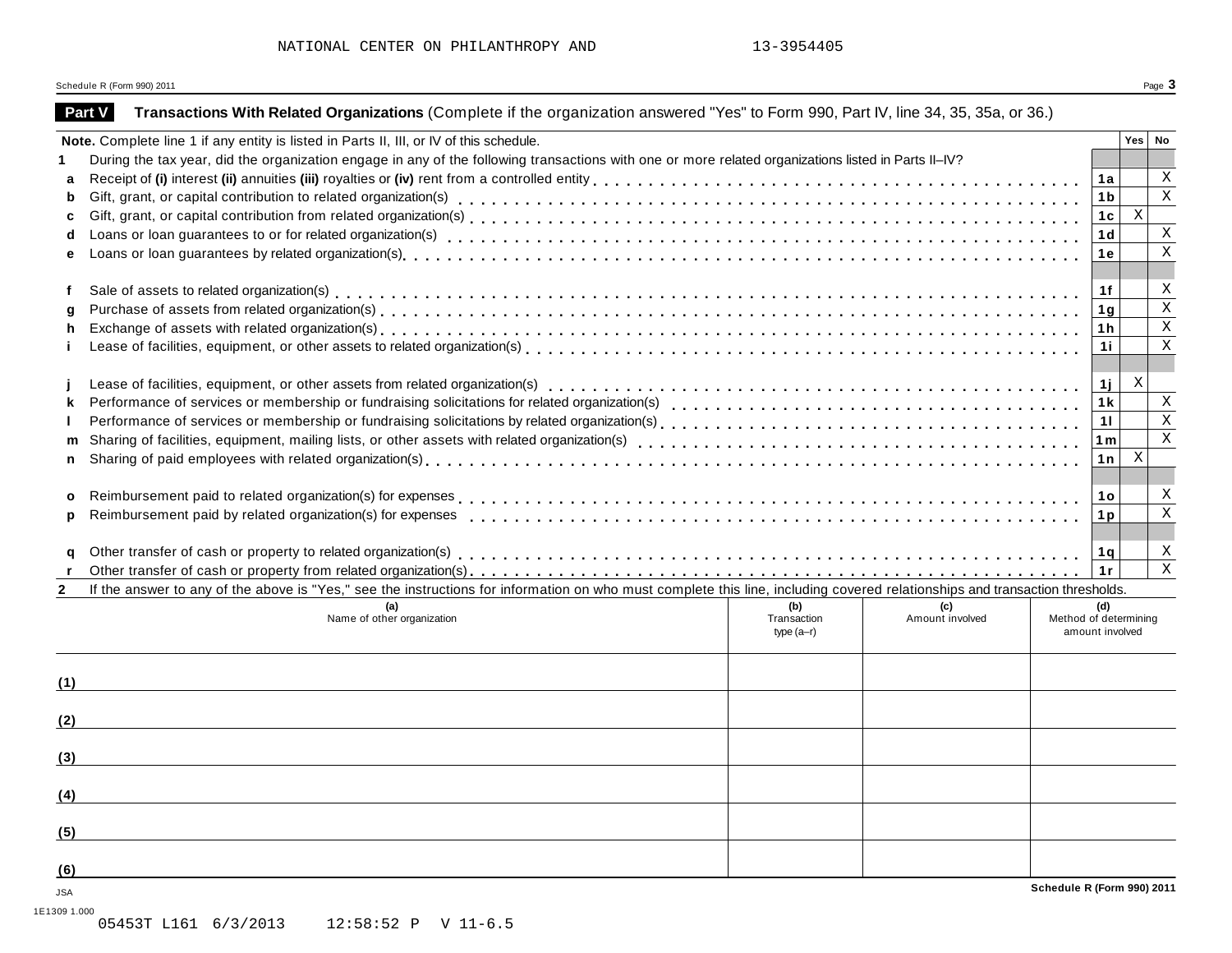Schedule R (Form 990) 2011 Page **4**

### **Part VI Unrelated Organizations Taxable as a Partnership** (Complete if the organization answered "Yes" on Form 990, Part IV, line 37.)

Provide the following information for each entity taxed as a partnership through which the organization conducted more than five percent of its activities (measured by total assets or gross revenue) that was not a related organization. See instructions regarding exclusion for certain investment partnerships.

|      | (a)<br>Name, address, and EIN of entity | (c)<br>(b)<br>Legal domicile<br>Primary activity<br>(state or foreign<br>country) |  | (d)<br>Predominant<br>income (related,<br>unrelated, excluded<br>from tax under | (e)<br>Are all partners<br>section<br>501(c)(3)<br>organizations? |    | (f)<br>Share of<br>total income | (g)<br>Share of<br>end-of-year<br>assets | (h)<br>Disproportionate<br>allocations? |    | (i)<br>Code V-UBI<br>amount in box 20<br>of Schedule K-1<br>(Form 1065) | (j)<br>General or<br>managing<br>partner? |    | (k)<br>Percentage<br>ownership |
|------|-----------------------------------------|-----------------------------------------------------------------------------------|--|---------------------------------------------------------------------------------|-------------------------------------------------------------------|----|---------------------------------|------------------------------------------|-----------------------------------------|----|-------------------------------------------------------------------------|-------------------------------------------|----|--------------------------------|
|      |                                         |                                                                                   |  | section 512-514)                                                                | Yes                                                               | No |                                 |                                          | Yes                                     | No |                                                                         | Yes                                       | No |                                |
|      | $\sqrt{11}$                             |                                                                                   |  |                                                                                 |                                                                   |    |                                 |                                          |                                         |    |                                                                         |                                           |    |                                |
|      | $(2)$ ______________________            |                                                                                   |  |                                                                                 |                                                                   |    |                                 |                                          |                                         |    |                                                                         |                                           |    |                                |
| (3)  | _____________________                   |                                                                                   |  |                                                                                 |                                                                   |    |                                 |                                          |                                         |    |                                                                         |                                           |    |                                |
|      | <u>(4) __________________________</u>   |                                                                                   |  |                                                                                 |                                                                   |    |                                 |                                          |                                         |    |                                                                         |                                           |    |                                |
| (5)  |                                         |                                                                                   |  |                                                                                 |                                                                   |    |                                 |                                          |                                         |    |                                                                         |                                           |    |                                |
|      |                                         |                                                                                   |  |                                                                                 |                                                                   |    |                                 |                                          |                                         |    |                                                                         |                                           |    |                                |
|      |                                         |                                                                                   |  |                                                                                 |                                                                   |    |                                 |                                          |                                         |    |                                                                         |                                           |    |                                |
|      | (8) _____________________________       |                                                                                   |  |                                                                                 |                                                                   |    |                                 |                                          |                                         |    |                                                                         |                                           |    |                                |
|      | (9) _____________________________       |                                                                                   |  |                                                                                 |                                                                   |    |                                 |                                          |                                         |    |                                                                         |                                           |    |                                |
|      |                                         |                                                                                   |  |                                                                                 |                                                                   |    |                                 |                                          |                                         |    |                                                                         |                                           |    |                                |
|      | (11)                                    |                                                                                   |  |                                                                                 |                                                                   |    |                                 |                                          |                                         |    |                                                                         |                                           |    |                                |
|      |                                         |                                                                                   |  |                                                                                 |                                                                   |    |                                 |                                          |                                         |    |                                                                         |                                           |    |                                |
|      | (13)                                    |                                                                                   |  |                                                                                 |                                                                   |    |                                 |                                          |                                         |    |                                                                         |                                           |    |                                |
|      | (14)                                    |                                                                                   |  |                                                                                 |                                                                   |    |                                 |                                          |                                         |    |                                                                         |                                           |    |                                |
|      | (15)                                    |                                                                                   |  |                                                                                 |                                                                   |    |                                 |                                          |                                         |    |                                                                         |                                           |    |                                |
| (16) | ------------------------                |                                                                                   |  |                                                                                 |                                                                   |    |                                 |                                          |                                         |    |                                                                         |                                           |    |                                |

**Schedule R (Form 990) 2011**

JSA 1E1310 1.000